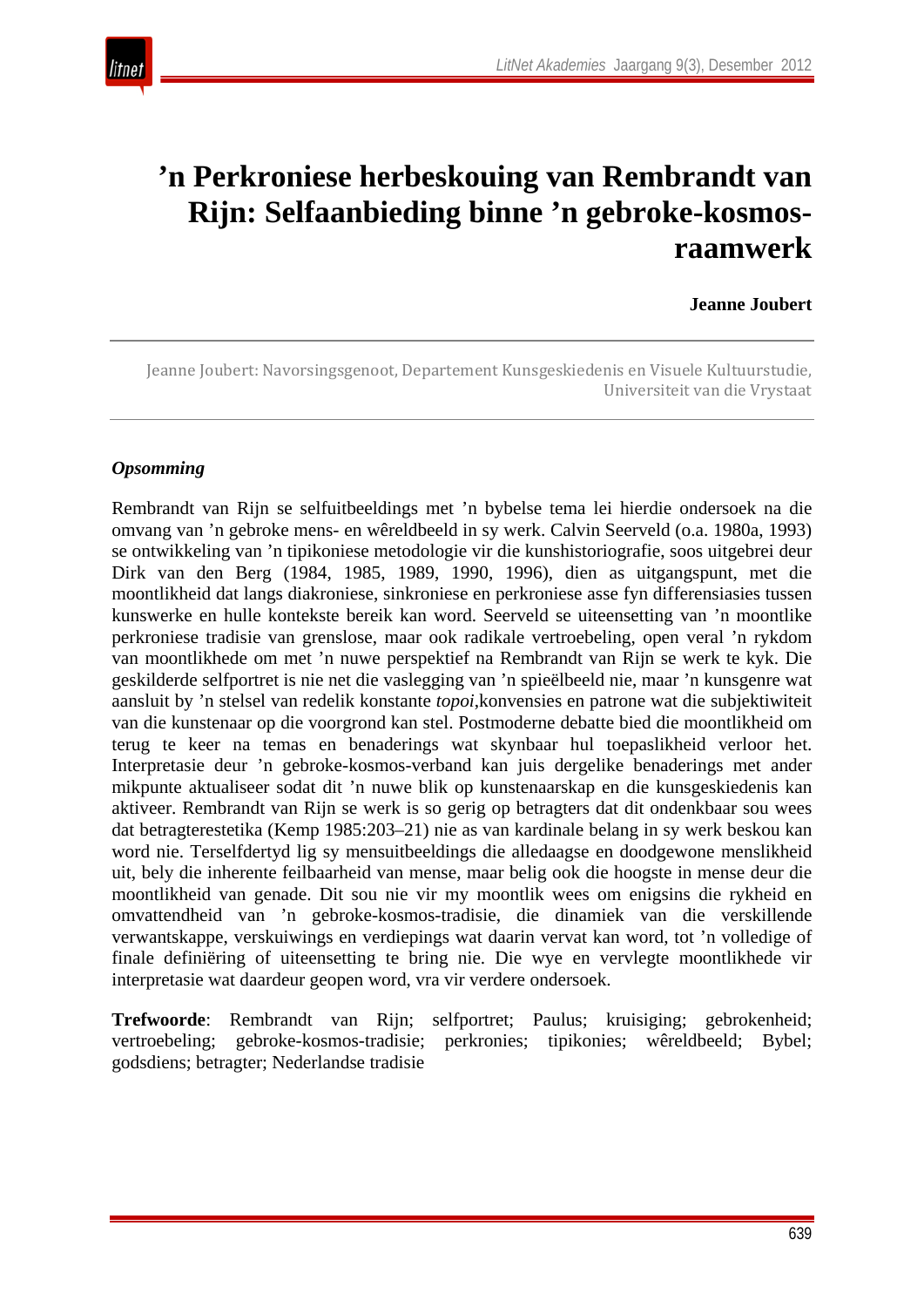

#### *Abstract*

#### **A perchronic reconsideration of Rembrandt van Rijn: Self-presentation within a troubled-cosmos framework**

A perchronic reconsideration of Rembrandt van Rijn necessitates inquiry into his selfpresentations with biblical themes to discover a troubled-cosmos worldview expressed in his work. Between 1625 and 1636 self-presentations, often as assistant figures, appear several times in his paintings with a biblical connection. *Self-portrait as the apostle Paul* (Figure 1) is his first self-portrait with biblical implications after a period of nearly 25 years. This suggests a return to self-depiction with biblical allusions, or even a statement of his personal position late in his life. This approach may represent a strong empathetic identification with the apostle Paul and the abundant references to the apostle in the Christian world.

It is possible that, on advice of Constantijn Huygens, Rembrandt van Rijn included himself in his paintings of the crucifixion as a rhetorical artifice of conviction – *Christ on the cross*  (1631) (Figure 2), *The deposition from the cross* (c. 1633) (Figure 3) and *The elevation of the cross* (c. 1636) (Figure 4). During this time Huygens translated John Donne's poem "Good Friday: Riding Westward"(1613)from English into Dutch. Donne's meditative confessional poem suggests that the poet could have found himself incapable and unworthy of gazing upon Christ's crucifixion, but when he confessed his own need of unmerited grace, he could turn around and gaze on the face of God (Donne 1971). Rembrandt van Rijn could have identified with these ideas to the extent that it becomes more than mere self-inclusion: by placing his assistant figures intimately at the centre of the Christian concept of redemption, it suggests self-presentation, or even self-confession.

This study takes Calvin Seerveld's development of a typiconic methodology for art historiography, as extended by Dirk van den Berg, as its point of departure. It poses the possibility that fine distinctions can be made between art works and their contexts along diachronic, synchronic and perchronic axes. Seerveld's development of a possible *troubled cosmic tradition* may open up a wealth of possibilities for the interpretation of Rembrandt van Rijn's work. Seerveld's approach may be further complicated, but also enriched, by a 17th-century Dutch tradition in which Rembrandt van Rijn's work is embedded.

A painted self-portrait not only concretises a mirror image, but falls within an art genre that is linked to a system of reasonably stable *topoi*, conventions and patterns, often charged with symbolic meaning and that places the artist's subjectivity in the foreground. Postmodern debates explore the possibility of returning to approaches and themes which have apparently lost their applicability. Interpretation by means of a tradition that refers to a radical, and at the same time, infinite brokenness, may effectively actualise such approaches and generate new perspectives on art historiography and on being an artist. It may unlock new horizons that lead to the discovery of the complexity and plurality with which Rembrandt van Rijn's work can function within a troubled or broken worldview.

The represented turning movement of the figure in *Self-portrait as the apostle Paul* (Figure 1) and the apparent communicative gaze suggest recognition of a fellow human viewer. Rembrandt van Rijn's work implicates viewers to such an extent that it would be unthinkable to ignore the role of viewer response aesthetics or not to recognise the hermeneutics of the image as central to his work.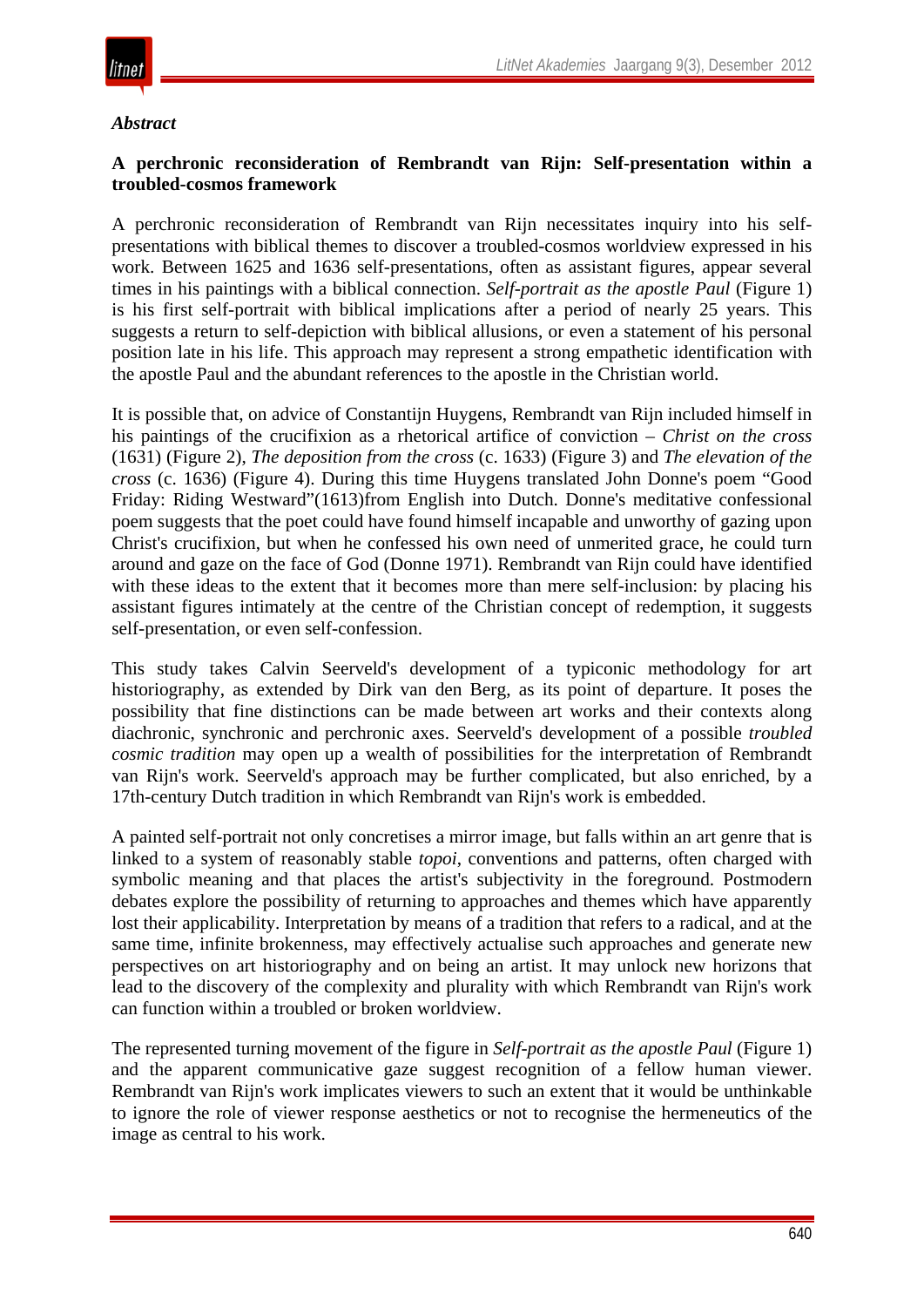Human nature and human fellowship, in their full *gloire et misère*, are at the heart of Rembrandt van Rijn's work. His representations of people expose the everyday and ordinary aspects of humanity and confess the inherent fallibility of people that reaches further than ethical concerns. At the same time they also illuminate the most noble in people through the possibility of grace. Gabriele Guercio (2006) argues that a well-considered life-and-work model may infinitely amplify and enrich the interpretation of paintings.

This centrality of the human figure poses the question whether the troubled cosmic tradition is primarily concerned with being human, not in a heroic sense, but focused on the profound and comprehensive fragility, frailty, vulnerability, shortcomings, incompleteness, imperfection and deficiency of people which saturate and relativise our lives – Seerveld's (2010:5) "clay jar man and woman". It may also be a tradition with a radical focus on the fragility of human relationships: between God and man, people with one another, each person with him- or herself and inevitably, because it concerns the art world, the attentive relationship between artists and viewers.

It is impossible to give a final definition or reach a definite conclusion with regard to the troubled cosmic tradition and the fertile and extensive possibilities of interpretation that it may produce. The profundity, different relationships and displacements that this tradition reveals necessitate further investigation.

**Keywords**: Rembrandt van Rijn; self-portrait; St Paul; crucifixion; troubled-cosmos framework; perchronic; typiconic; worldview; Bible; religion; viewer; Dutch tradition

# **1. Agtergrond van hierdie studie: studente-vrywilligers**

Rembrandt van Rijn se werk belig deurlopend nie net 'n besondere betrokkenheid by die Bybel en die genadeboodskap nie, maar openbaar veral 'n kernbelang in vertroebelde menslike lyding, feilbaarheid en gebrokenheid wat wyer strek as persoonlike of etiese belang. Die primêre doelstelling van hierdie artikel is om die moontlikheid te verken dat daar op 'n Christelike manier, met 'n spesifieke fokus op gebrokenheid, na Rembrandt van Rijn se werk gekyk kan word.

'n Christelike perspektief het tot dusver beperkte toepassing gevind in die kunsteorie. Die grond vir navorsing uit hierdie perspektief is reeds gevestig deur Calvin Seerveld se ontwikkeling van 'n tipikoniese metodologie vir die kunshistoriografie, 'n kunsteoretiese teorie wat plaaslik veral uitgebrei is deur Dirk van den Berg (1984, 1985, 1989, 1990, 1996). Dit kan 'n vrugbare strukturele raamwerk bied vir die kontekstualisering van kuns onder sorgsaam-gedifferensieerde kategorieë (sien ook Belting, Dilly, Kemp e.a. 1985). 'n Uiteensetting van 'n moontlike gebroke-kosmos-tradisie (soos geformuleer deur Seerveld) in die kunshistoriografie word derhalwe deel van die primêre doelstelling.

Hierdie is 'n navorsingsartikel waarin literatuurstudie van belang is. As riglyne vir my interpretasie steun ek hoofsaaklik op die mens- en wêreldbeskouings en"scripturally directed"metodes van Seerveld en Van den Berg se kunshistoriese werk. Dit beteken nie dat gebruik gemaak word van a priori-strukture nie, maar dui op ondersoekwyses waarop gekyk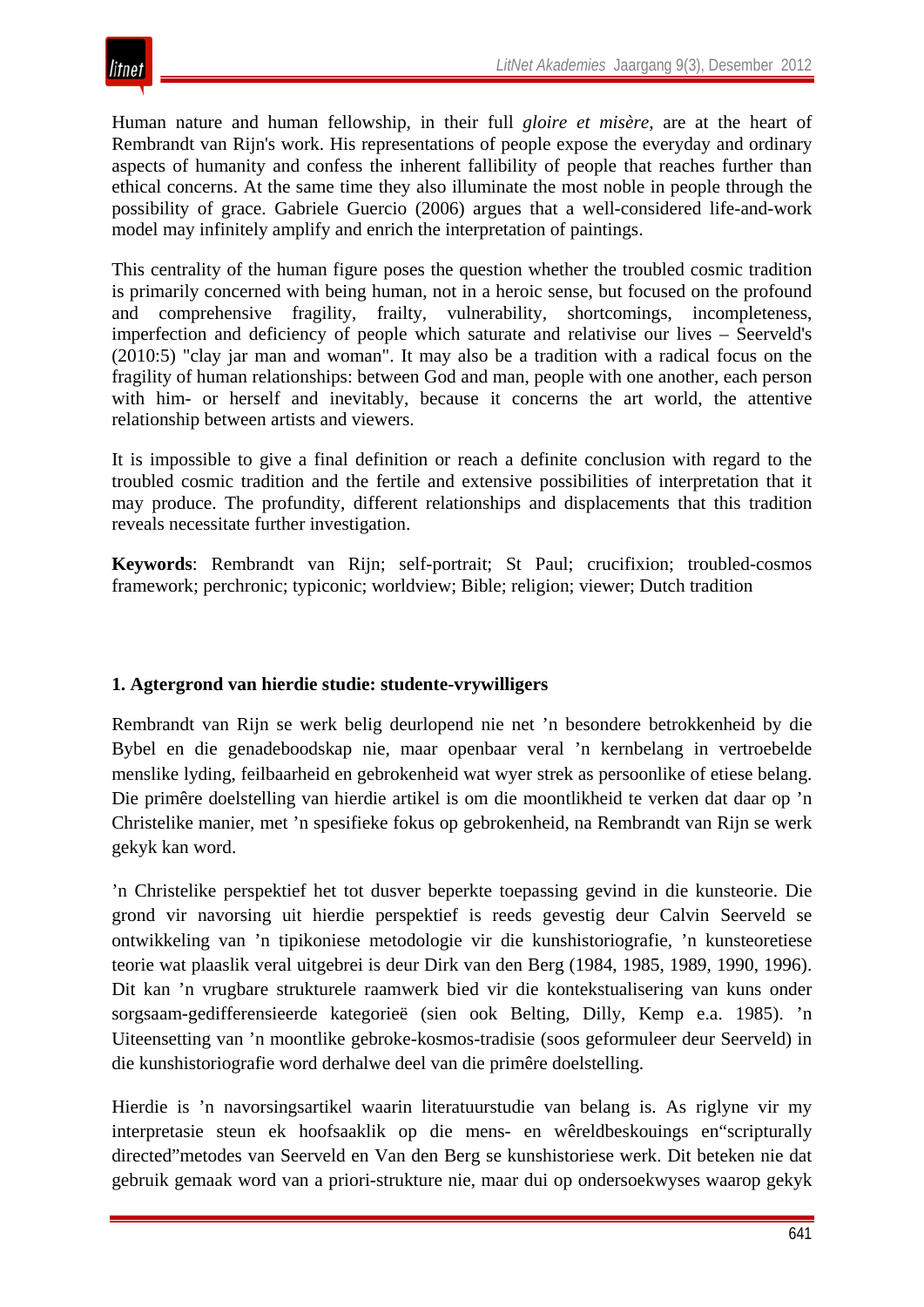kan word na kunstenaars se bewustelike of onbewustelike inkleding van hulle werk met 'n spesifieke fokus om verbeeldingryk deur betragters uit hul eie perspektiewe ontvang te word. Dit kan die kompleksiteit en pluraliteit van die verwagtingshorisonne waarin hulle funksioneer, oneindig uitbrei.

Die visuele fokus van my benadering vra vir 'n hermeneutiese ontginning van visuele tekste. As sentrale visuele vertrekpunt kies ek uit Rembrandt van Rijn se selfportrette met bybelse verwantskappe sy *Selfportret as die apostel Paulus* (Figuur 1) en die moontlike selfportrette in sy kruisigingstonele (1629-36), *Christus aan die Kruis* (Figuur 2), *Die Kruisafneming* (Figuur 3) en *Die Kruisoprigting* (Figuur 4). Dit beperk nie net die wye veld van bybelse verwysings in sy werk nie, maar kan ook 'n moontlike selfbetrokkenheid daarby uitlig. Hierdeur word die belang van die selfportret ook betrek in die eerste uitgangspunt van die artikel.

Die term *selfaanbieding* belig die konteks – die kommunikasietussen skilder, kunswerk en betragter – maar terselfdertyd die performatiewe aard van selfportrette. Selfaanbieding kan gesien word as 'n proses, 'n *performance*. Die sosioloog Erving Goffman (1959) beskryf dit as selfpresentasie (*presentation of the self*) – 'n proses waarin kunstenaar en geportretteerde in samespanning verkeer. Burke (2001:28) argumenteer dat dit wat portrette, skilderye of foto's van mense boekstaaf, "is not social reality so much as social illusions, not ordinary life but special performances". Berger (2000) verbind *self-presentation* (selfpresentasie of selfaanbieding) en *self-representation* met teatrale en performatiewe aspekte. Wanneer *selfrepresentation* vertaal word as *selfverteenwoordiging* kan die begrip verder uitgebrei word.

Mieke Bal se gebruik van *Rembrandt* as verwysing na die kunstenaar fokus op Rembrandt van Rijn as kulturele konstruksie om erkenning te gee aan die oorvloed van geskrifte rondom die persoon en sy werk (Bal 1991, Adams 1998:4).<sup>1</sup> Aangesien my benadering van 'n gebroke-kosmos-tradisie in beginsel hiervan verskil, verkies ek 'n alternatiewe verwysingsvorm, *Rembrandt van Rijn*, om myself bewus te hou van die moontlikhede van menslike feilbaarheid, bewoënheid, vertroebeling en gebrokenhede in sy werk.

Tipikoniese tradisies bepaal die temas wat kunstenaars vir hulle uitbeeldings kies, die motiewe wat hulle gebruik (of weglaat) om hierdie temas mee uit te beeld, en hulle eie interpretasie of inkleding van die temas. Die idee van 'n perkroniese kunshistoriese tradisie is moontlik die mees belowende en innoverende komponent van hierdie metodologie. Dit maak onderskeidings van herhalende tipes wêreldbeskouings wat in die verskillende epogge naas mekaar kan bestaan, moontlik. Die tipikoniese gebroke-kosmos-tradisie, soos onderskei deur Seerveld, sal hier as sentrale uitgangspunt van ondersoek dien.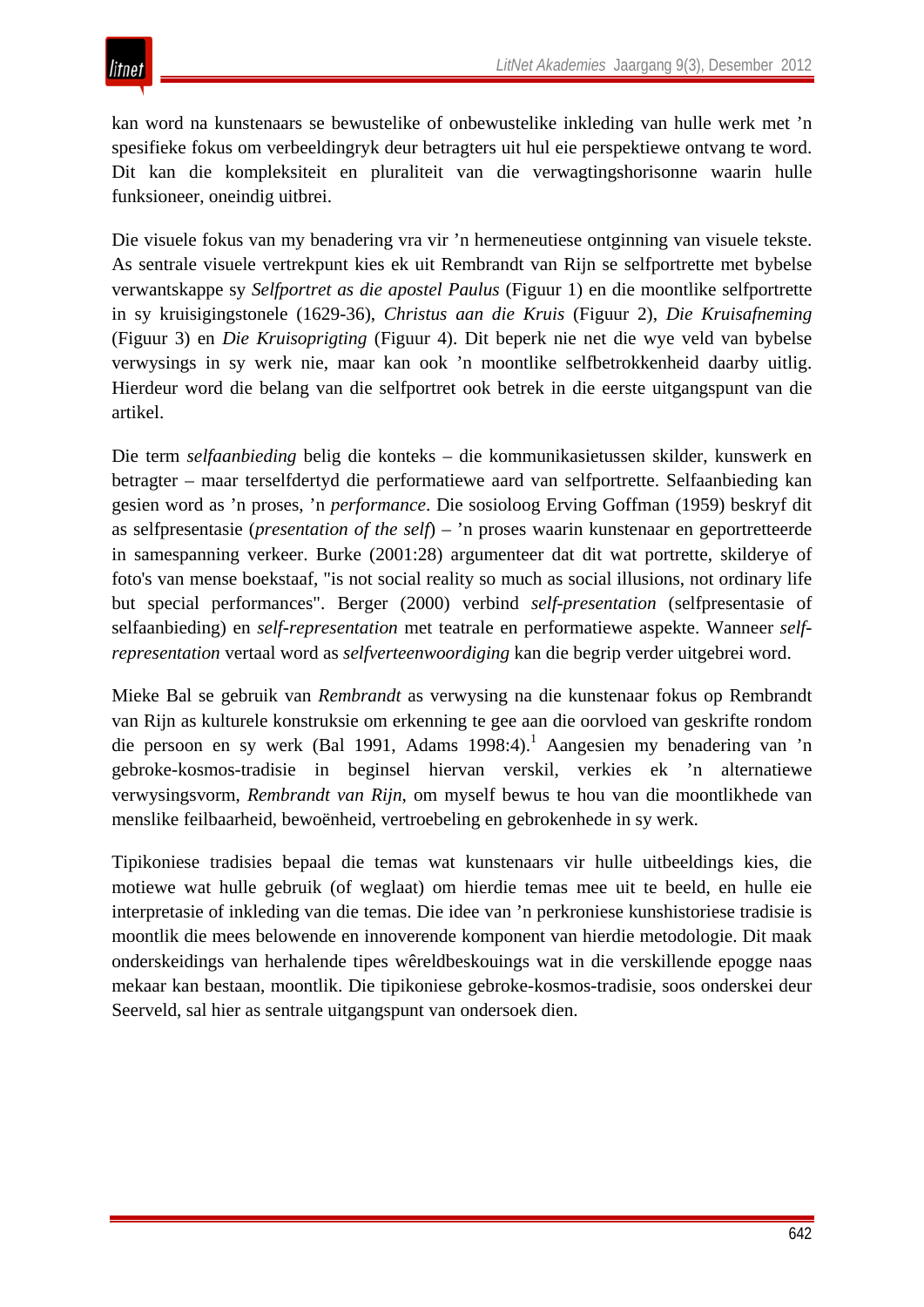



**Figuur 1. Rembrandt van Rijn (1606–1669),** *Selfportret as die Apostel Paulus* **(1661). Olie op doek, 91 x 77 cm. Amsterdam: Rijksmuseum.** 

# **2. Selfaanbieding in bybelse verband**

*Selfportret as die apostel Paulus* (Figuur 1) beklemtoon die plek van selfaanbieding, maar ook van vertroebelde menslikheid in Rembrandt van Rijn se werk. In die meer as veertig selfuitbeeldings wat hy deur sy lewe skilder,<sup>2</sup> is *Selfportret as die apostel Paulus* (Figuur 1) die enigste enkelfiguur met 'n bybelse verwysing; dit is ook die enigste selfvoorstelling waarin hy homself as 'n bekende historiese persoon aanbied.

Rembrandt Harmenzoon van Rijn (1606–1669) is een van die grootste en indringendste eksponente of vertolkers van portrette en selfportrette in die geskiedenis van kuns. Die buitengewoon groot aantal en uiteenlopendheid van sy selfportrette word eers gedurende die laat 19de en die 20ste eeu bekend. Sy selfaanbiedings is geensins eenduidig nie, maar deurdring van toespelende ambivalensies, soos die vloed van sy resepsiegeskiedenis oor jare getuig. 'n Omvangryke literatuur het rondom sy selfuitbeeldings tot stand gekom, terwyl dit ook 'n vaste verwysingspunt in die literatuur oor die selfportretkuns in die algemeen geword het – telkens opgeneem deur mense uit verskillende tydperke en vanuit uiteenlopende perspektiewe.

Die apostel Paulus beklemtoon deurgaans in sy briewe die sentraliteit van die kruisiging van Jesus in die Christelike evangelie. Rembrandt van Rijn se moontlike vereenselwiging met 'n bewussyn van menslike sonde en skuld, maar ook met die Christelike genadeboodskap van verlossing, wat in *Selfportret as die apostel Paulus* (Figuur 1) 'n plek kan vind, tree miskien selfs nog meer direk na vore in *Die Kruisafneming* (Figuur 3) en *Die Kruisoprigting* (Figuur 4) waar hy homself voorstel in direkte nabyheid van die lyding en dood van Jesus Christus.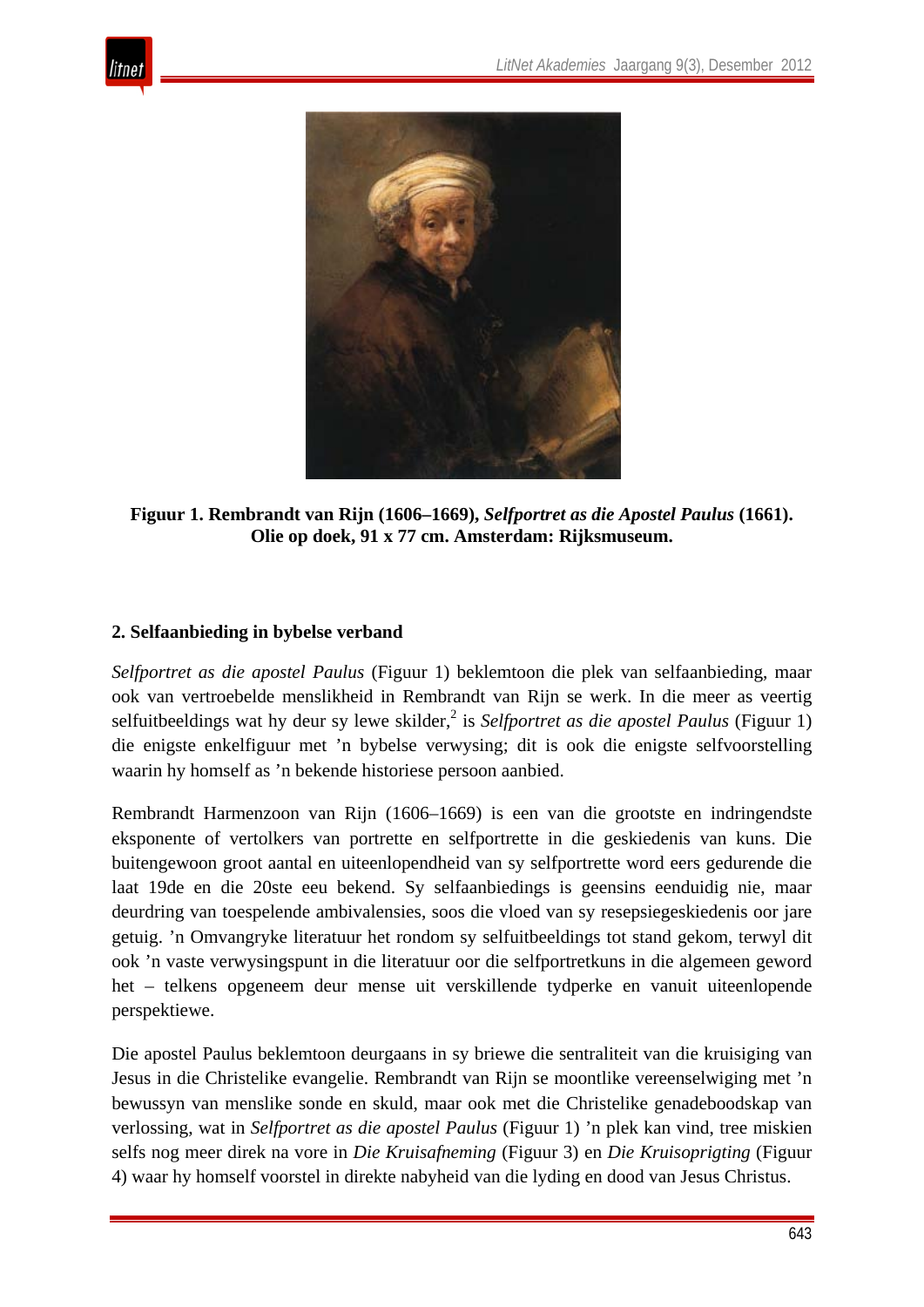







**Figuur 2. Rembrandt van Rijn (1609–1669),** *Christus aan die Kruis* **(1631). Olie op paneel, 100 x 73 cm. Le Mas d'Agenais: Collégiale saint Vincent.** 

**Figuur 3. Rembrandt van Rijn (1606–1669),** *Die Kruisafneming* **(c. 1633). Olie op doek op paneel, 89 x 65 cm. München: Alte Pinakothek.**

**Figuur 4**. **Rembrandt van Rijn (1606–1669),** *Die Kruisoprigting* **(c. 1636). Olie op paneel, 95,7 x 72,2 cm. München: Alte Pinakothek.** 

In sy selfuitbeeldings het Rembrandt van Rijn, deur 'n wye spektrum fiktiewe personae, bepaalde onderwerpskeuses gemaak en uitbeeldingsvorme gekies. In sy vroeë assistentselfportrette gebruik hy verskeie religieuse identiteite met 'n spesifieke soort bybelse verwantskap, waaronder *Die Kruisafneming* (Figuur 3) en *Die Kruisoprigting* (Figuur 4).3 In *Christus aan die kruis* (Figuur 2) is hy self moontlik die model vir die Christus-gelaat, moontlik gebaseer op 'n ets, *Selfportret met oop mond, asof skreeuend* (Figuur 10]*.* In *Die Kruisoprigting* (Figuur 4) vorm die skuinsgekantelde kruis met die strak Christus-figuur daarop 'n vreemde ligte fokuspunt in 'n andersins donker skildery. Die onewewigtige posisie van die kruis is vreemd vir hierdie genre, maar terselfdertyd 'n vektor na die persoonlike: die vasgespykerde voete van die Christus-figuur is teenaan die wit kraag van die figuur wat help met die oprigting van die kruis – 'n voorstelling van Rembrandt van Rijn se eie ernstige, fronsende gelaat. In *Die Kruisafneming* (Figuur 3) kan sy gelaat twee (moontlik drie) keer teruggevind word, in direkte kontak met die gekruisigde liggaam.

Rembrandt van Rijn kon homself op voorstel van Constantijn Huygens ingesluit het in die kruisigingsvoorstellings, as retoriese kunsgreep van oortuiging.<sup>4</sup> Gedurende hierdie tyd het Huygens die meditatiewe belydende gedig "Good Friday: Riding Westward"(1613) van John Donne (1572–1631) uit Engels in Nederlands vertaal. Donne suggereer in sy persoonlike benadering dat hy dit onmoontlik sou vind om getuie te wees van Christus se kruisiging deur sy onwaardigheid om dit gade te slaan. Slegs wanneer hy sy eie verdienste aan straf bely, kan hy hom omdraai om na God se gelaat te kyk (Donne 1971). Rembrandt van Rijn neem Huygens se moontlike voorstel verder as blote selfinsluiting. Dit kan, soos by Donne, ook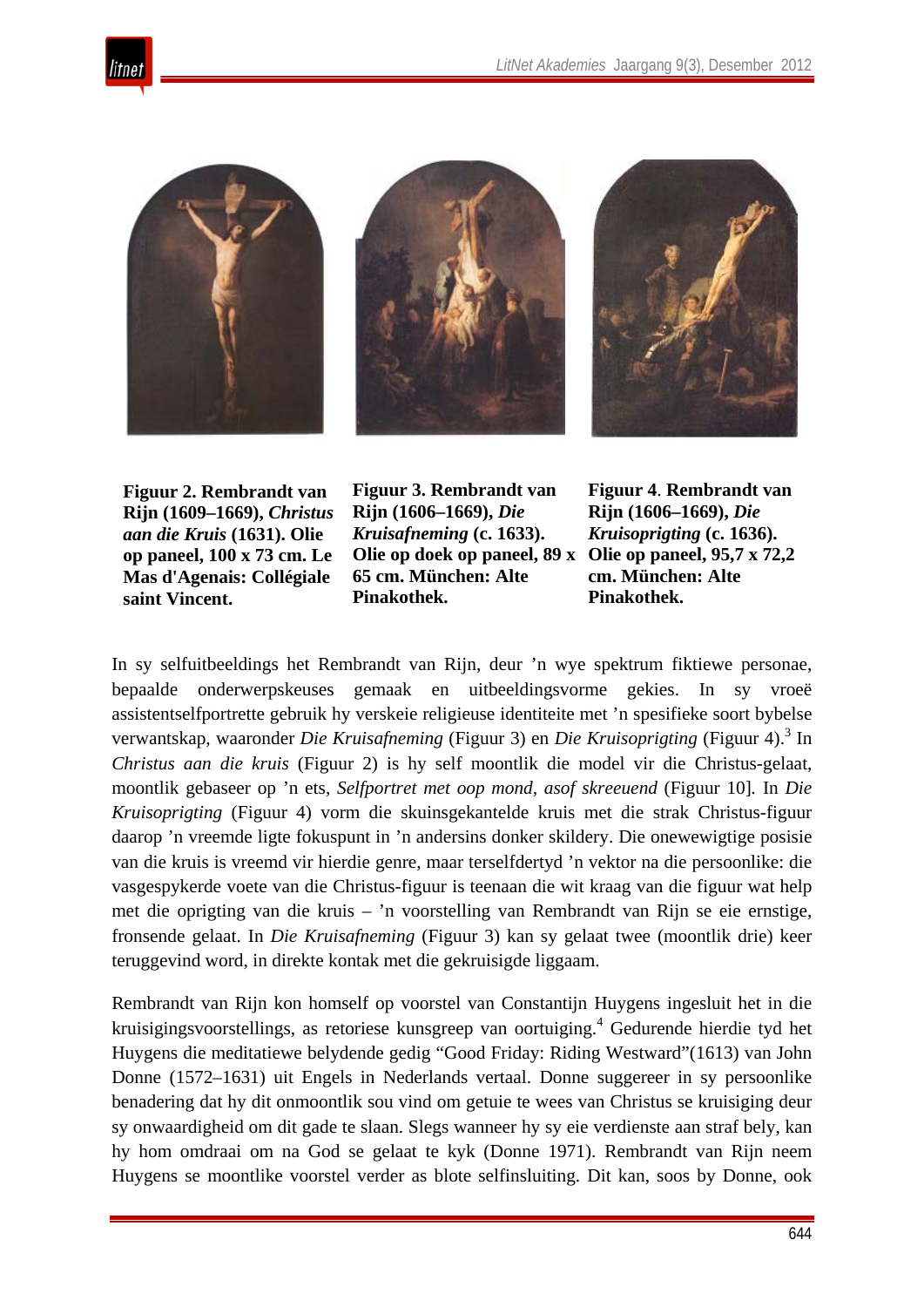selfaanbieding, selfbelydenis word, veral as in ag geneem word dat hy homself as assistentfigure besonder intiem in die sentrum van voorstellings van die Christelike verlossingsgeskiedenis inplaas.

Die kruisigingsvoorstellings vorm deel van 'n Passie-reeks wat in opdrag van die Prins van Oranje gemaak is;<sup>5</sup> die temas is meer as net *topoi*;dit word volledig as bybelse temas herkenbaar, in die volle betekenis daarvan. Hierdie sober, kleiner en beskeie groep skilderye is nie as altaarstukke of liturgiese stasies van Christus se Passie vir kerklike gebruik gemaak nie. Elkeen van die skilderye is afgesonder van die kamerruimte en betrek slegs die blik van die betragter in die eie verhaalwêreld van die voorstelling. Die nabye beskouing kan 'n unieke intimiteit skep wat kan aansluit by 'n moontlike persoonlike belydende benadering.

Deur homself te stel as sentrale deelnemer aan en getuie van die kerngebeurtenis in die Christelike heilsgeskiedenis, in aanraakbare nabyheid van die gekruisigde Christus, verleen hy aan sonde, belydenis en vergifnis 'n sentrale plek. Dit lê 'n ander soort brug tussen menslikheid en heiligheid: dit toon Christus se vernedering aan die kruis, maar stel ook 'n direkte affektiewe en identiteitsverband met die Gekruisigde waardeur Rembrandt van Rijn se heilshistoriese rolspel in hierdie skilderye 'n spesifieke gerigtheid van selfkritiek in sy werk kan belig. Hierdie instelling plaas hom nie net binne die heilsgebeure, in die sentrum van die uitbeeldings van Christelike skuld en verlossing nie, maar skep ook die moontlikheid om sy werk te lees uit die perspektief van die tipikoniese raamwerk wat as kosmies-gebroke beskryf kan word.

In Seerveld se terminologie kan die tydsgebondenheid van kunshistoriese verskynsels benader word deur die koördinasie van tipologieë langs die sogenoemde diakroniese, sinkroniese en perkroniese asse. Eenvoudige kronologie is hierin nie bepalend nie, maar eerder komplekse verhoudings tussen verskillende epogge, periodes en tradisies. Hierdie metodologie erken terselfdertyd dat geen kunshistorikus aan die eie diakroniese, sinkroniese en perkroniese kontekste kan ontsnap nie.

#### **3. Kunshistoriese diakronie**

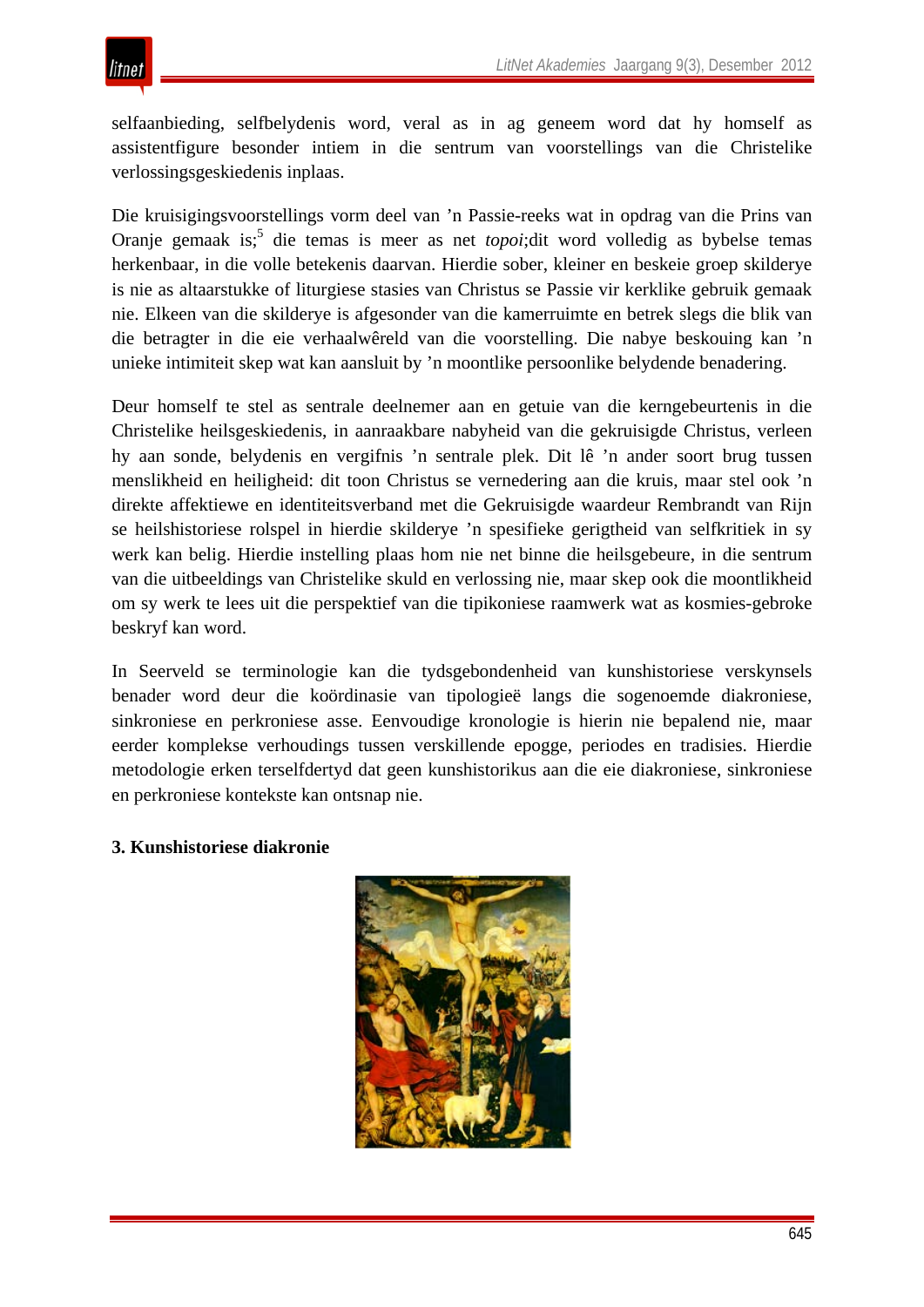

#### **Figuur 5. Lucas Cranach die Ouere (1472–1553),** *Die kruisiging met die wet en die evangelie* **(1552–3, 1555), sentrale paneel van die gevleuelde Weimar-altaarstuk. Tempera op paneel, 360 x 621 cm wanneer dit oop is. Weimar: Stadskerk van die heilige Petrus en Paulus. (Koerner 1993:369)**

Hoewel Lucas Cranach die Ouere gedurende die Noordelike Renaissance in Duitsland werk, kom elemente van die diakronies verskillende Hoog-Gotiek nog algemeen in sy werk voor. In sy altaarstuk *Die Kruisiging met die wet en die evangelie* (Figuur 6), word die menslike figure regs van die kruis byvoorbeeld uitgebeeld met klere in die klassieke styl, terwyl die figure van die gekruisigde en die opgestane Christus se kleding in die vloeiende Gotiese liniêre styl voorgestel word, waar die dinamiese lynwerk die Middeleeuse mistisisme kan demonstreer.

Martin Luther se geskilderde blik in Cranach se Weimar-altaarstuk kan ooreenstemming toon met die starende, afwesigeblik van die kunstenaarsfiguur in Rembrandt van Rijn se *Kruisoprigting* (Figuur 4). Dit kan dui op nadenke, wat suggereer dat nie net van *buite* na die werk gekyk kan word nie, maar dat die persone se *interioriteit* by die totaliteit van die skildery gevoeg kan word. Rembrandt van Rijn se internalisering kan teruggevoer word na denkveranderinge wat gedurende die Hervorming ingetree het en visueel voorgestel word deur Lucas Cranach.

Rembrandt van Rijn en Lucas Cranach plaas hulself as sentrale assistentfigure binne hul kruisigingstonele. Terwyl Rembrandt van Rijn, in die sentrum van die voorstelling, sy persoonlike nabyheid aan die skuinsgekantelde kruisigingsfiguur beklemtoon, plaas Cranach homself in die sentrum van die skema van verlossing. Die gekruisigde Christus-figuur verdeel Cranach se altaarstuk in twee vertikale dele, soos 'n oop boek, wat die sentraliteit van die Woord en die leesbaarheid van die werk beklemtoon. Anders as by Rembrandt van Rijn swewe die kruis by Cranach amper onsigbaar tussen mense se bestaanswêreld en die wêreld van die Woord, sodat betragters gedurig bewus kan wees van beide.

Die moontlikhede van hierdie opponerende wêrelde ontmoet in Cranach se selfaanbieding wat die betragter tegemoet tree met liggaamshouding en direkte blik. Sy figuur word met die kruis verbind deur 'n straal bloed wat direk uit Christus se sy op sy kop val, die oomblik van sy regverdiging, en met die opgestane Christus aan die linkerkant van die skildery deur die geïmpliseerde voltooiing van die boog van die bloedstraal. Die bloedstraal eindig by Luther se Bybel, wat die betragter reseptief kan aktiveer deurdat dit na hom/haar gedraai is by die vers, in die Duitse volkstaal: "Die bloed van Christus reinig ons van alle sonde" (Koerner 2004:232). Luther se hand is op die oop Bybel waarin Paulus die sentraliteit van die opstanding stel (1 Korintiërs 15:20–28; Romeine 3:21–32), alles binne die heilsgeskiedenis wat in die agtergrond en bokant Cranach se kop verder skematies uitgebeeld word.<sup>6</sup>

Cranach se *gravitas*, wat terugspieël op die heersershofhoudings, as voorstelling van standvastigheid en daadkragtigheid, kan die betragter oortuig van sy erns: ons kan kyk in die oë van die kunstenaar as in dié van iemand wat glo in dit wat hy hier aanbied, wat die kunstenaar en betragter tot "ooggetuies" maak. Cranach se posisie tussen Johannes die Doper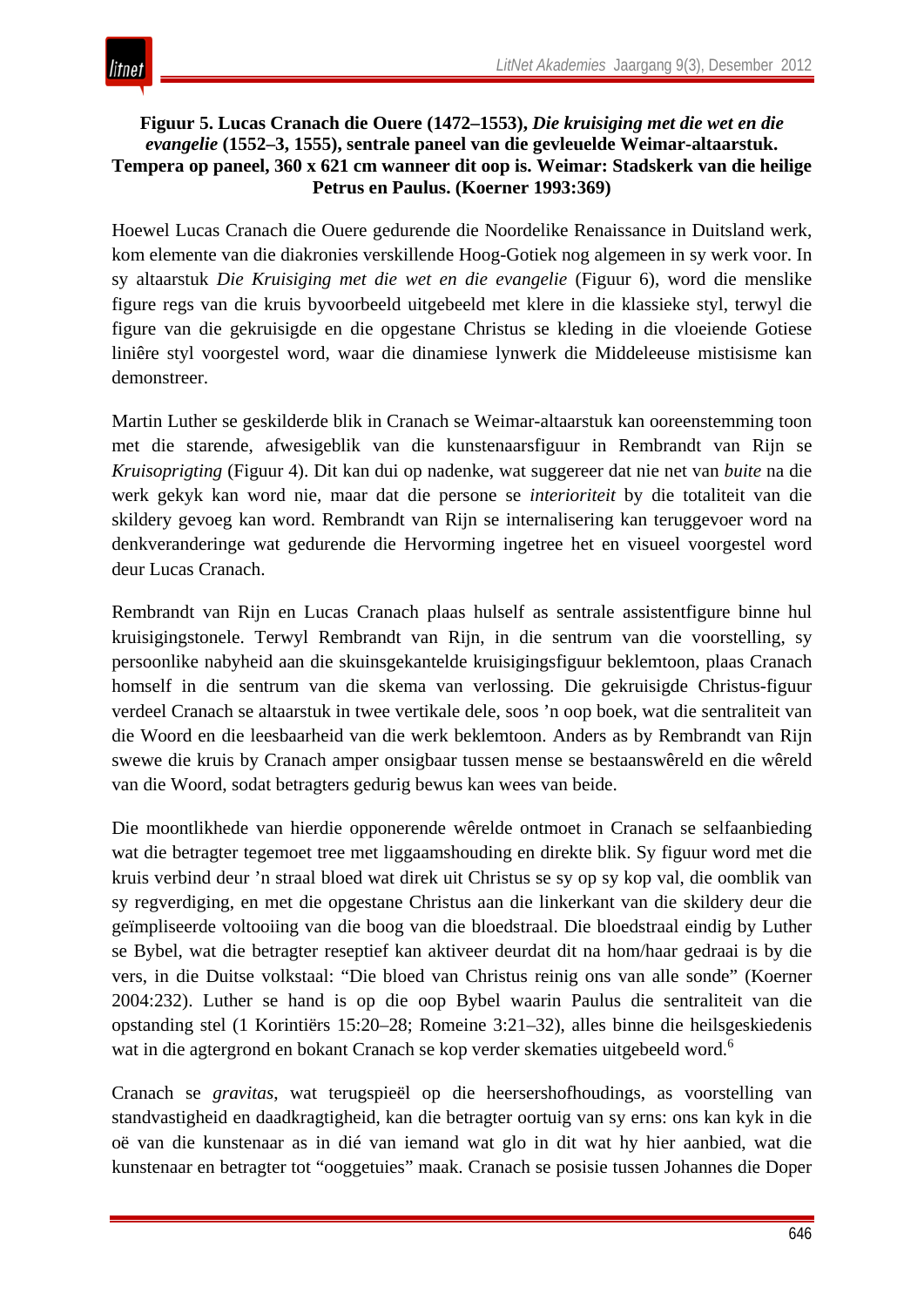en Luther verbind hom en betragters met die boodskap van die Hervorming en die sentraliteit van geloof alleen (*sole fides*). Dit maak 'n beslissende Reformatoriese transformasie in die konsepte van gebrokenheid en belydenis sigbaar. Teenoor die persoonlike skuldbekentenis van Rembrandt van Rijn is belydenis hier 'n eksemplariese roetine wat minder klem plaas op die persoonlike belydenis, of selfs die kollektiewe kommunikasie, as die juridiese wetlikbindende aspekte daarvan.<sup>7</sup> Terwyl die altaarstuk die visuele verwagtinge van betragters verbyster deur die gloeiende (erotiese) rykheid daarvan, ontlok dit "our interpretative attention and suggests that coherence must be sought not in the scene's *appearance,* but in its *meaning* – what biblical exegetes call the *hyponoia*" (Koerner 2004:378)*.* Hierdie diagram van redding konfronteer die betragter met 'n leerstelling wat blindelings geglo moet word. As *Merckbild*, <sup>8</sup> en nie as kultusbeeld nie, doen Cranach se altaarstuk 'n beroep op die rede, met 'n veel wyer heilshistoriese en helderder uitleg as dié van Rembrandt van Rijn.

Die ingrypende kentering wat Rembrandt van Rijn uit sy Barok-perspektief visueel voorstel in sy *Kruisoprigting* (Figuur 4) is 'n ooreenstemming van voorkoms en betekenis en dat belydenis van menslike swakheid werklik *sola fides*, deur die enkeling is. Uit 'n diakronies verskillende perspektief het Cranach se altaarstuk nie die menslikheid en patos van Rembrandt van Rijn se kruisigingstonele nie. Cranach se Reformatoriese voorstellings van menslike gebrokenheid en goddelike genade gebruik min emosie of versiering, eerder 'n distansiëring, 'n ikonoklastiese herbeskrywing deur die kruisbeeld, van dit wat vernietig is om die wet te volbring, ongeskik vir aanbidding en verering, amper onsigbaar vir die persone rondom – 'n poging om die onsienlike sigbaar voor te stel. Om dit visueel uit te druk, baai Cranach die kruis in 'n kontra-empiriese lig – die *lux vera* (Koerner 2004:12).

Die beduidende diakroniese verskille tussen Cranach en Rembrandt van Rijn se kuisigingsuitbeeldings gaan veral om betekenisvolle veranderinge in die historiese gang van kuns en van die aard van visuele beelde of voorstellings. Tydens die epogale waterskeidings by makrokonsepte soos *primitief*, *antiek*, *Middeleeus*, *modern* en *postmodern* word die aard en funksies van kuns totaal getransformeer.<sup>9</sup> Gedurende 'n tydperk gaan dit nie net oor die kulturele ontwikkeling van die spesifieke era nie, maar veral om die moontlikhede vir langdurige veranderinge. By die oorvleuelende areas van die drumpelsituasies tussen tydperke vind 'n dubbele interaksie plaas – enersyds by die groot historiese veranderinge, maar andersyds ook veranderinge by talle minderheidsgroeperings en hulle lewenstyle, lewenshoudings en kuns – wat, soos by die Suid-Afrikaanse situasie, dien as bevestiging dat diakroniese veranderinge meer is as neutrale historiese voorwaardes (Van den Berg 1989).

#### **4. Kunshistoriese sinkronie**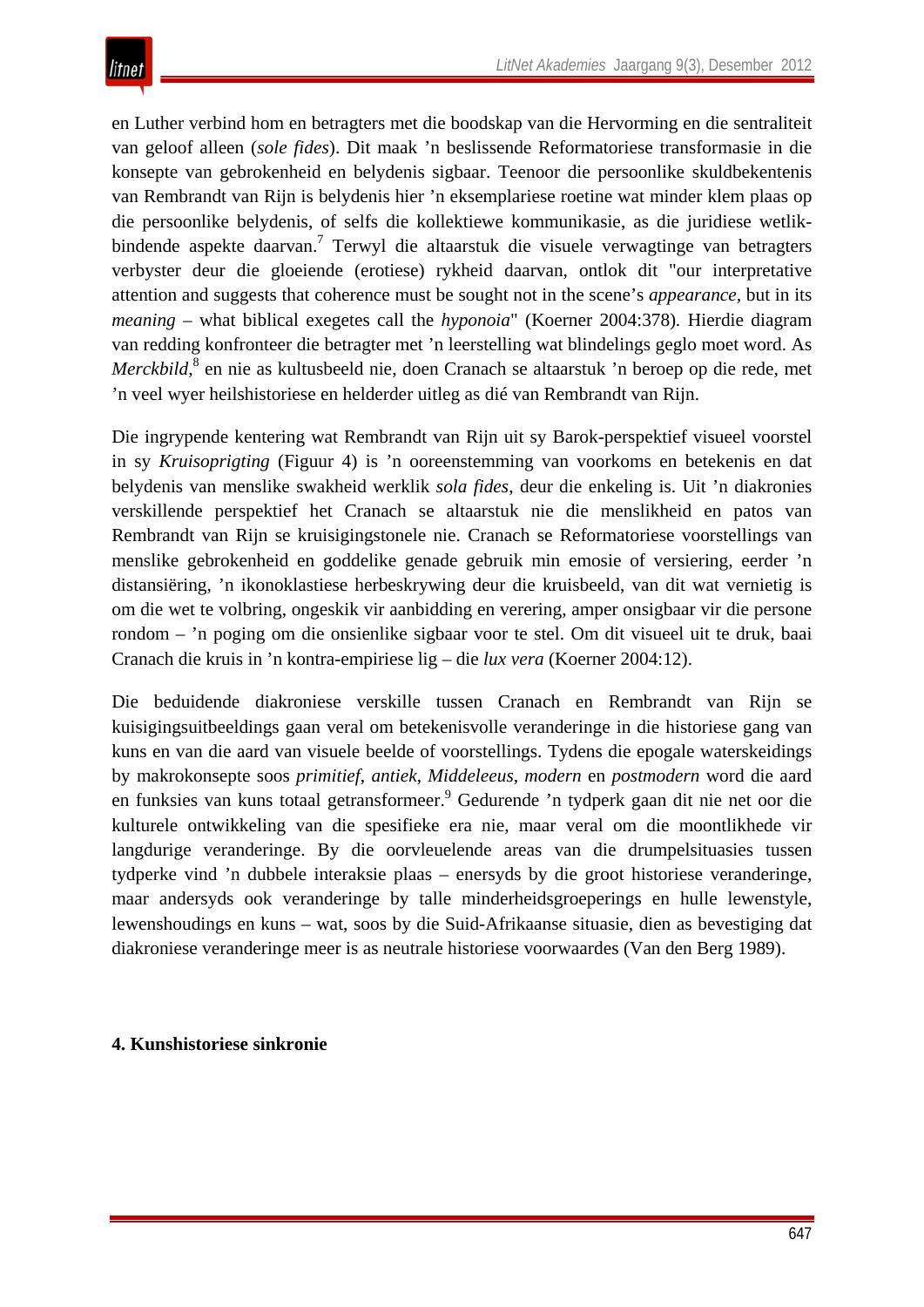



**Figuur 6. Peeter Pauwel Rubens (1577–1614),** *Die kruisafneming* **(1611–14). Olie op doek, sentrale paneel, 421 x 313 cm. Antwerpen: O.L. Vrouwekathedraal.** 

Verrassings in menslike gedrag wat gedurende een diakroniese tydperk voorkom, maak verskillende uitgangspunte of interpretasies van die tydperk moontlik. Verskillende generasies in dieselfde era skep verskillende inisiatiewe. Binne die algemene aansluiting by die epog bestaan gelyktydige maar teenstellende partyskappe wat uiteenlopende standpunte kan akkommodeer. Gedurende die Barok, byvoorbeeld, gaan die werk van Peeter Pauwel Rubens en Rembrandt van Rijn, soos ook dié van Titiaan (1488/90–1576), Michelangelo Meresi di Caravaggio (1571–1610), Nicolas Poussin (1594–1665), óór kulture en neem die definisie van die mees dinamiese kulturele leierskap.

Hoewel Schama (1999) konsentreer op die gemeenskaplike tema en die formele ooreenkomste tussen Rembrandt van Rijn se *Kruisafneming* (Figuur 3) en Peeter Paul Rubensse *Kruisafneming* (Figuur 6), kan dit juis die verskillende stemme wat bestaan in elke diakroniese era belig. Kunstenaars reageer op die epogale tyd, die gemeenskap, die oorgeërfde en verworwe voorwaardes van hul bestaan, op beide feitelike en normatiewe vlakke, en interpreteer die kultuur daarvan op uiteenlopende maniere (Van den Berg 1993). Rembrandt van Rijn en Rubens werk in die Barok-tradisie en gebruik Barok-retoriek, maar met beduidende verskille. Rembrandt van Rijn se werk is ook teatraal, maar anders as dié van Rubens: heftige emosies ontbreek nie in Rembrandt van Rijn se werk nie, dit word bloot nie in Rubens se heroïese bevelsvorm aangebied nie – eerder as 'n uitnodigende, saamspelende, lúisterende vorm.

Schwartz (2006:152) suggereer dat Constantijn Huygens se opdrag aan Rembrandt van Rijn vir die Passie-reeks, waarvan *Die Kruisafneming* (Figuur 3) deel was, 'n navolging van Rubens se werk kon insluit, maar dat Rembrandt van Rijn in die taal van die Hoog-Barok 'n verskillende verhaal met selfvertroue vertel het. Wat Schama (1999) as emulasie van Rubens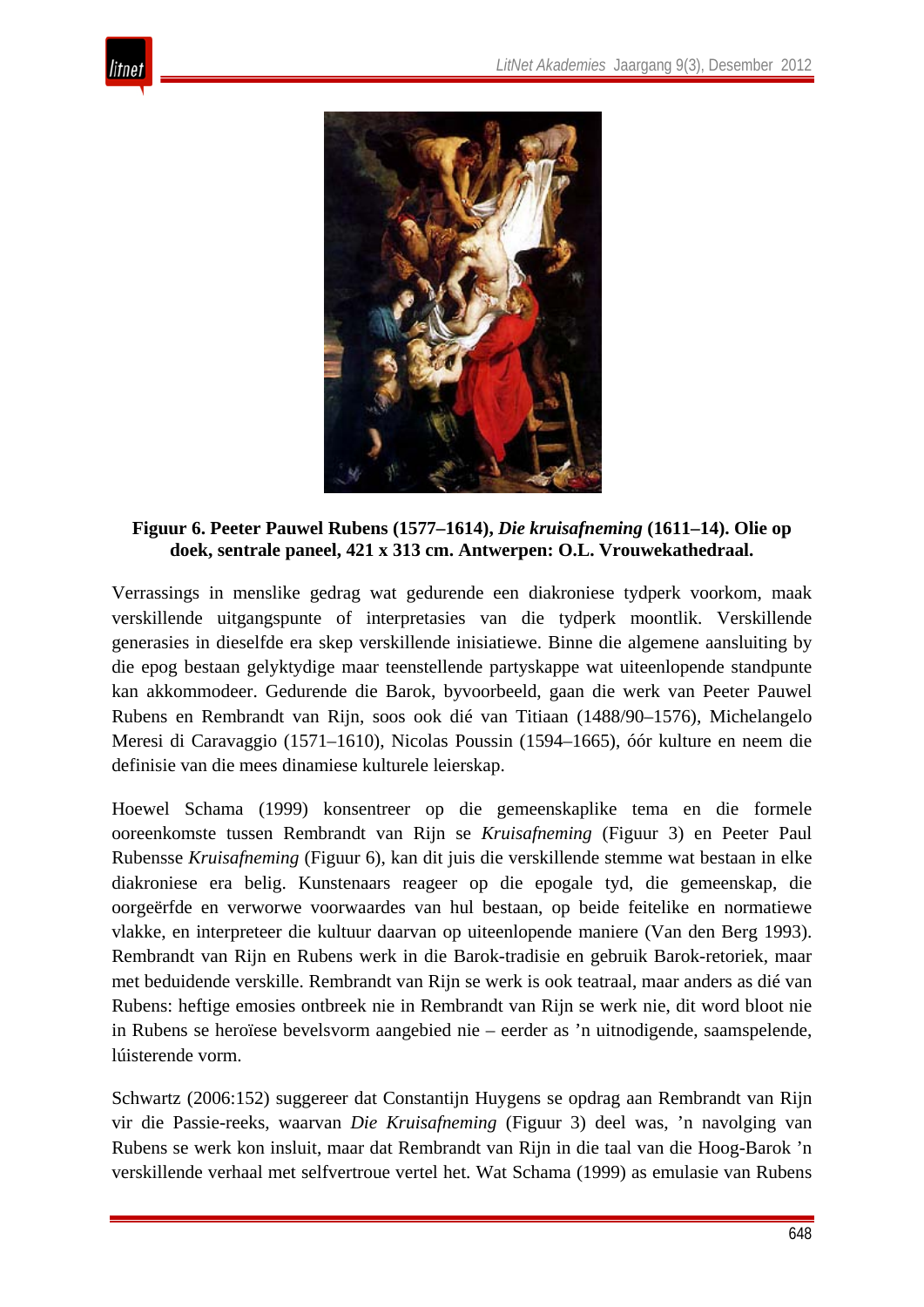beskou, kan eerder 'n stelling teenoor Rubens wees. Met dieselfde komposisie as uitgangspunt transformeer Rembrandt van Rijn Rubens se heroïese benadering tot een van menslikheid en swakheid. Wheelock (2005:31) belig, soos Bauch (1967), die enorme konseptuele verskille tussen die Protestantse Rembrandt van Rijn en Rubens, die Vlaamse Katolieke Christen-humanis van die Kontrareformasie wie se godsdienstige werk deurdring is met die Klassieke ideale van die Antieke en Renaissance-kuns.

Erkenning van hierdie sinkroniese realiteit verhoed eendimensionele interpretasies waardeur periodes as homogene, opeenvolgende of siklies-herhalende eenhede beskou kan word. Waar die Middeleeue, Vroeg-moderne en Moderne eras afsonderlike diakroniese wêrelde-inoorgang is, is die Renaissance, Barok en Rokoko sinkroniese periodestyle binne ander eras of epogge. Tydstrominge is onder meer sinkronies in die sin dat opponerende strominge langs mekaar bestaan as alternatiewe kulturele minderhede en lewenstyle. Elkeen van hierdie tydstrominge bestaan ook voor en na afloop van die relatief kort periode waarin dit om verskillende redes die sosiokulturele toneel oorheers het.<sup>11</sup>

# **5. Kunshistoriese perkronie**

Die mees fundamentele onderskeid tussen Rembrandt van Rijn se *Kruisafneming* (Figuur 3)en Rubens se *Kruisafneming* (Figuur 6) dui bes moontlik op verskille in wêreldbeskoulike raamwerke. Seerveld (1980a) het die begrip *perkronies* geïdentifiseer om die deurlopendheid of herhalende terugkeer van tipikoniese formate, of verbeeldingryke wesenstrekke wat vasgelê is in die historiese gang van wêreldbeeldtradisies, van ander samelopende dimensies te onderskei. Uiteenlopende wêreldbeskouings kan verbeeldingryk bevat word in verskillende perkroniese tipikoniese formate of raamwerke met die potensiaal van ooreenstemmende tipes beeldmag, geaktualiseer deur onderskeie kunstenaar- en betragtertipes (Van den Berg 1984, 1989, 1996). Dit belig die gekompliseerde teenwoordigheid van duidelike tipes verskillende perkroniese kunstradisies deur die geskiedenis van uitbeeldings soos die sceniese Pieter Janz. Saenredam (1597–1665), die pikareske Jan Steen (1625–1679), die idilliese Jacob van Ruisdael (c. 1628–1682) en die skematistiese Jan Vermeer (1632–1675), wat gedurende dieselfde tydperk as Rembrandt van Rijn in Nederland gewerk het.

Rembrandt van Rijn se kruisigingstonele toon nie, soos by sy leermeester, Pieter Lastman, net 'n nuwe narratiewe benadering tot of 'n onheroïese beskrywing van die gebeure nie (Bauch 1967, Alpers 1983). Hy werk inteendeel indringend en sorgsaam met die menslike betrokkenheid daarin en met 'n diepgaande oorgawe aan die godsdienstige implikasies van spesifieke situasies (Chapman 1990:108). Sy alledaagse benadering en besondere fokus op die *grandeur et misère* (Taylor 1989:x) van menswees onthul 'n gesitueerdheid in 'n gebroke-kosmos-hipotese wat inherent tipikonies verskil van die heroïese tradisie waaruit Rubens funksioneer. 'n Wêreld van sinkroniese en perkroniese tipikoniese teenstellings lê tussen die atleties-gespierde Christus-figuur van Rubens en die "collapsed and dislocated sack of organs" (Schama 1999:291) van Rembrandt van Rijn s'n.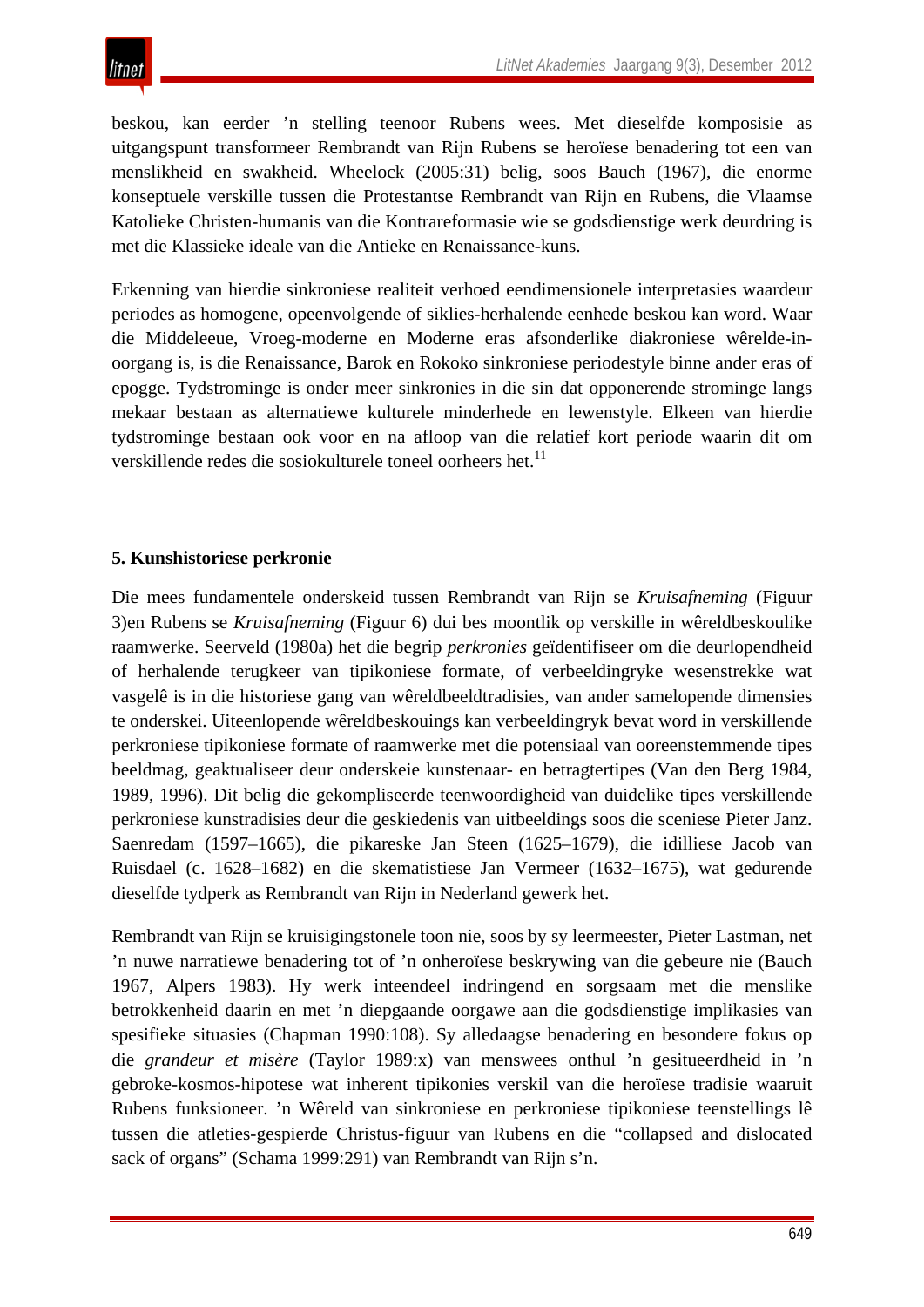Aangesien tipikoniese tradisies wêreldbeskoulike raamwerke betrek, met ander woorde die wyds moontlike verbande, is meer as spesifieke elemente, figure of temas ter sprake by die tipering van 'n tradisie. Hoewel pikareske elemente in Rembrandt van Rijn se werk teenwoordig kan wees, hoef die klem op die geheel nie te beteken dat eenheid of eenvormigheid bereik moet word om te kan tipeer nie; die identiteit van perkroniese eienskappe sal eerder vanuit 'n kern uitwaaier om moontlike botsende elemente of temas te akkommodeer, te absorbeer, toe te eien, om daardeur tot kommentaar te kom.

In Seerveld (o.a. 1980a, 1993) se metodologie vir kunshistoriografie, die belangrikste bron vir die begrip van tipikoniese formate, word die volgende perkroniese tradisies tentatief onderskei: die mistieke, pikareske, erotiese, paradigmatiese, idilliese, sceniese, heroïese en kosmies-gebroke tradisies. Dit is nie waterdigte onderskeidings nie, maar is vloeibaar en aanpasbaar. Die hoofstrome in die Renaissance en Barok word beheers deur kunstenaars uit die heroïese tradisie, soos Peeter Pauwel Rubens, Michelangelo Buonarroti en Pietro Bernini; Raphaello Sanzio en Nicolas Poussin uit die paradigmatiese tradisie, en kunstenaars soos Giovanni Bellini, Giorgione Castelfranco en Claude Lorrain uit die idilliese tradisie. Gesamentlik vorm hulle historiese konstellasies wat bloot kortstondig deur een van die veelheid gedomineer word. Die sekulêre Verligting van die Rokoko is idillies beskryf deur Nicolas Lancret, pikaresk deur Pietro Longhi, heroïes deur Giovanni Tiepolo. Klapwijk (1971) noem dat tussen Rembrandt van Rijn en die kunstenaars van die Romantiek die sekulariteit van die *Aufklärung*<sup>12</sup> gekom het, waar die menslike rede die besef van goedheid, skoonheid, reg en godsdiens bepaal. Die Romantiek, met die radikaliserings daarvan, kan ook as 'n tradisie optree, sodat daar Romantiese of Romanties-geïnspireerde kunstenaars van volgende geslagte kan wees, met talle laat-19de-eeuse en vroeg-20ste-eeuse uitlopers, soos Simbolisme, Sesessie en Art Nouveau, wat in talle aspekte tematies kan aansluit by die Romantiek.

#### **6. 'n Moontlike Nederlandse tradisie**

'n Verdere komplisering in die 17de-eeuse Nederland is dat, ten spyte van die teenwoordigheid van skilders uit verskillende tipes perkroniese kunstradisies wat gedurende dieselfde tydperk as Rembrandt van Rijn werk, die kulturele tydstroom wat hy met ander Nederlandse kunstenaars deel, so spesifiek is dat selfs van 'n Nederlandse tradisie gepraat kan word (Walford 2007:95–100). Die bekende Nederlandse godsdienstige verdraagsaamheid van die tyd speel 'n belang rol hierin.<sup>13</sup> Betragters kan met meer vryheid reageer, aangesien skilderye, benewens die verwagte interpretasie, ook 'n etiese aanspraak op hulle kan maak.<sup>14</sup>

By die Nederlandse kuns word die gevalle toestand van mense, die stryd tussen goed en kwaad in elkeen, allusies na die verganklikheid van die lewe en van aardse besittings beklemtoon. Skilderye van landskappe, genre-tonele, stillewes getuig veral hiervan (Wheelock e.a. 1999). Dit vind ook uitdrukking in 'n komiese benadering wat Lisa DeBoer (2005) as 'n alternatiewe tradisie stel teenoor die humanistiese, antroposentriese Italiaanse Renaissance.<sup>15</sup> Sy vind dat 'n groot gedeelte van die kuns van die Nederlande "embraces the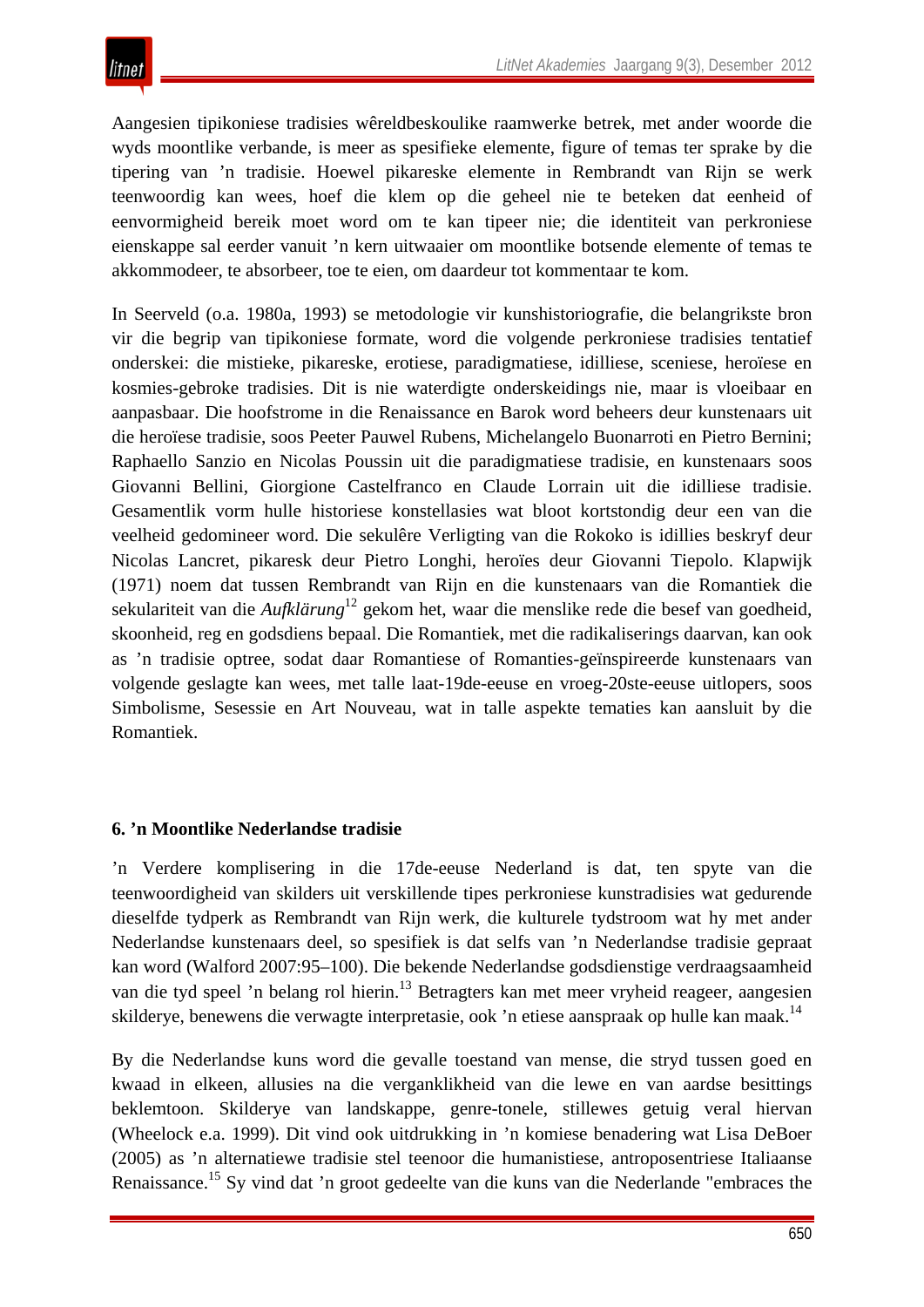smallness of humankind and the realism of human sin and imperfection, but that nonetheless holds out hope for a joyous consummation" (DeBoer 2005:54), soos in Rembrandt van Rijn se werk.

Wat Seerveld (1993:63) "the cross of these two x and y axes, the cultural period dynamic and the typiconic format (art tradition)" noem, kan verwys na 'n kombinasie van die sinkroniese Barok-tydstroming (wat Nederlandse kunstenaars uit alle tradisies bevoordeel en verryk) en die perkroniese tradisies soos die pikareske benadering by Pieter Bruegel en Jan Steen (Westermann 1996). Dit kan 'n intensivering van gebrokenheid by Rembrandt van Rijn se werk aktualiseer wanneer die tydstroming van die Protestantse Barok, die grondtoon van 'n Nederlandse tradisie en die tipikoniese gebroke-kosmos-tradisie in sy werk mekaar ontmoet.

# **7. 'n Gebroke wêreldbeeld**

Seerveld (1993:63) beskryf "a typiconic format called *'troubled cosmic',* where awareness of unresolved evil needing reconciliation sets the parameters; an unidealized normality is disturbingly deep, and misery as a surd is touched by glimpses of joy". Hy noem Rembrandt van Rijn, die laat Goya, Manet, Van Gogh, Barlach en Rouault as tentatiewe voorbeelde van 'n kosmies-vertroebelde of -gebroke tradisie wat fokus op die radikale en grenselose gebrokenheid van die werklikheid, 'n werklike *kosmiese* gebrokenheid. Rembrandt van Rijn se benadering is gegrond in die Christelike beeldtradisie wat hy nuut bedink en aanbied. Sy werk is so deurlopend gemoeid met vertroebeling of gebrokenheid dat hy as 'n baken of spesifieke groeipunt van die kosmies-gebroke of gebroke-kosmos-tradisie beskou kan word in die verdere verloop van die geskiedenis, op dieselfde manier as wat Michelangelo Buonarotti van die heroïese tradisie, Raphael Sanzio van die paradigmatiese tradisie en Pieter Bruegel die Ouere van die pikareske tradisie as historiese rigtinggewers vir die verskillende tradisies in die visuele kunste gesien kan word (Ebertz 2006).

Volgens Van den Berg verteenwoordig die tipikoniese kosmies-gebroke tradisie

die rykste en mees ontslote wêreldbeskoulik en artistieke tipe wat histories meestal uit 'n selfbewuste Christelike oortuiging gegroei het – alhoewel nie altyd in 'n persoonlik-belydende sin nie, en soms selfs in 'n uitgesproke antitetiese sin. In voorstellings en uitbeeldings van In voorstellings en uitbeeldings van gebrokekosmiese pikturaliteit word 'n kritiese of satiriese instelling gekombineer met 'n besef van die waarde van selfkritiek, solidariteit, alledaagse natuurlikheid, en die gesonddoodgewone ordinêrheid. Geen idealisering vind plaas nie en die indruk van grootsheid, diepte van insig of heftigheid van ontroering wat soms geskep word, het 'n duidelik onheroïese karakter. Daar is 'n bewussyn van kwaad, van menslike sonde en skuld, van verval en miserie, van 'n betreurenswaardige gebrokenheid en lyding wat van meer dan bloot etiese of persoonlike omvang is. Terselfdertyd is daar ook 'n bewussyn van genade, van verlossing, van genesing en bevryding, van die goeie, intieme en vreugdevolle. Die uitbeelding van 'n onopgeloste spanning, asook berusting te midde van stryd, het tot gevolg dat gekompliseerdheid en 'n vermyding van eenduidige vereenvoudiging kenmerkend van hierdie tipe is. Hierdie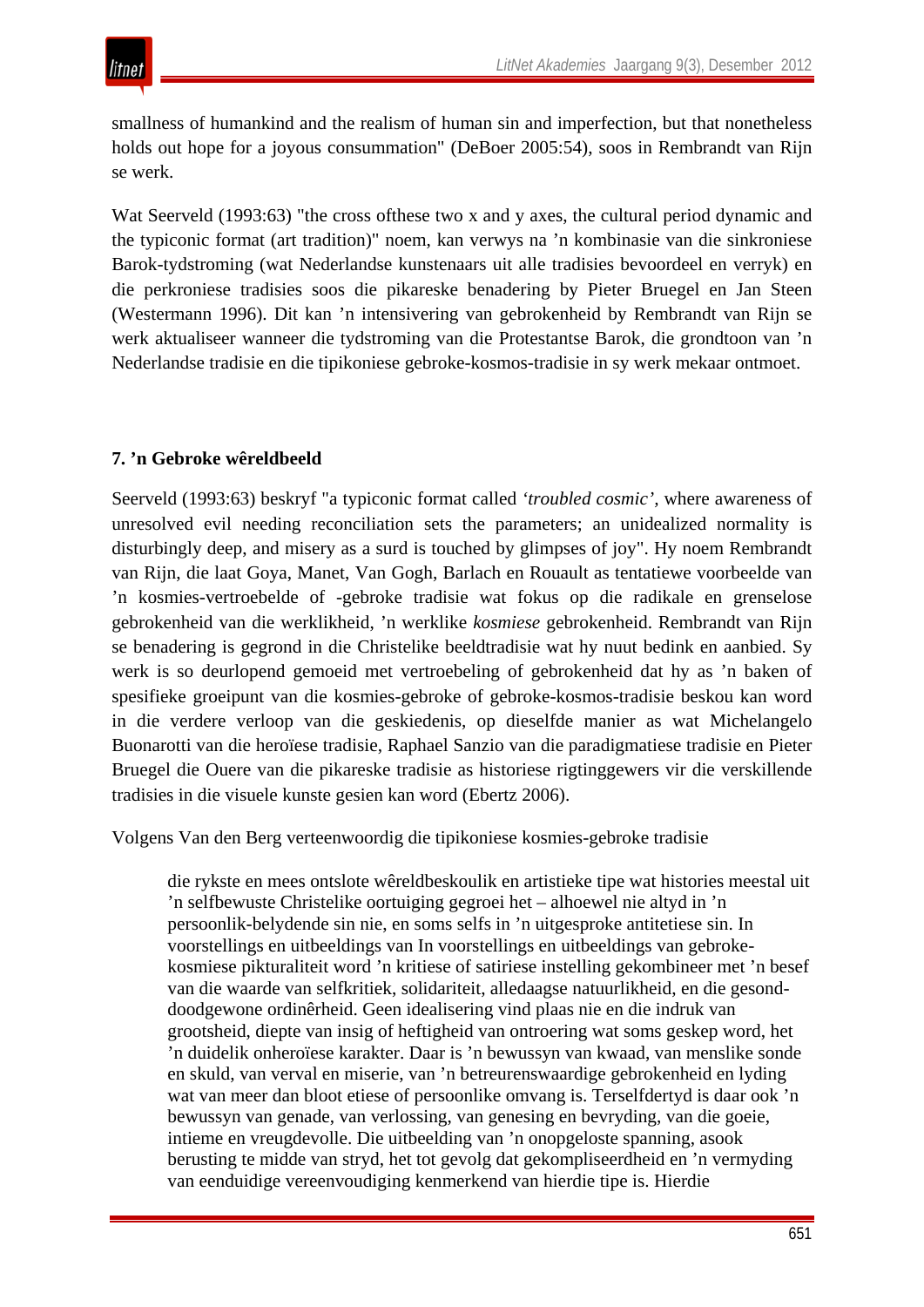

meersinnigheid veroorsaak saam met die voorliefde vir swart en geel kleure dat skilderye in hierdie tradisie soms 'n reputasie van "duisterheid" verkry het. (Van den Berg 1984:51)



**Figuur 7. Rembrandt van Rijn (1606–1669),** *Die drie kruise* **(1653). Droënaald-ets en buryn op velum, eerste stadium, 38,5 x 45 cm. Amsterdam: Rijksmuseum.** 



#### **Figuur 8. Rembrandt van Rijn (1606–1669),** *Die drie kruise* **(1653). Droënaald-ets en buryn, vierde stadium, 38,5 x 45 cm. Londen: Britse Museum.**

Soos in Rembrandt van Rijn se geskilderde kruisigingstonele staan 'n gebroke menslikheid sentraal in sy ets *Die drie kruise* (Figuur 7)<sup>16</sup> wat in etlike stadia geëts, en waarvan vier bekend is. Die kruis word omring deur alledaagse figure, maar in die eerste drie verwerkings word die figuur van die hoofman oor honderd wat Jesus erken as die Seun van God, sentraal geplaas. Die figuur kniel links onderkant die gekruisigde Christus-figuur wat die fokuspunt van die ets is, met sy rug na die betragter, soos 'n belyer, maar ook as betragterstoegang (*relay*) tot die uitbeelding.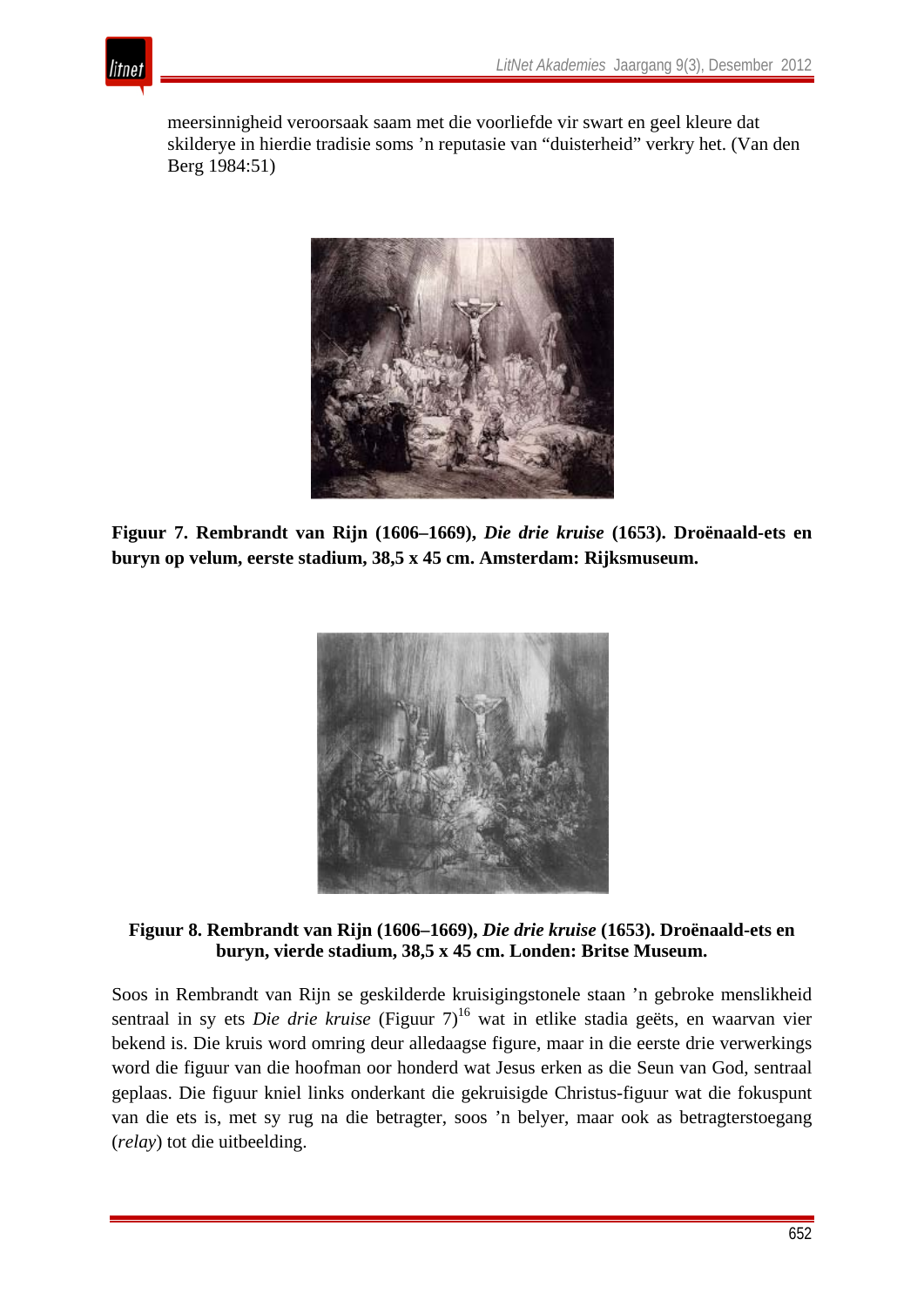

In die vierde verwerking van *Die drie kruise* (Figuur 8) is 'n verskuiwing van fokus vanaf die intens-betrokke hoofman oor honderd na die onbetrokke ruiter. Die figure word drasties verminder en die geheel word, soos by 'n kosmiese verduistering, so swaar verdonker dat die medegekruisigdes en figure rondom die kruise bykans verdwyn. Die oorblywende figure kan, in die wêreld van die voorstelling, visuele metafore word vir die verskillende maniere om die kruisigingsboodskap mis te loop.17 Terselfdertyd kan hulle verskillende ingeskilderde betragterstipes verteenwoordig, waarteen die kunstenaar, as bewoë vermaner, waarsku: die ruiter wat as 'n tipe Pisanello-figuur (geneem van 'n *quattrocento*-medalje) 'n simbool word vir die humanisme; die Joodse figure wat die Ou Testamentiese wet en profete verteenwoordig en hulle rug op die gebeure draai; die verharde misdadiger, wat staan vir onbelydende sondaars; maar ook die amper verskuilde betragterspersona, die gebroke (heidense) belyer van die genadeboodskap (Halewood 1982) uit 'n tradisie wat kosmiese implikasies het vir 'n gebroke mensdom.





**Figuur 9. Jane Alexander (1959–),** *The sacrifices of God are a troubled spirit* **(2002–2004). Versterkte gips, olieverf en gemengde media, wisselende afmetings. New York: Katedraal van St John the Divine, All Souls Bay (Perryer 2004b:21–3).18 Foto deur Mario Todeschini. © Jane Alexander/DALRO**.

**Figuur 9a. Jane Alexander (1959–),** *Lam met dorings en gesteelde stewels* **(2002– 2004) (Perryer 2004b:21–3). Detail uit Figuur 9. Foto deur Mario Todeschini. © Jane Alexander/DALRO.**

*Tradisie* impliseer temas wat herhalend terugkeer in die werk van kunstenaars, ook gedurende verskillende tydperke. Uit 'n diakronies inherent verskillende postmoderne tyd skyn die Suid-Afrikaanse kunstenaar Jane Alexander in *The sacrifices of God are a troubled spirit* (Figuur 9)<sup>19</sup> verbande te lê met 'n radikale gebrokenheid en 'n nuwe interpretasie te maak van Rembrandt van Rijn se etse van *Die drie kruise* (Figuur 7 en 8). *Lam met dorings en gesteelde stewels* (Figuur 9a) kan aansluiting vind as gekruisigde deur die uitgestrekte reguit arms met rooi rubberhandskoene, die goue dorings op die gladde kop en die afwesigheid van 'n mond (die implikasie van stomheid kan aan Christus verbind word as *Lam van God* in Jesaja 53). Dit word ondersteun deur die figuur van *Harbinger* as voorloper,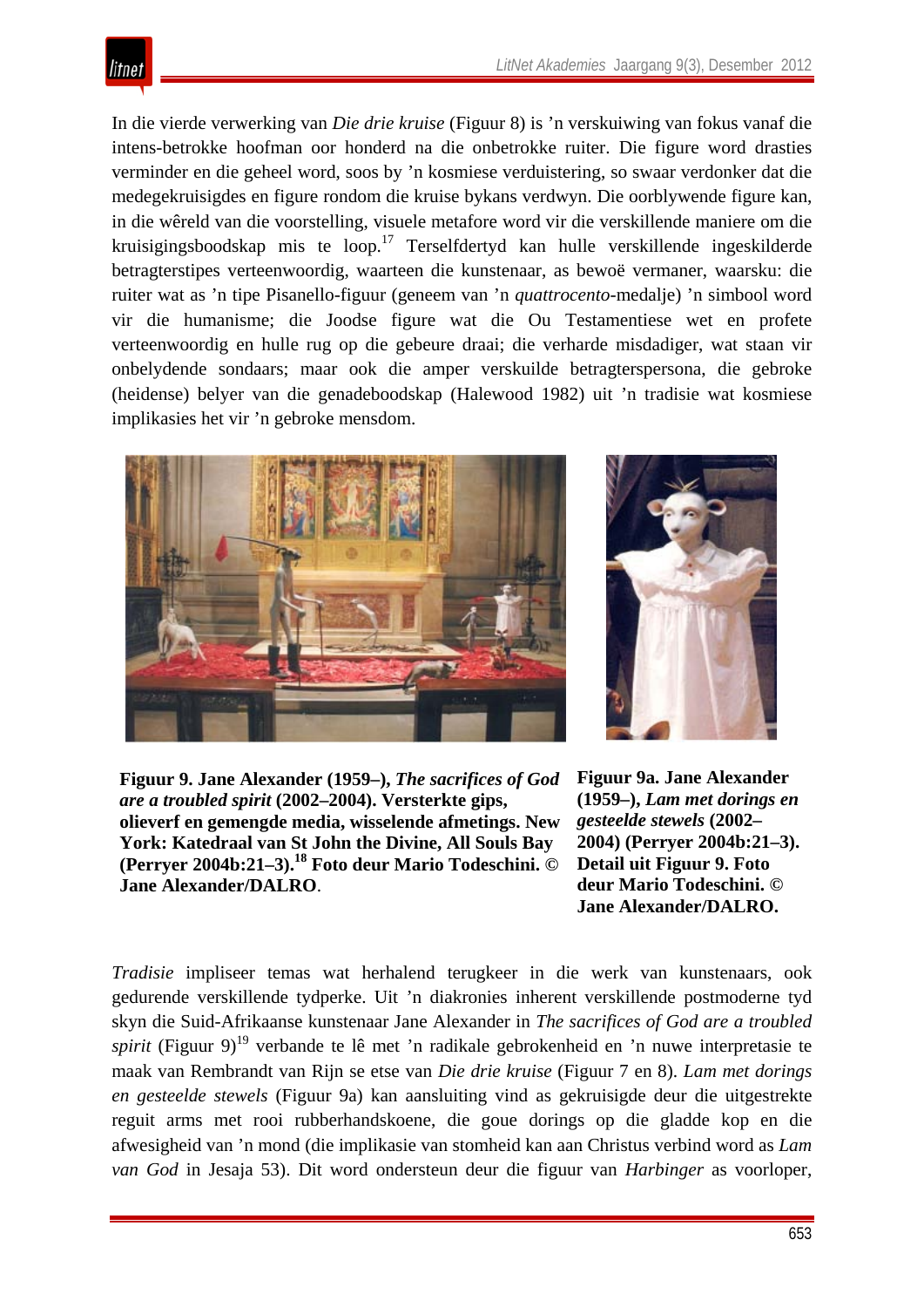aankondiger of moontlike profeet. Wanneer die installasie in verband gebring word met Rembrandt van Rijn se *Christus vertoon aan die mense* (1655),<sup>20</sup> kan die Lam ook as *ecce homo*-figuur geïnterpreteer word. Selfs met die gestroopte skematiese hersamestelling daarvan kan die installasie uit dieselfde gebroke kosmos funksioneer as dié wat Rembrandt van Rijn se kruisigingstonele voorstel.

Skuldbelydenis staan sentraal in Alexander se *The sacrifices of God are a troubled spirit* (2002-2004) (Figuur 9). Dit kan fungeer rondom 'n kern van 'n bewussyn van kwaad, sonde en skuld wat versterk word deur die koorwerk van Gregorio Allegri (1582–1652), *Miserera Mei, Deus* (c. 1638, Psalm 51 – *a prayer for remission of sins*), wat deel gevorm het van die installasie. Hierdeur kan dit aansluit by 'n tradisie van vertroebelde menslikheid soos by dié van Rembrandt van Rijn, as 'n meersinnige perkroniese terugkeer en nie as 'n eenvoudige herhalende wederkering nie. 'n Perkroniese herbesinning van Rembrandt van Rijn se selfaanbiedings kan sodanig betrek word by 'n kritiese blik wat Alexander se installasie op die gevestigde "Rembrandt" (Bal 1991) kan bied.

Wanneer Alexander in die titel van haar installasie *The sacrifices of God are a troubled spirit* (Figuur 9) Psalm 51 se *broken* na *troubled* verander,<sup>21</sup> kan dit 'n retoriese reaksie wees, soos 'n antwoord wat tegelykertyd 'n wending is. Alexander verstaan "the shift reading almost as an alternative diagnosis, or a second opinion; a sense of humanity that is conflicted rather than already annihilated" (Perryer 2004a:61); dit open die moontlikheid van genesing in gebrokenheid.

Slegs 'n verandering in wêreldorde kan aan menslike bestaan ware betekenis bring (Psalm 51:20-21). *Troubled* suggereer vir my 'n wyer betrokkenheid by en besorgdheid oor die daaglikse menslike probleme, pyn, ellende, sorge, veroudering, verval, eensaamheid, vervreemding en sterflikheid, as *gebroke*. Ook lees ek *gebroke* meer as 'n voltooidheid, terwyl *troubled* die proses en die duur daarvan onderstreep. *Gebroke* beklemtoon sterker die radikaliteit van die "trouble", maar albei het die omvattendheid van *kosmies* nodig om die diepte-dimensie daarvan te onderstreep.

Die kosmiese aspek van gebrokenheid is hier van kernbelang. Gebrokenheid omvat die hele skepping waar die eerste breuk tussen God en mens lei tot 'n vertroebeling in die verhouding tussen God en mens, en mens en mens. Hoewel die mens uitgelewer word aan eie ellende en sonde, kan daar tog 'n smagting na verlossing en versoening bly wat uiteindelik tot sigbare werklikheid gebring kan word deur Christus se lyding en sterwe aan die kruis, sy opstanding en hemelvaart. Griekse filosofiese tekste toon reeds dat denkers sin wou maak van die kosmos, die wêreld en die mens. Die mistasting om vastigheid te soek in die mens word telkens begaan, terwyl onthou moet word dat God 'n kosmiese God is (Psalm 148, Jesaja 6:10).22 Rembrandt van Rijn beklemtoon juis die broosheid en feilbaarheid van mense en hulle verhoudings. Seerveld (1988:40) herinner ons daaraan dat "our Scripture reveals that God is the Creator of our human fragility and takes our temporality seriously".

Alle kunstenaars is, soos alle mense, gebroke wesens – en ook alle betragters, soos Van den Berg (1996) se modelle illustreer. Dit kan suggereer dat die produksie en resepsie van die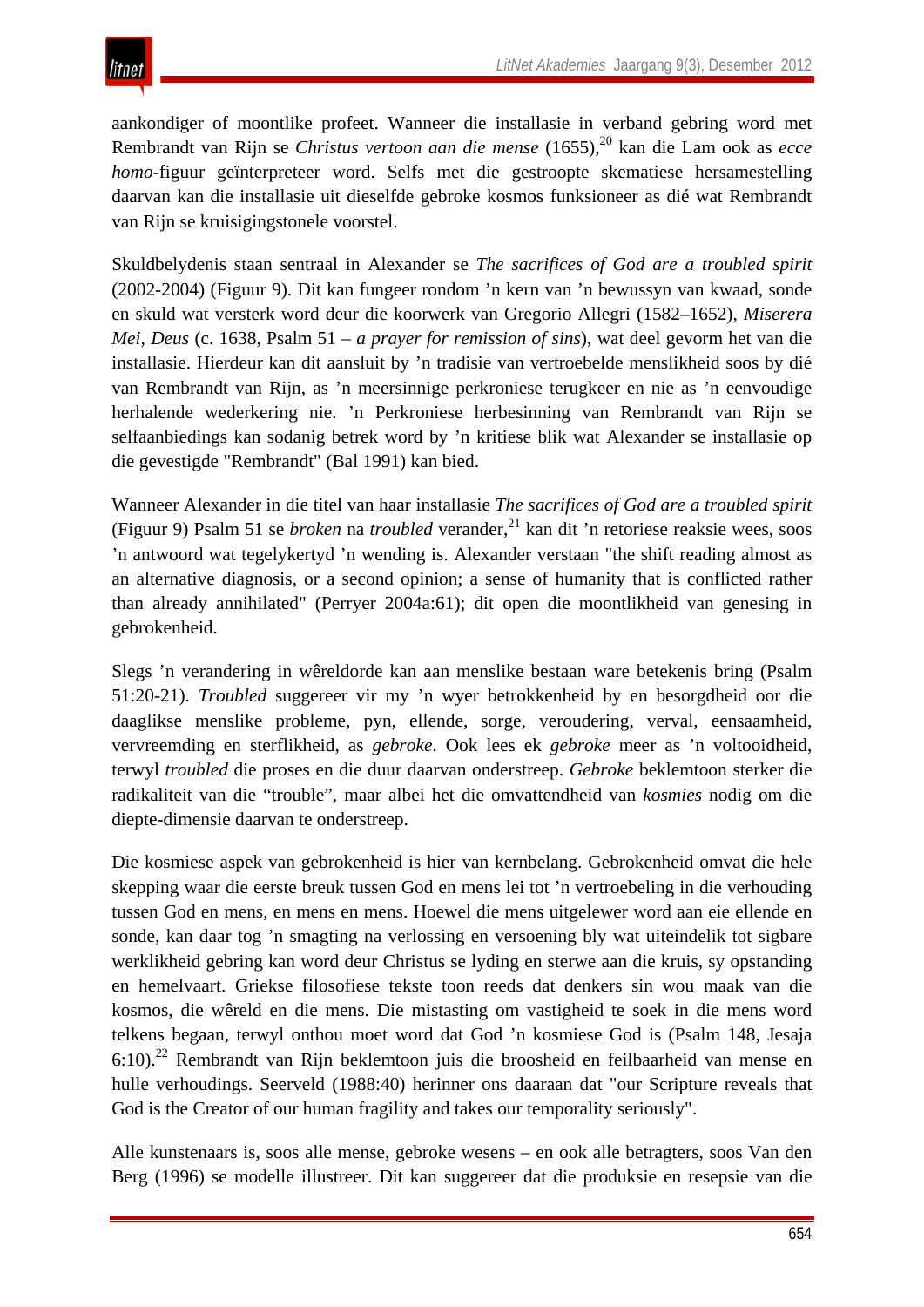

verskillende tradisies deur 'n gebroke-kosmos-perspektief geraak kan word, sodat daar byvoorbeeld ook 'n alternatiewe Christelik-kosmiese blik op die pikareske, die paradigmatiese, die erotiese tradisies kan wees.<sup>23</sup> In die (self)portretkuns sal die gebrokenheid ook per definisie as 'n persoonlike realiteit vertolk word; kunstenaars sal egter verskil oor wat die aard, oorsprong, omvang, gevolge van die gebrokenheid sou wees. Kunstenaars wat aan die radikaliteit van die gebrokenheid, genesing, versoening en die blywende vermenging daarvan die mees diepgaande vertolking gee, soos Rembrandt van Rijn as belangrikste voorbeeld, sal die kosmiese aspekte daarvan belig.



**Figuur 10. Rembrandt Harmenzoon van Rijn (1606–1669),** *Selfportret met oop mond, asof skreeuend* **(1630). Ets, 8,1 x 7,2 / 7,3 x 6,2 cm – 3 stadia. Amsterdam: Rijksmuseum.** 



**Figuur 11. Rembrandt Harmenzoon van Rijn (1606–1669),** *Selfportret as 'n bedelaar wat op 'n wal sit* **(1630). Ets, 60 x 50 mm. Amsterdam: Rijksmuseum.** 

#### **8. Alledaagse aanbiedings**

Rembrandt van Rijn se bekende geskrewe verduideliking in 'n brief aan die Stadhouer oor "die meeste ende die naetuereelse beweechgelickheyt"<sup>24</sup> fokus nie net op beweeglikheid nie, maar ook op die *naetuereelse*, die natuurgetroue aard van sy werk.25 In *Selfportret as die apostel Paulus* (Figuur 1) word die persoon as aards, alledaags, skilderkunstig onafgewerk voorgestel. Rembrandt van Rijn se onheroïese ets *Selfportret met oop mond, asof skreeuend* (Figuur 10) wat as model kon gedien het vir *Christus aan die kruis* (Figuur 2) word deur Schwartz (2006) in verband gestel met sy etse van bedelaars, soos *Selfportret as 'n bedelaar wat op 'n wal sit* (Figuur 11). Dit belig die eenvoudige, nederige en onopvallende aspekte van die daaglikse bestaan, soos wat Christus sy lewe op aarde gevoer het; maar ook die uitsonderlike in die alledaagse lewe.

Gabriele Guercio (2006) wys daarop dat 'n deurdagte lewe-en-werk-model die interpretasie van skilderye oneindig kan uitbrei en verryk. Volgens Ricoeur (1988) se *basiese kommunikasie* kan selfkennis slegs deur ons verhouding tot die wêreld en ons lewe met en tussen ander mense in die wêreld ontplooi. Deur afstandneming word die alledaagse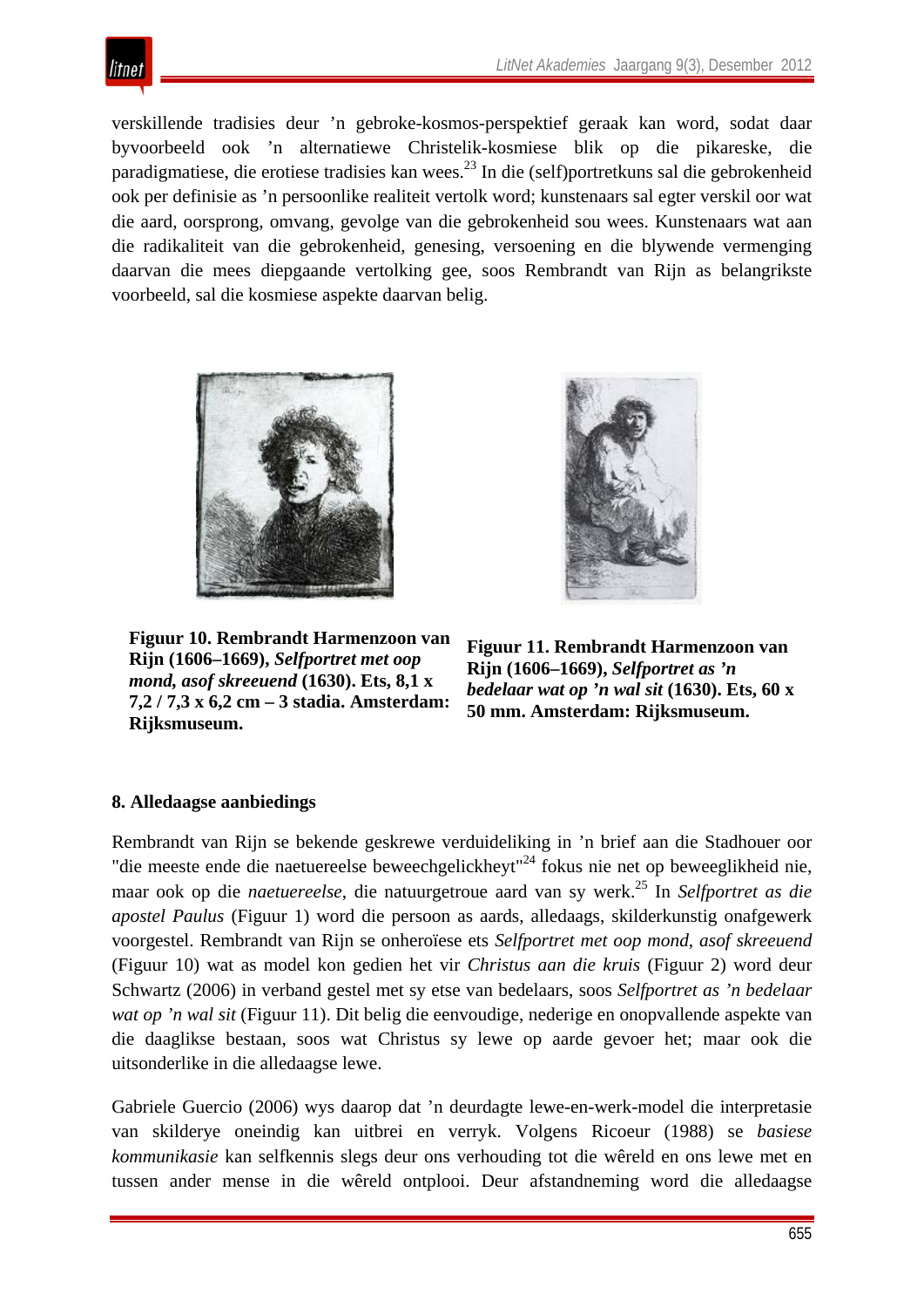werklikheid omvorm met verbeeldingryke variasies wat die kunsaktiwiteit op die alledaagse bestaan uitoefen, 'n fiksionaliserende herbeskrywing van die werklikheid wat Aristoteles as die *mimesis* van die werklikheid beskryf het (Ricoeur 1981:142).

Die eenvoud van die daaglikse lewe as die sfeer van die menslike bestaan (Bauch 1967:77, Taylor 1989) soos Rembrandt van Rijn dit gebruik, kan aansluit by Augustinus se soeke na 'n nederige preekwyse, 'n *sermo humilis*, as 'n versoening van die laer literêre styl van die evangelietekste met hulle kosbare geestelike inhoud (Koerner 2004:124). Die alledaagsheid van Rembrandt van Rijn se voorstellings van Christus se lewe en lyding in ons wêreld kan ook 'n stelling wees van die omvang van Christus se sterwe wat nie net vir die siel was nie, maar vir die hele kosmos wat herstel moet word, wat teruggekoop moet word om weer deel van Sy verbond te word.26 Mense, as breekbare kruike, word die bewaarders van hierdie kosbare waarheid.

# **9. Medemenslikheid**

In Rembrandt van Rijn se *Kruisoprigting* (Figuur 4) betrek die blootgestelde weerloosheid en die ongemaklike strak plasing van die diagonale kruisigingsfiguur-betragters in 'n visuele narratiewe proses deur afwagting op die afgryslike, pynlike oomblik wanneer die skuins geskilderde kruis sal inval in die vertikale posisie om die verwagte plek in die komposisie te voltooi. Die gat waarin die kruis deur die beweeglike *enargeia* daarvan gaan val, word só op die voorgrond van die ruimtelike voorstelling geplaas dat dit lyk asof die kruisigingsfiguur uit die skildery in die wêreld van die beliggaamde betragter sou kon inval.<sup>27</sup> Die verbeeldingryke voltooiing van hierdie gesuggereerde bewegings wat gesuspendeer bly in die skildery, sou die eksterne betragter voor die skildery die naaste posisie voor die kruis gee. Die betragter wat kan identifiseer met die tematiese fokus in die verbeeldingswêreld van die skildery, kan telkens deur 'n meelewende verbeeldingsprong die eerste getuie word van Christus se kruisiging as 'n wêreldveranderende revolusie.

Volgens Seerveld (2000:316–29) kan die betragterverhouding funksioneer binne 'n definiërende raamwerk waarin gevoel, kennis, beskrywing, denke onderliggend behoort te wees aan 'n verbeeldingryke openheid teenoor die nuanses, die estetiese kwaliteite, die verwysingsrykdom van die skildery wat dit ontsluit.28 Ontoereikende of oordadige reaksies kan 'n werk ontneem van "all its lovely polyphonic or polysemous ambiguity" (Seerveld  $2000:322$ ).<sup>29</sup>

In die sentrale ligkol by *Die Kruisafneming* (Figuur 3) van Rembrandt van Rijn is die bleek, gebroke en dooie Christus-figuur nie meer die geïsoleerde fokuspunt wat dit by *Die Kruisoprigting* (Figuur 4) was nie. Die dood het Christus finaal gelykgestel met menslike sterflikheid en sonde, sodat Hy deel word van die groep wat sy liggaam hanteer. In die binneste kring van die twee amper konsentriese sirkels van figure waarin die Christus-figuur omsluit word, aan die rand van die ligkol, dra twee figure die gelaatstrekke van die skilder: een is besig om die liggaam te ontvang en die ander (die figuur op die leer) hou Christus se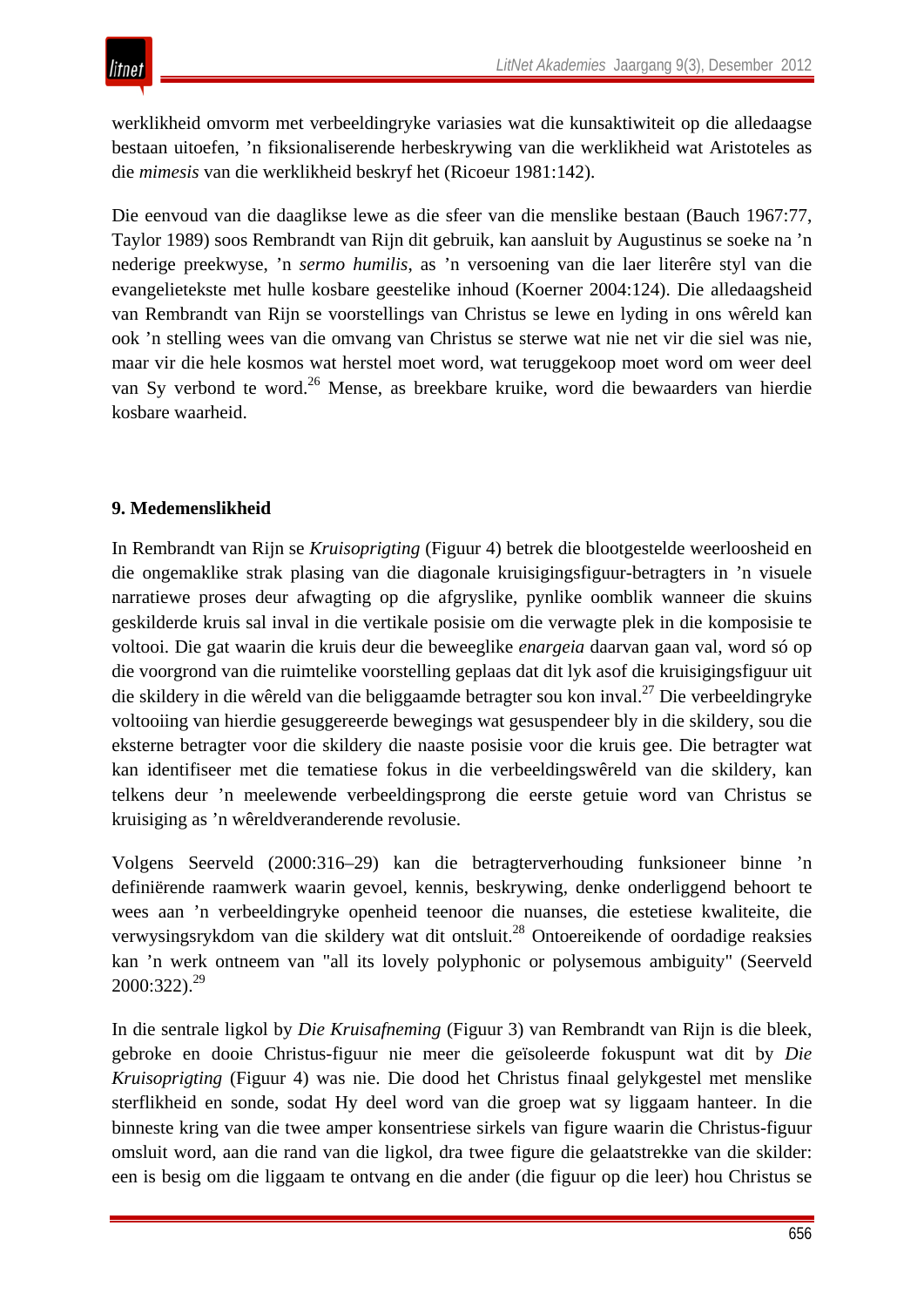regterhand sorgsaam vas (White en Buvelot 1999:89). Dit is opvallend dat die hande wat die Christus-figuur aanraak, met doeke bedek is. Die aanraking is eerbiedig, versigtig en word amper onsigbaar gedoen.

Deur verdubbeling van teenwoordigheid word die getuienis-aard van die werk versterk, maar ook 'n ander sy daarvan belig: soos in *Die Kruisoprigting* (Figuur 4) stel Rembrandt van Rijn sy persoonlike solidariteit met, maar ook sy intieme nabyheid aan die Christus-figuur voor, maar terselfdertyd ook met die binnekring van mense naaste aan Hom wat fokus op die *coram Dei*-karakter van Christenskap – nie net *ek* nie, maar ook 'n empatiese *ons*. <sup>30</sup> Die koesterende lig en gedempte kleure saam met die sagte, versigtige en sorgsame manier waarop die liggaam hanteer word, kan 'n uitbeelding van versorgende liefde tussen mense wees, maar ook van goddelike genade wat uitdrukking vind in menslike handelinge. Dit lei 'n besondere medemenslike betragtersbetrokkenheid in wat deurgaans uitsonderlike aktualisering vind in Rembrandt van Rijn se werk.

Menslikheid en medemenslikheid sal sentraal kan staan in 'n gebroke mens- en wêreldbeeld, soos ook, met enkele uitsonderings, in selfvoorstelling.<sup>31</sup> Wanneer gekonsentreer word op die mensbeeld binne die klimaat van die gebroke-kosmos-tradisie, kan aanvaar word dat beeldwaardigheid, met die skepping, deel van menslikheid word. Deur *Ebenbildlichkeit* (Badt 1956:377) met die Skeppergod kan die mens beelddraer of *imago Dei* word (Badt 1933, 1956; Bauch 1960, 1962, 1967; Brandon 1968; Lützeler 1975; Scheffczyk 1969; Schöne 1959) wat voltooiing in die Skepper vind (Bauch 1962:172). Die religieuse diepte waarmee selfbewussyn en selfkennis godsbesef en godskennis weerspieël, is sigbaar in selfvoorstellings wat nie net die fisieke voorkoms van die model toon nie, maar ook poog om die *gees* in sy transendente openheid, broosheid en weerloosheid uit te beeld. Menslikheid, in die volle *gloire et misère* daarvan, vorm die uitgangspunt, nie net van *Selfportret as die apostel Paulus* (Figuur 1) en Rembrandt van Rijn se kruisigingstonele nie, maar van bykans al sy werk.

Die soort credo- of belydende effek wat die hele voorstelling selfkrities op die kunstenaar fokus, kan slegs deur die betragter geaktiveer word, uit 'n eie lewensbeskouing. Die betragtersrol binne *Die Kruisoprigting* (Figuur 4) word deur Rembrandt van Rijn self, onbeskut, oorgeneem as ooggetuie. Hy word meer as die Middeleeuse moraliteitsfiguur van *Everyman* (*Elckerlijc*), wat die skuld van die mensdom op homself neem (Schama 1999:294) sonder om soos Jesus daarvoor te sterf: hy word ook getuie van die "basic reality, going to the core of our humanity [...] our human need to repent of sin and to accept God's gracious forgiveness" (Seerveld 2005:49). Maar hoe meer Rembrandt van Rijn deur die assistentselfportret, as herleier, 'n selfkritiese belydenis maak van sy eie menslike swakheid, feilbaarheid en onvolkomenheid – letterlik die skuld op homself neem, self die oorsaak van die kruisiging word – hoe meer word dit ook van die betragter verlang (Koerner 1993:407); kan die betragter van Rembrandt van Rijn se kruisigingstonele ook die uiters persoonlike skuldbelydenis van Jacob Revius, "Hy droeg onse smerten"(1630), toe-eien:<sup>32</sup>

Ick bent, o Heer, ick bent die u dit heb gedaen Ick ben den zwaren boom die u had overlaên,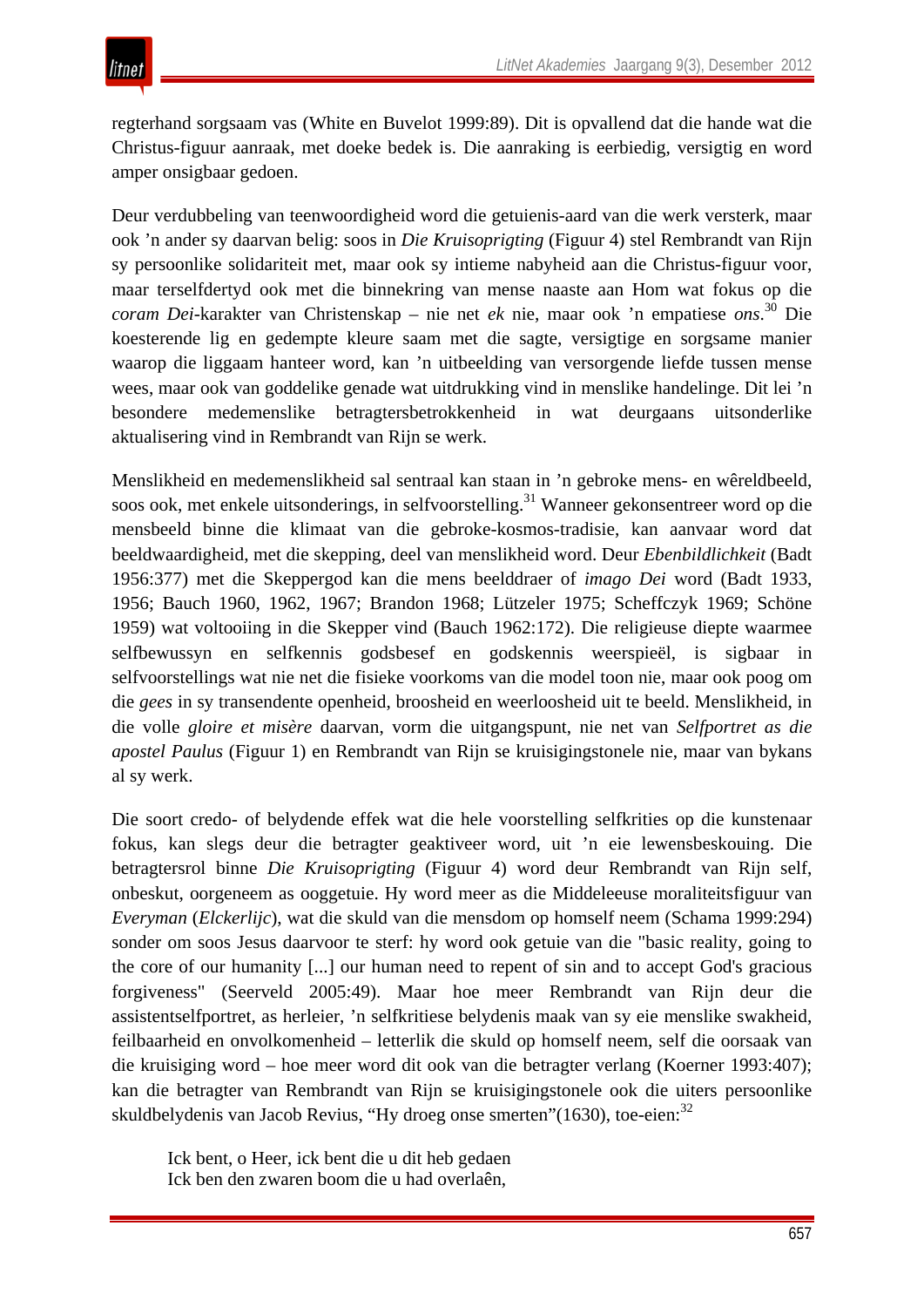

Ick ben de taeye streng daermee ghy ginct gebonden, De nagel, en de speer, de gessel die u sloech, De bloet-bedropen croon die uwen schedel droech: Want dit is al geschiet, eylaes! om mijne sonden. (Chapman 1990:165)

#### **10. Selfaanbieding uit 'n vertroebelde perspektief**

Die apostel Paulus se deurlopende belydenis in sy briewe van eie tekortkominge, sondigheid, ellende en 'n grondige behoefte aan verlossing deur genade, kan aansluit by die belydende aard van *Die Kruisoprigting* (Figuur 4). Wanneer Rembrandt van Rijn sy eie gelaat gebruik as model vir die uitbeelding van Paulus in 'n selfstandige selfportret – *Selfportret as die apostel Paulus* (Figuur 1) – kan hy homself moontlik selfbelydend met Paulus verbind.

Die term *selfportret* het nie in Rembrandt van Rijn se tyd bestaan nie. Die 17de-eeuse persoonlikheid word primêr gesien as deel van 'n stelsel van onveranderlike skildertipes of genres wat reeds vanaf die Klassieke bestaan (Van de Wetering 1999:17–19, Raupp 1984).<sup>33</sup> As 'n enkelfiguur, die blik gerig op die betragter, sou *Selfportret as die apostel Paulus* (Figuur 1) as uitbeelding van 'n bybelfiguur kon inpas in die hoër genre-sisteem van die historieskilderkuns. Terselfdertyd kon dit deel van die laer skilderorde van die portretkuns wees, as 'n *portrait historié* (Sutton 2005:57–65), of as 'n selfportret. Portrette kan verstaan word as 'n afsonderlike genre wat verskil van ander kunskategorieë deur die manier waarop hulle geproduseer word, deur dit wat hulle verteenwoordig of demonstreer, en hoe hulle funksioneer as verbruikers- of tentoonstellingsobjekte (West 2004:11).

Hoewel selfportrette bou op die portretbegrip wat dit voorafgaan en beskou is as 'n subgenre van die portret (Stoichita 1992), ontstaan hulle as outonome uitloopsel van die portret gedurende die oorgang vanaf die Middeleeue na die Nuwetydse era wanneer kunstenaars nie meer anoniem optree nie, maar selfbewus hulself as kunstenaarspersone uit eie reg voorstel. By Berger (2000:173) se ondersoek na die struktuur van verhoudings tussen skilders en geportretteerdes kan die "boredom of sitting" wat hy as moontlikheid stel, byvoorbeeld nie bestaan wanneer die skilder ook die geportretteerde is nie.

Die huidige begrip en gebruik van *selfportret* het eers gedurende die 19de eeu met die opkoms van die Romantiek ontstaan as 'n herdefinisie van die *ek* wat ondersteun is deur die letterkunde<sup>34</sup> en ontwikkelende psigologiese studies (Rosenblum 1975). Dit kan verwys na 'n soeke na of die uitdrukking van 'n *conscience existentielle*, 'n individualiteit wat fundamenteel verskil van dié van die 17de eeu. Ook die begrip van self-ondersoek impliseer die Romantiese konsep van 'n self. Hoewel dit inherent verskil van Rembrandt van Rijn se tyd en van sy benadering, beteken dit nie dat hy nie gemotiveer kon gewees het om ook sy eie individuele karakter, temperament, emosies of artistieke identiteit op 'n persoonlike wyse te verken nie (Van de Vall 2003:98).

In so 'n verkenning kan hy met *Selfportret as die apostel Paulus* (Figuur 1) aansluit by die meersinnighede van 'n bewussyn van kwaad, van menslike sonde en skuld, van lyding en 'n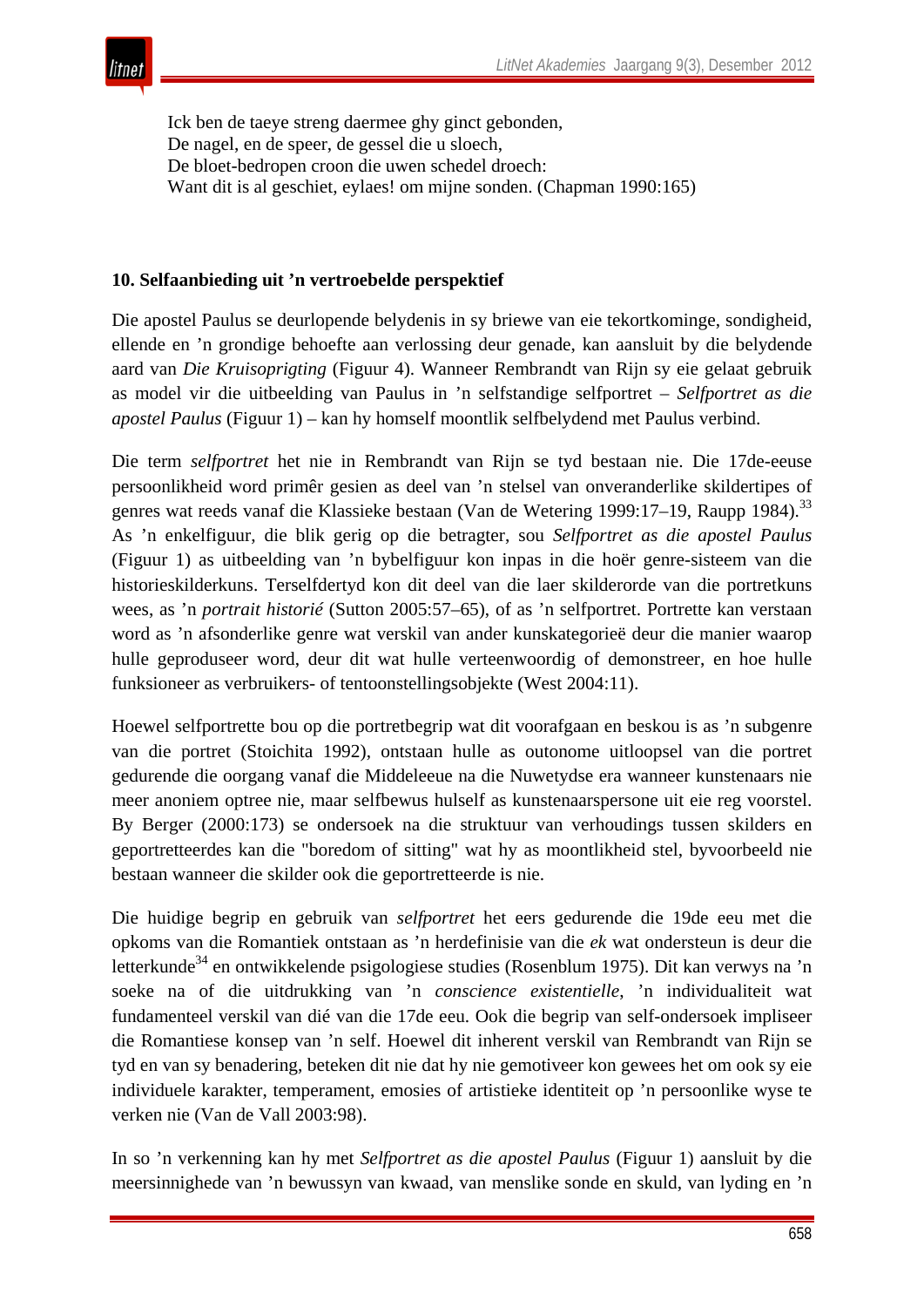diepsnydende gebrokenheid wat wyer strek as bloot etiese of persoonlike omvang en wat deurgaans in Paulus se briewe resoneer. Paulus staan sentraal in die Reformatoriese Nuweverbondsteologie; naas Christus is hy die bekendste figuur in die Nuwe Testament en die grootste vormgewer van die Christelike geloof.<sup>35</sup> Sy lewe is 'n grafiese beskrywing van gebroke menslikheid, maar ook van die skynbaar paradoksale Christelike genadeboodskap van goddelike krag in menslike swakheid; dat ek teenoor myself moet sterf om te kan lewe.

Die handgreep van 'n swaard wat dofweg onder die mantel uitsteek in *Selfportret as die apostel Paulus* (Figuur 1), suggereer, saam met die oop boek, die tradisionele attribute van die apostel. Hoewel die swaard ikonologies geïnterpreteer kan word as die tweesnydende swaard van die Gees,<sup>36</sup> vind ikonografiese kodes of ikonologiese stelsels min voorkeur in Rembrandt van Rijn se werk.<sup>37</sup> Hy het ook nie, soos sy tydgenoot Charles le Brun (1619–90), invloedryke sisteme uitgewerk vir die uitbeelding van mensetipes of menslike emosies nie. Die ongewone plasing van die swaard, asof dit onder die mantel op die skilder/apostel se bors weggesteek word, kan moontlik eerder voorstel dat dit in die liggaam ingesteek word en die hart geraak of deurboor word – as "besnedenheid van hart" (Deuteronomium 10:16).

In *Selfportret as die apostel Paulus* (Figuur 1) hou die geskilderde figuur 'n boek met albei sy hande vas, naby aan sy liggaam. Die lig wat op die gedetailleerde uitbeelding van die boek val, vorm 'n sekondêre fokuspunt in die skildery. Die Protestantse sentraliteit van die Woord, die Woord as lig vir die Christelike pad en as spieël vir die Christelike lewe, kan hierdeur verbeeld word. Dit kan verder 'n metafoor van geloof wees, soos in Efesiërs 5:8, 9 (White en Buvelot 1999:213), waar Paulus 'n lewe in die Christelike geloof as 'n lewe in die lig stel teenoor die duisternis waarin mense verkeer voordat hulle tot geloof kom.<sup>38</sup>

Die tulband, as saamtrekpunt van lig, kan die kop as setel van die verstand en van denke beklemtoon, maar terselfdertyd herinner dit aan die rykdom van betekenisse wat die verwysing na *hoof* in die Bybel kan ontsluit. Die tulband vervang die donker barette, embleme van bedrewe kunstenaarskap, wat in vele van Rembrandt van Rijn se selfportrette voorkom. Hoewel die sterk impasto die verfproses kan uitlig, word hy in *Selfportret as die apostel Paulus* (Figuur 1) spesifiek nie voorgestel as skilder nie. Chapman (1990) en Alpers (1983, 1988) se beklemtoning van die plek van kunsproduksie en teatrale rollespel as belangrikste uitgangspunte vir interpretasie berei die pad voor vir die meer radikale benadering van Berger (2000) wat geen betroubaarheid of waarheid erken nie, maar toon wat gebeur met afbeeldings "when we take seriously, and radically, the notion of the self as a social construction" (Wolf 2001:567).

*Selfportret as die apostel Paulus* (Figuur 1) kan as veel meer as slegs 'n sosiale konstruksie optree wanneer aanvaar word dat dit deel vorm van 'n groep skilderye van apostels en heiliges wat Rembrandt van Rijn tussen 1657 en 1661 skilder. Hierdie skilderye,ingebed in die alledaagse bestaansonder dat hulle bybelse tipes word, word deur Wheelock (2005:99) beskryf as "ordinary individuals of extraordinary faith. Here, Rembrandt achieved a unique elision of the everyday with the spiritual, creating, in effect, a new example". Hierdie "nuwe voorbeeld" kan soos Matteus 9:17 se "nuwe wyn in nuwe sakke" (Seerveld 1964) of Paulus se "nuwe mens" (Efesiërs 4:22–24) funksioneer by Rembrandt van Rijn se benadering, maar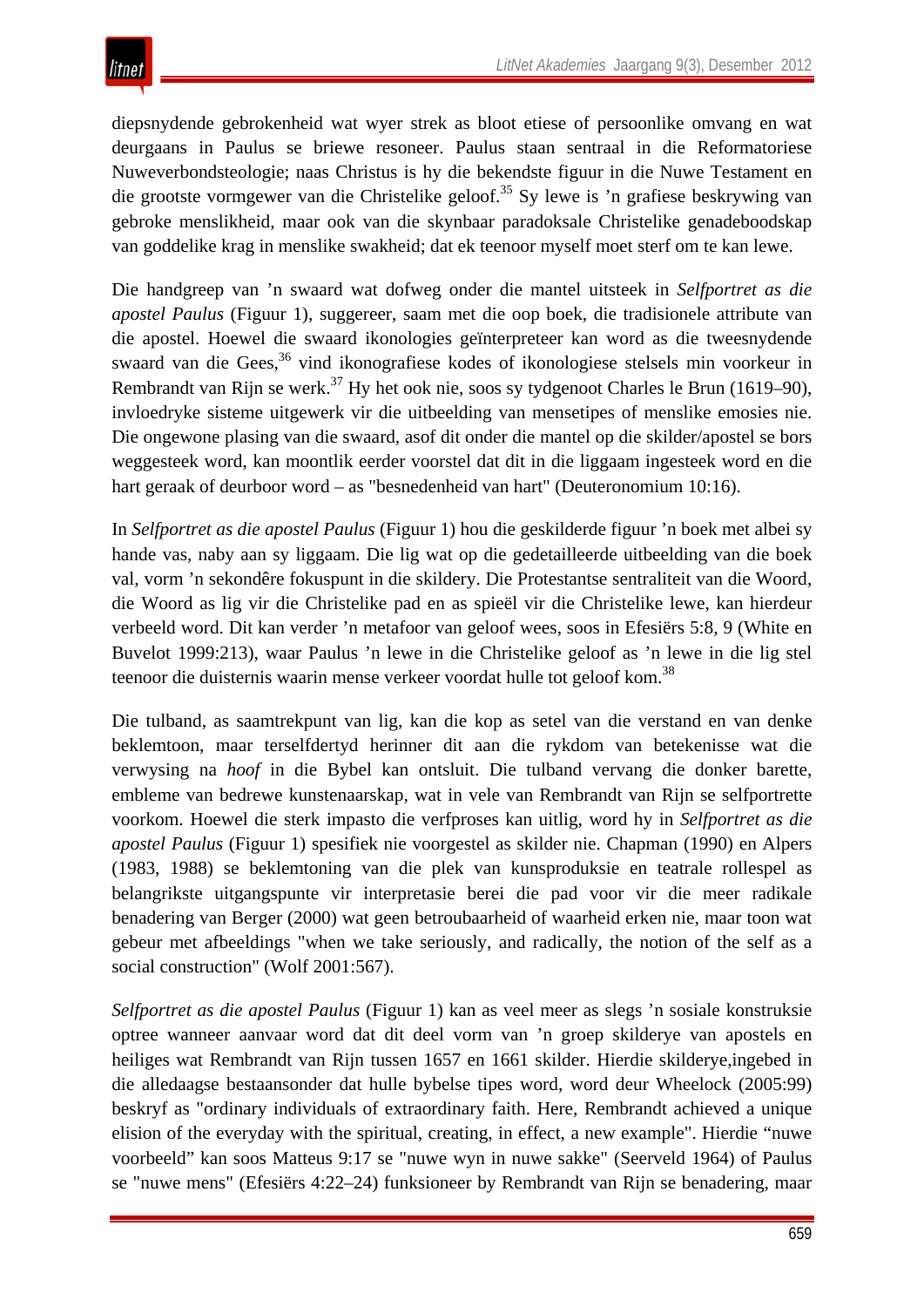kan terselfdertyd 'n nuwe manier wees om sy werk uit 'n gebroke-kosmos-raamwerk te interpreteer.

Die tema van *Selfportret as die apostel Paulus* (Figuur 1) word nie as 'n volheid of totaliteit deur Rembrandt van Rijn voorgestel nie, maar as 'n uitsnit, 'n gedeeltelikheid van die lewe en van die besonderheid, verganklikheid en feitelikheid van mense. Dit erken die onvolledigheid, gebrokenheid en *Partialität* (Kemp 2002) van die selfportretgenre, maar strewe terselfdertyd daarna om dit te oortref deur implisiete verwysings na wyer omvattende raamwerke soos God, die wêreld, geskiedenis, die mensheid of die gemeenskap (Van den Berg 2005:60).

# **11. Verbondlegging in gebrokenheid.**

Die draaibeweging van die figuur in *Selfportret as die apostel Paulus* (Figuur 1) kan die skilder, as model vir 'n selfportret, se wending na 'n spieël suggereer. Die vaste blik, die beweeglikheid van die geligte wenkbroue, versterk deur die geplooide voorkop en die weifelende beweging by die mondhoeke, kan ook die erkenning van en wending na 'n medemenslike betragter beklemtoon. Selfvoorstelling skep 'n spesifieke betragtersappèl wat verskil van ander skilderysoorte deurdat dit 'n skynbare *intermenslike* dialogiese kommunikasie deur die wêreld van die skildery genereer wat deur betragters geaktualiseer moet word. *Selfaanbieding* beklemtoon nie net die performatiewe aard van selfportrette nie, maar terselfdertyd die subjektiewe beweeglikheid tussen skilder, kunswerk en betragter.

Die diskursiewe aard van selfportrette impliseer betragters, maar terselfdertyd is dit selfverwysend, kaats dit terug na die *spreker,* na die *wêreld* wat dit representeer. 'n Verskeidenheid opvattings word deur die term *kunstenaar* (of *outeur*) omvat – die kunstenaar as "ideation or construct" (Klinger 1991:39) van die Westerse kultuur; die sigbare liggaamlike persoon met 'n psigiese *innerlikheid*<sup>39</sup> en sosiale identiteit; die persona wat in die produksie en ontvangs betrek word. Die kunstenaar kan as onvoltooibare potensiaal binne, maar ook buite, die wêreld van die voorstelling bestaan, sodat ook die persoonlike wêreld van Rembrandt van Rijn in *Selfportret as die apostel Paulus* (Figuur 1) tot ontplooiing kan kom. Uiteindelik kan sy posisie as eksterne kunstenaar sowel as betragter van sy vroeë assistentselfpresentasies in sy kruisigingstonele die begin wees van 'n lang pad van verkenning, ontdekking, begrip en aanbieding van die eie, persoonlike karakter.

Ten spyte van intensionele selfaanbieding<sup>40</sup> bly Rembrandt van Rijn slegs gedeeltelik kenbaar deur tekens en konvensies vervat in verskeie rolle of personaewaardeur hy homself aanbied. Wanneer hy die deelnemende rolle in sy kruisigingsvoorstellings en dié van Paulus wat alles vir almal wou word (I Korintiërs 9:22) opneem, belig hy die oneindige kompleksiteit van rollespel.<sup>41</sup> Die implisiete rollespel van die selfportret word terselfdertyd deur die subjektiwiteit daarvan getransendeer (Ricoeur 1981:139). Koerner (1986) argumenteer dat dit wat die geskilderde gelaat onderskei van ander objekte en wat die interpretasie daarvan enigsins moontlik maak, die sonderlinge en vreemde vermoë is om die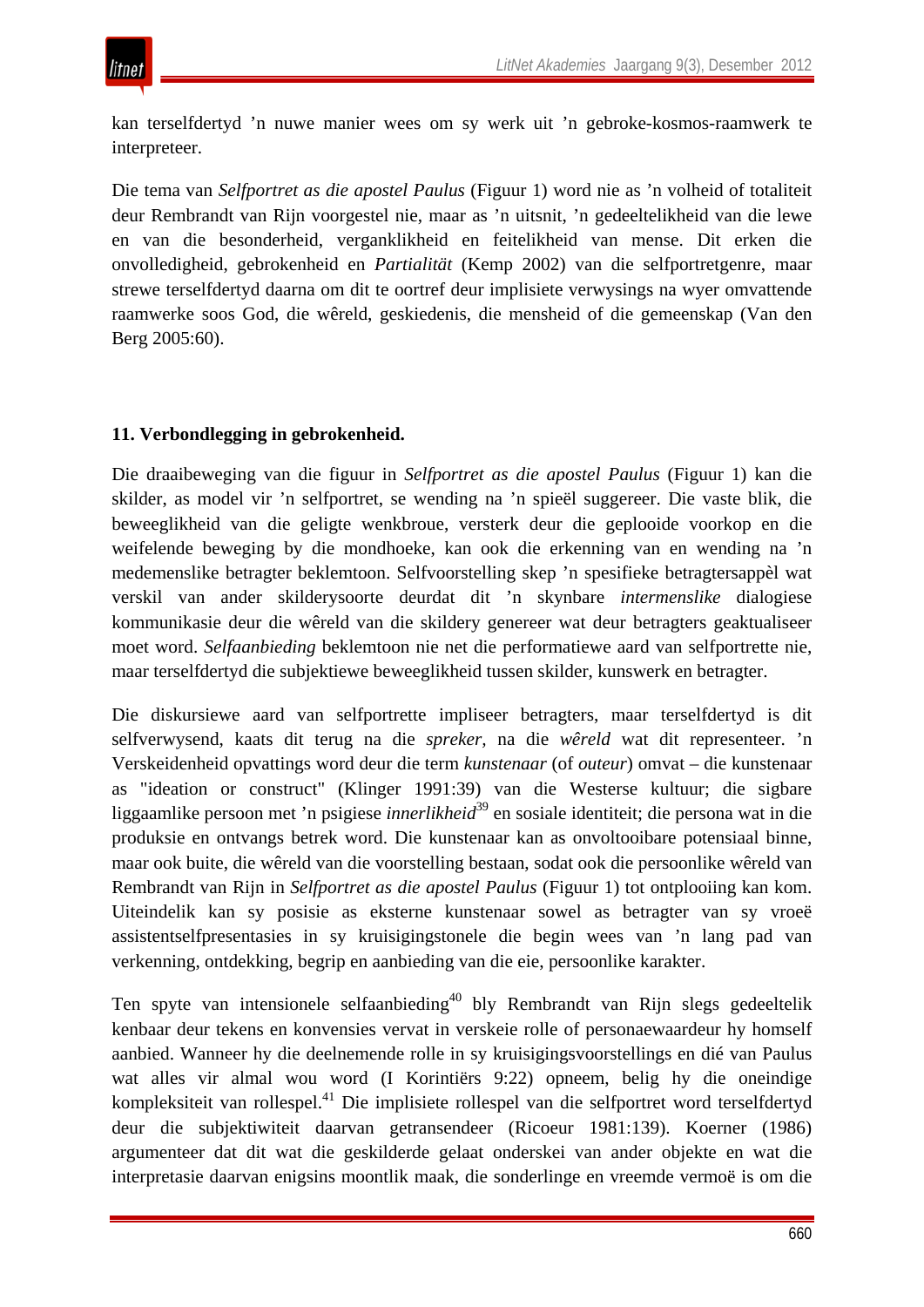menslike persoon as *subjek* sigbaar te maak in die wêreld van die uitbeelding.42 Dit hou ook verband met die inherente, potensiële gesag van uitbeeldings (Belting 1981, 1990, 1994, 2001).

Die fundamentele hoedanigheid van die *subjective depth* (Koerner 1986:8) van selfaanbiedings is terselfdertyd die ontoeganklikheid daarvan. Deur sogenaamde distansiasie kan ek as betragter erken dat ek geen affektiewe affiniteit met die intensies van Rembrandt van Rijn ágterdie skildery in *Selfportret as die apostel Paulus* (Figuur 1) het nie. Ek kan slegs iets verstaan deur appropriasie – om te verstaan op 'n afstand, om myself bloot te stel aan die voorstelling en daardeur 'n uitgebreide self te ontvang (Ricoeur 1981:143). *The return of the prodigal son* (1992) van Henri Nouwen verteenwoordig 'n geskrewe reaksie op 'n (meditatiewe) oopstelling aan *Die terugkeer van die verlore seun*<sup>43</sup> van Rembrandt van Rijn, terwyl my eie ontmoeting met sy *Selfportret as die apostel Paulus* dieselfde soort kruising van ooreenstemmende beeldmag en wêreldbeskoulike raamwerke kan ontbloot (Van den Berg 1996:18): 'n Christelike bewussyn van 'n vertroebelde menslikheid, ingebed in 'n Protestantse *coram Dei*-benadering. Menslike subjektiwiteit kan so in ooreenstemming gebring word met onwillekeurige onderwerping aan, toegewyde diens van en deelnemende binding met die bronne van beeldmag. Verbintenisse van hierdie omvang sluit aan by die basiese, bykans onveranderlike wêreldbeskouings van mense wat die ontmoeting tussen kunstenaars en betragters in die wêreld van die skildery kan beding (Van den Berg 1996).<sup>44</sup>

Die betragtersrol kan op verskeie maniere opgeneem word, want die dialogiese proses bestaan nie uit 'n aktiewe sender met 'n passiewe ontvanger in wie die intensies van die kunstenaar gerealiseer word nie. 'n Kunswerk is op resepsie ingestel, met betragters wat in die struktuur van die werk ingekomponeer, *vorgedacht* (Kemp 1983:32) is. Deur die manier waarop Rembrandt van Rijn homself uitbeeld as die apostel Paulus, kan betragters deel in sy diepste verbintenisse aan 'n normatiewe beeld van homself, van sy samelewing, sy geskiedenis en sy godsbegrip. Subjektiwiteit kan selfs by *Selfportret as die apostel Paulus* (Figuur 1) herlei word tot 'n *ethos* van betroubaarheid en verantwoordelikheid, tot die grondbetekenis om onderworpe te wees. Hierdie breë siening van subjektiwiteit, outoriteit en onderworpenheid soek egter 'n korrelaat, 'n wederkerige betrekking aan bepalings wat nie deur die mens self gestel is nie (Rookmaaker 1994).

Levinas (1989) argumenteer dat daar in intermenslike verkeer altyd erkenning gegee word aan die ontmoeting tussen subjekte, maar dat mense hulself slegs kan aanbied in 'n verhouding wat nie op mag gebaseer is nie. Die *ontmoeting* van skilder en betragter deur 'n skildery soos *Selfportret as die apostel Paulus* (Figuur 1) kan dus 'n *verhouding* word net as die *magsbalans* deur nóg die skilder/outeur nóg die betragter versteur word. Levinas se konsep kan as 'n bron dien vir die ontwikkeling van 'n meer simpatieke, deelnemende visuele kultuur en 'n etiek van die uitbeelding waarin die betragters "[performatively] reenact specific relations of visual involvement. Painting might then function in a way analogous to ethical language" (Van de Vall 2003:109).45 *Selfportret as die apostel Paulus* (Figuur 1) en Rembrandt van Rijn se kruisigingstonele gee erkenning aan hierdie tipe subjektiewe menslike bestaan wat die moontlikheid ontvou van 'n besondere soort visuele betrokkenheid.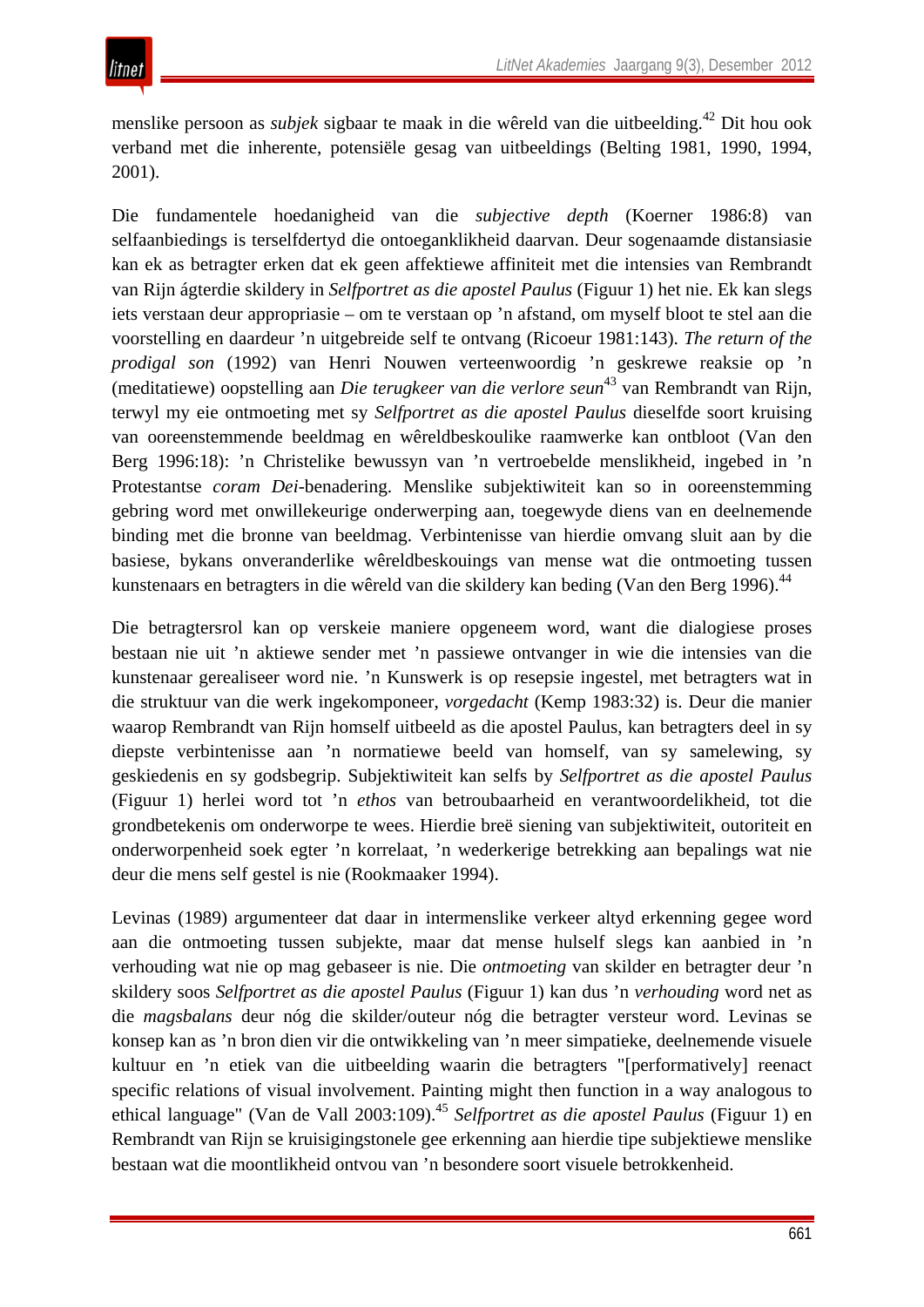Uit 'n religieuse perspektief beskryf Morgan (2005) die moontlikheid van so 'n betrokkenheid of ontmoeting as 'n *covenant* of verbond tussen die kunstenaar en die betragter, deur die uitbeelding.46 By *Die Kruisafneming* (Figuur 3) en *Die Kruisoprigting*  (Figuur 4) van Rembrandt van Rijn en by sy *Selfportret as die apostel Paulus* (Figuur 1) kan dit gelees word as verteenwoordigend van die kredo of geloofsbelydenis van die skilder. Dit stel die self as 'n tipe waarborg, 'n getuie (soos in 'n hofsaak) van die integriteit van dit wat aangebied word, sodat die self getransendeer kan word deur verbondlegging, *bonding*, in en deur die selfaanbieding, met medemense en met God. Hierdeur kan die betragter uit 'n ooreenstemmende wêreldbeeld reageer op die uitnodiging om 'n dieper laag van die skildery te betree, 'n dieper geloof te deel met dit wat voorgestel word in die skildery – 'n eienskap wat ek hier as 'n uitgangspunt van 'n tipikoniese gebroke-kosmos-wêreldbeeld vertolk. As betragter kan ek deur Rembrandt van Rijn se skilderye gerealiseer, gepotensialiseer, gekonstitueer word. Ek kan die verbeeldingryke variasies van die *ego* ontdek; maar ek kan myself vind net deur myself te verloor, deur prysgawe.

Die bybelse temas in die verwysing na 'n Christelike uitgangspunt in Rembrandt van Rijn se *Christus aan die Kruis* (Figuur 2), *Die Kruisafneming* (Figuur 3), *Die Kruisoprigting* (Figuur 4) en *Selfportret as die apostel Paulus* (Figuur 1) word verdiep deur die rykdom van sinspelende gelaagdheid, retoriese oorredingsvermoë en chiasmiese veelkantigheid in sy gebroke kosmos. Dit maak sy werk tot kernvoorbeelde van die gebroke-kosmos-tradisie. Geen ander kunstenaar kon hierdie bydrae weer ewenaar nie, maar Rembrandt van Rijn het soveel navolging in die kunsgeskiedenis gevind dat sy hipotese van gebrokenheid in vele en uiteenlopende vorme gedurig teruggevind kan word deur die moontlikhede van verskuiwings, migrasies, ryping, verdieping, dialoog. Sy bydrae definieer die gebroke-kosmos-tradisie, terwyl die gebroke-kosmiese tradisie sy werk omskrywe.

# **Bibliografie**

Adams, A.J. (red.). 1998. *Rembrandt's Bathsheba reading king David's letter*. Cambridge: Cambridge University Press.

Alpers, S. 1983. *The art of describing. Dutch art in the seventeenth century*. Londen: John Murray.

—. 1988. *Rembrandt's enterprise. The studio and the market*. Chicago: University of Chicago Press.

Badt, K. 1933. Die Idee der Welt und das Selbst als fundamentale Wesenheiten bildender Kunst: Bruchstück einen Entwurfs. *Festschrift für Walter Friedländer*. (Maschinenschrift.)

—. 1956. Der Gott und der Künstler. *Philosophisches Jahrbuch der Görres-Gesellschaft*, 64:372−92.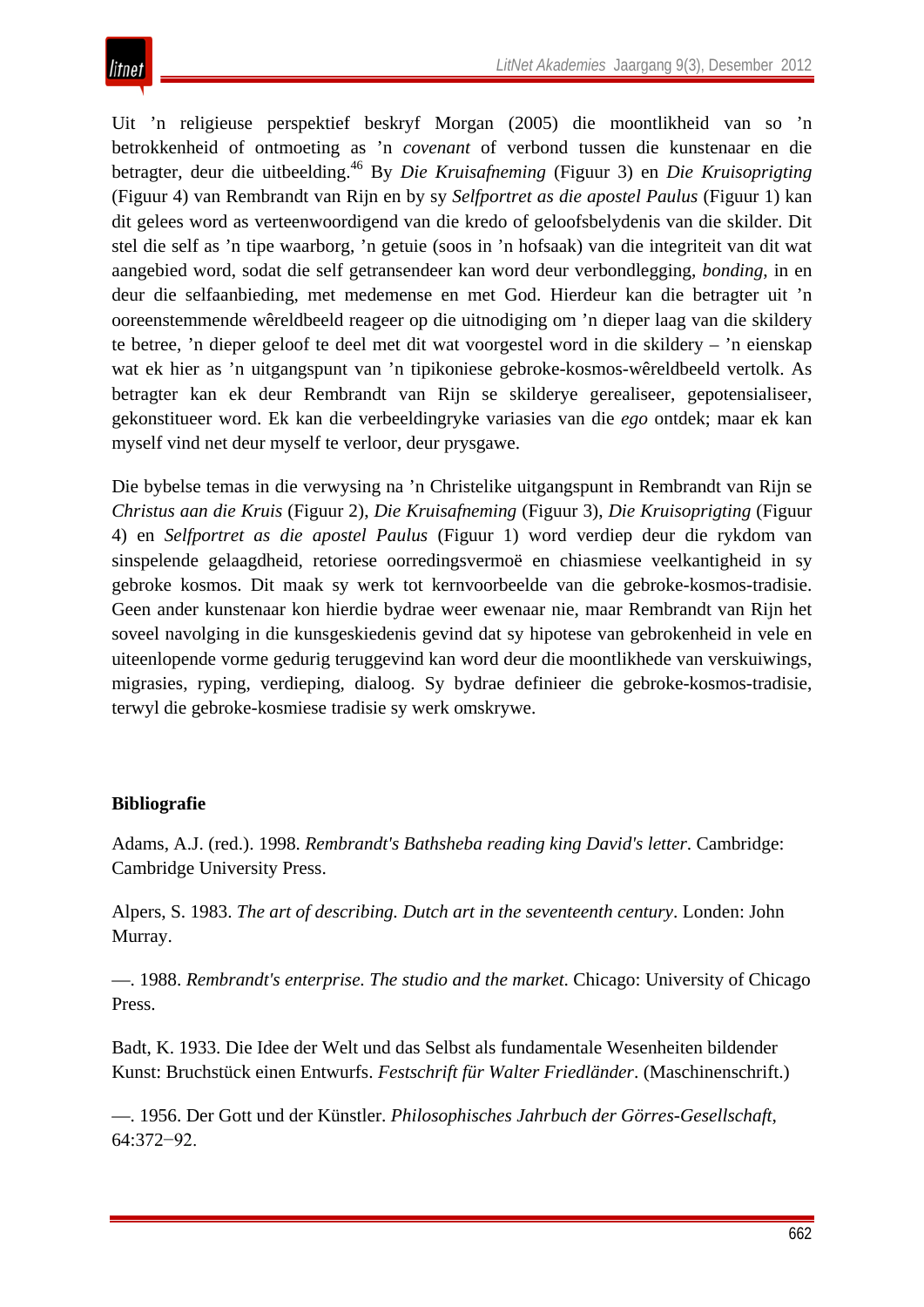ıtnei

Bal, M. 1991. Reading *"Rembrandt". Beyond the word-image opposition*. Cambridge: Cambridge University Press.

—. 2003. Her majesty's masters. In Zimmerman (red.) 2003.

Barclay, W. 1983. *The mind of St Paul*. Londen: Fount Paperbacks.

Barthes, R. 1957. *Mythologies.* Parys: Seuil.

—. 1977. The rhetoric of the image. In Heath (red.) 1977.

Bartholomew, C. (red.). 2000. *In the fields of the Lord: A Seerveld reader.* Toronto: Tuppence Press.

Bauch, K. 1960. Geschichte des Begriffes "imago" im Übergang vom Altertum zum Mittelalter. Beiträge zum Philosophie und Wissenschaft: W. Szilasie zum 70. Geburtstag.

—. 1962. Kunst als Form. Ein Vortrag*. Jahrbuch für Ästhetik und allgemeine Kunstwissenschaft*, 7:167−88.

—. 1967. *Studien zur Kunstgeschichte*. Berlyn: De Gruyter.

Baxandall, M. 1985 *Patterns of intention. On the historical explanation of pictures*. New Haven: Yale University Press.

Becker, J. 1993. Beholding the beholder: The reception of "Dutch" painting. *Argumentation*,7:67–87.

Belting, H. 1981. *Das Bild und sein Publikum im Mittelalter. Form und Funktion früher Bildtafeln der Passion*. Berlyn: Mann.

—. 1985 Das Werk im Kontext. In Belting e.a. (samestellers) 1985.

—. 1990. *Bild und Kult. Eine Geschichte des Bildes vor dem Zeitalter der Kunst*. München: Beck.

—. 1994. *Likeness and presence. A history of the image before the era of art.* Chicago, Londen: Chicago University Press.

—. 2001. *Bild-Anthropologie. Entwürfe für eine Bildwissenschaft*. München: Fink.

—. 2005. Toward an anthropology of the image. In Westermann (red.) 2005.

Belting, H., H. Dilly, W. Kemp e.a. (samestellers). 1985. *Kunstgeschichte: Eine Einführung*. Berlyn: Reimer.

Berger, H. 2000. *Fictions of the pose. Rembrandt against the Italian Renaissance*. Stanford: Stanford University Press.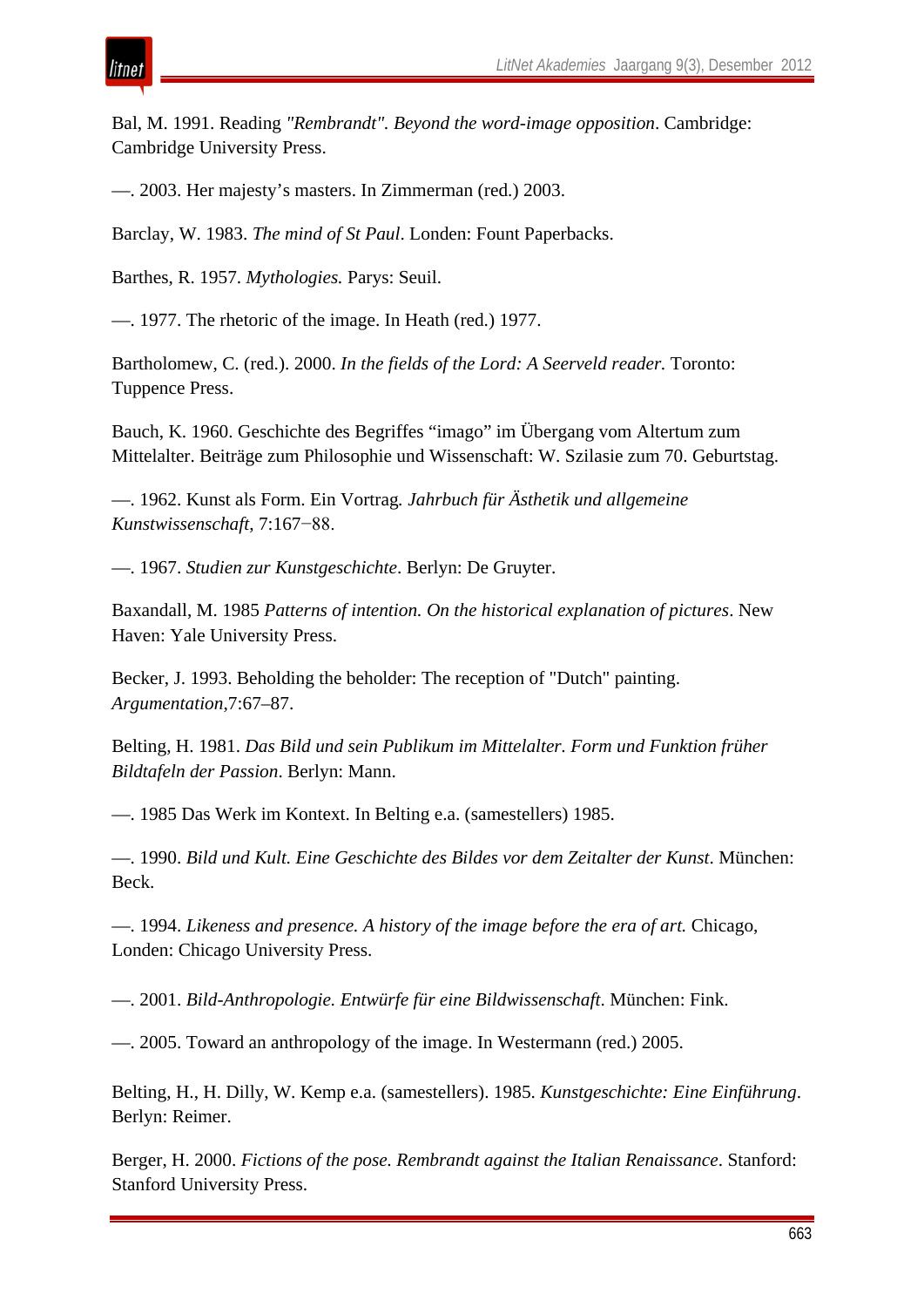

Brandon, S.G.F. 1968 *The holy book, the holy tradition and the holy icon. A phenomenological survey*. In Bruce en Rupp (reds.) 1968.

Bril, K.A. (red.). 1973. *The idea of a Christian philosophy: Essays in honour of D.H.Th. Vollenhoven.* Toronto: Wedge.

Brilliant, R. 1991. *Portraiture*. Londen: Reaktion Books.

Bruce, F.F. en E.G. Rupp (reds.) 1968*. Holy book and holy tradition*. Referaatbundel van die Internasionale Kollokwium aan die Fakulteit Teologie, University van Manchester, November 1966.Manchester: Manchester University Press.

Burke, P. 2001*. Eyewitnessing. The uses of images as historical evidence*. New York: Cornell University Press.

Chapman, H.P. 1990. *Rembrandt's self-portraits. A study in seventeenth-century identity.* Princeton: Princeton University Press.

Chapple, S. en R. Garofalo. 1978. *Rock 'n' roll is here to pay: The history and politics of the music industry.* Chicago: Nelson-Hall.

Clark, K. 1966. *Rembrandt and the Italian Renaissance*. New York: New York University Press.

DeBoer, L.J. 2005. A comic vision? Northern Renaissance art and the human figure. In Prescott (red.) 2005.

De Duve, T. 2001. *Look, 100 years of contemporary art*. Brussels: Ludion.

Die Bybel. 1954. Kaapstad: Bybelgenootskap van Suid-Afrika.

—. 1983. Kaapstad: Bybelgenootskap van Suid-Afrika.

Donne, J. 1971. *The Complete English Poems*. Londen: Penguin.

Ebertz, R.P. 2006. Beyond worldview analysis: Insights from Hans-Georg Gadamer. *Christian Scholar's Review*, 36(1):13−28.

Farago, C. en R. Zwijnenberg (reds.). 2003. *Compelling visuality: The work of art in and out of history.* Minneapolis: University of Minnesota Press.

Freedberg, D. 1985. *Iconoclasts and their motives*. Marssen: Schwartz.

—. 1989. *The power of images. Studies in the history and theory of response*. Chicago: University of Chicago Press.

Fried, M. 1980. *Absorption and theatricality: painting and beholder in the age of Diderot.*  Chicago: University of Chicago Press.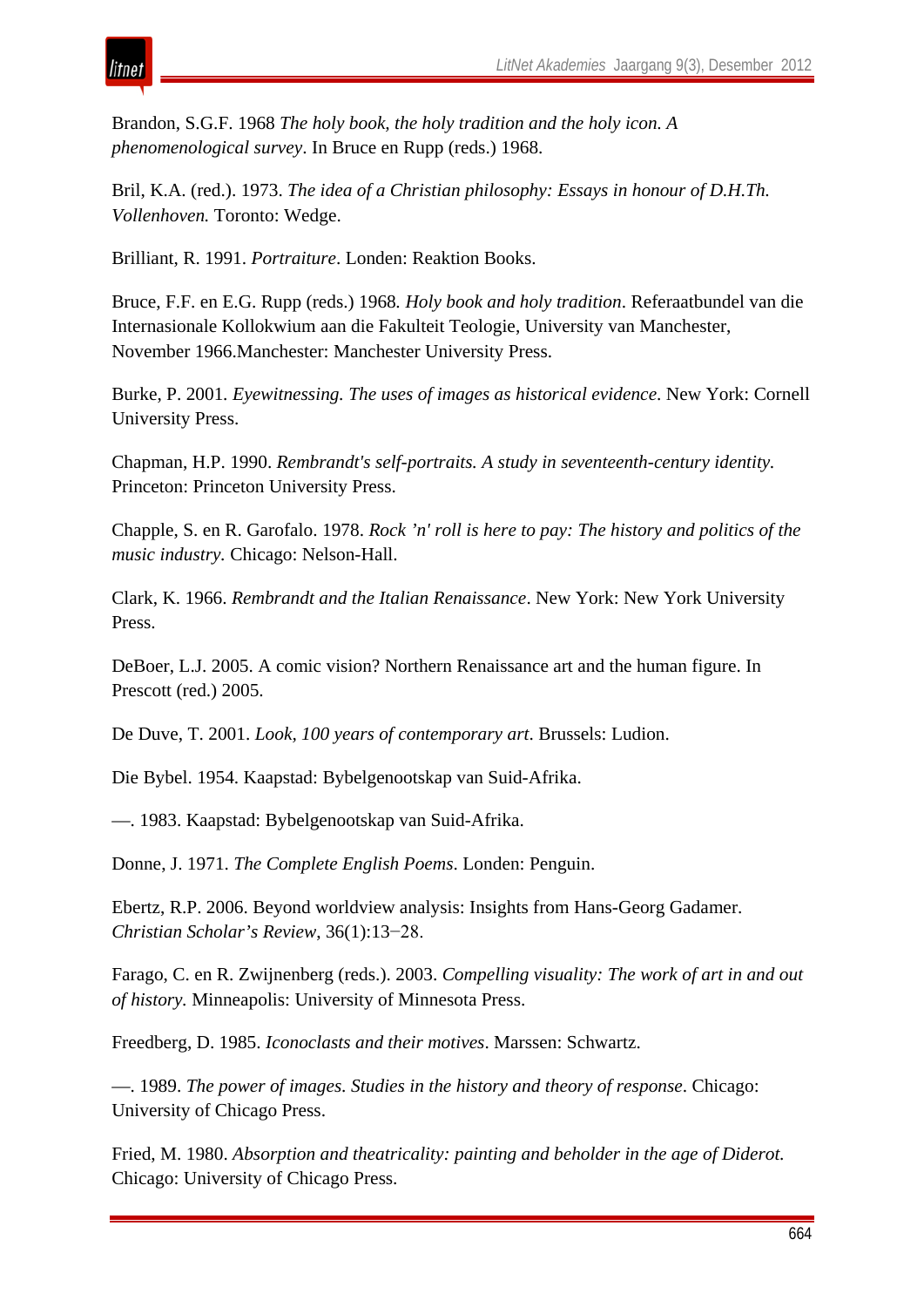Goffman, E. 1959. *The presentation of self in everyday life*. New York: Doubleday.

Guercio, G. 2006. *Art as existence: The artist's monograph and its project.* Cambridge: MIT Press.

Halewood, W.H. 1982. *Six subjects of Reformation art: A preface to Rembrandt*. Toronto: Toronto University Press.

Heath, S. (red.). 1977. *Image; music; text*. Londen: Fontana.

itnei

Hofmann, W. 2003. *Goya: "to every story there belongs another".* Londen: Thames & Hudson.

Hofmann, W. (red.) 1983. *Luther und die Folgen für die Kunst*. München: Prestel.

Holly, M.A. 1990. Past looking. *Critical Inquiry*, 16:371−96.

Jansen, G.M.C. (red.). 1996. *Jan Steen, painter and storyteller*. Washington: National Gallery of Art.

Joubert, J.A.J. 1992. Kunstenaarsportret en selfportret: kunshistoriese spore van artistieke selfpresensie. Ongepubliseerde M-verhandeling, Universiteit van die Vrystaat.

—. 2009. Selfaanbieding: Rembrandt en die gebroke-kosmiese tradisie. Ongepubliseerde PhD-verhandeling, Universiteit van die Vrystaat.

Kemp, 1983. *Der Anteil des Betrachters. Rezeptionsästhetische Studien zur Malerei des 19. Jahrhunderts*. München: Mäander.

—. W. 2002. Ganze Teile. Zum kunsthistorischen Gattungsbegriff. *Deutsche Vierteljahresschrift für Literaturwissenschaft und Geistesgeschichte*, 76(2):294−9.

Kemp, W. (red.). 1985. *Der Betrachter ist im Bild. Kunstwissenschaft und Rezeptionsästhetik*. Keulen: DuMont.

Klapwijk, J. 1971. *Oriëntering in de nieuwe filosofie*. Amsterdam: Vrije Universiteit.

Klinger, L.S. 1991. Where's the artist? Feminist practice and poststructural theories of authorship. *Art Journal*, 50(2):39−47.

Koerner, J.L. 1986. Rembrandt and the epiphany of the face. *Res: Anthropology and Aesthetics*, 12:5-32.

—. 1993. *The moment of selfportraiture in German Renaissance art.* Chicago: University of Chicago Press.

—. 2004. *The Reformation of the image*. Londen: Reaktion.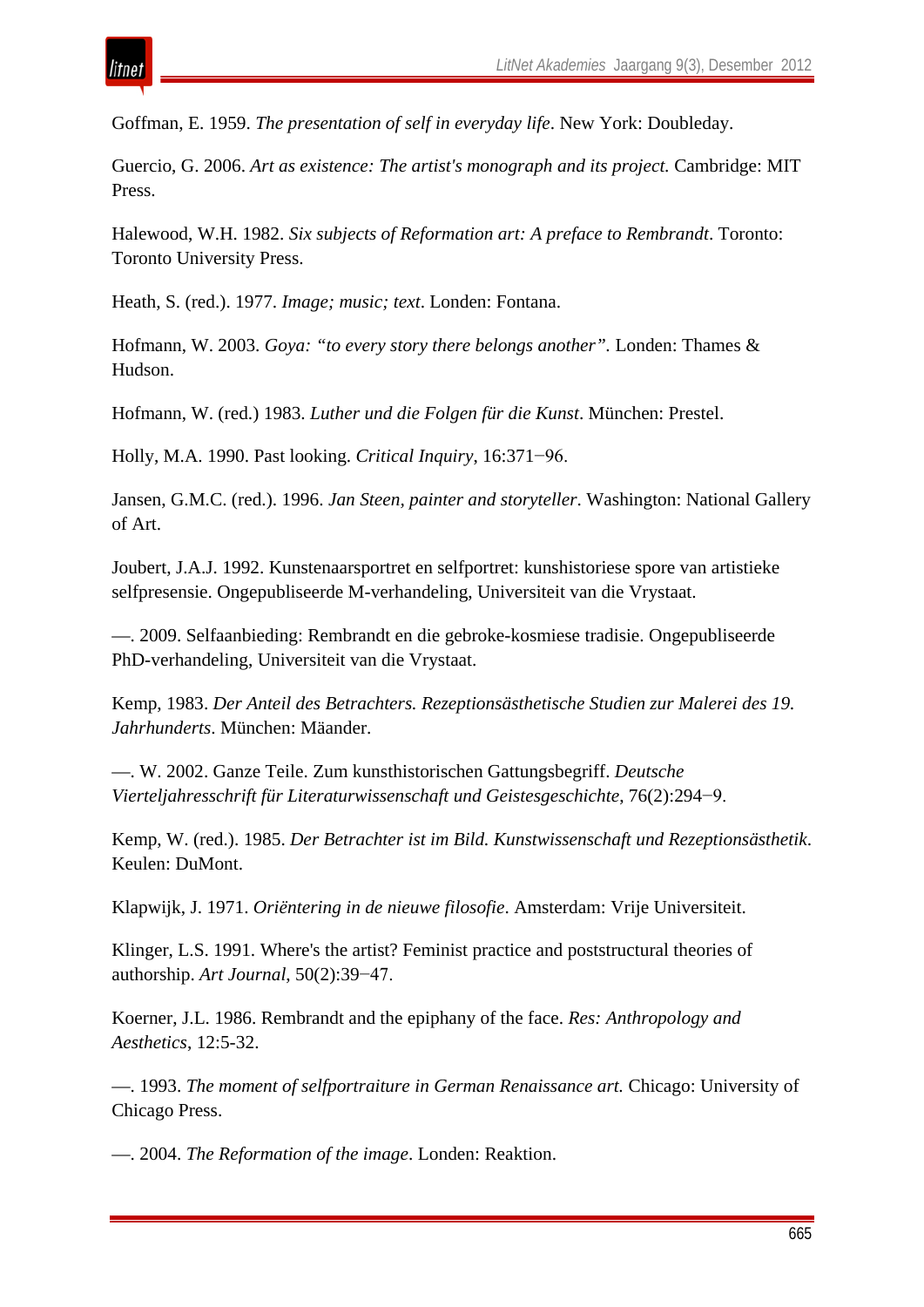

Köstler, A. en E. Seidl (reds.). 1998. *Bildnis und Image. Das Portrait zwischen Intention und Rezeption.* Keulen, Weimar, Wene: Böhlau.

Levinas, E. 1989. Is ontology fundamental? *Philosophy Today*, 33(2/4):121-9.

Lützeler, H. 1975. *Kunsterfahrung und Kunstwissenschaft; systematische und Entwicklungsgeschichtliche Darstellung und Dokumentation des Umgangs mit der bildende Kunst*. Volumes 1, 2, 3. Freiburg: Alber.

Marin, L. 1995. *Des pouvoirs de l'image*. Parys: Seuil.

Mitchell, W.J.T. 2005. *What do pictures want? The lives and loves of images.* Chicago: University of Chicago Press.

Morgan, D. 2005. *The sacred gaze: Religious culture in theory and practice.* Berkeley: University of California Press.

Morrison, K.F. 1988. *I am you.* Princeton: Princeton University Press.

Nouwen, H.J.M. 1992. *The return of the prodigal son: a story of homecoming.* New York: Doubleday.

Perryer, S. 2004a. *Personal affects. Power and poetics in contemporary South African art.*  Vol. I. New York: Museum for African art.

—. 2004b. *Personal affects. Power and poetics in contemporary South African art.* Vol. II. New York: Museum for African art.

Prescott, T.L. (red.). 2005. *A broken beauty.* Grand Rapids, Michigan: Eerdmans.

Raupp, H-J. 1984. *Untersuchungen zu Künstlerbildnis und Kunstlerdarstellung in den Niederlanden im 17.Jahrhundert*. Hildesheim: Olms.

Ricoeur, P. 1981. The hermeneutical function of distanciation. In Thompson (red.) 1981.

—. 1988. *Time and narrative*, 3. Chicago: University of Chicago Press.

Rookmaaker, H.R. 1994. *Modern art and the death of a culture*. Leicester: Apollos.

Rosenblum, R. 1975. *Modern painting and the northern Romantic tradition: Friedrich to Rothko.* Londen: Thames & Hudson.

Sartre, J-P. 1972. *Qu'est-ce que la literature?* Parys: Gallimard.

Schama, S. 1999. *Rembrandt's eyes*. Londen: Penguin Books.

Scheffczyk, L. (red.). 1969. *Der Mensch als Bild Gottes*. Darmstadt: Wissenschafliche Buchgesellschaft.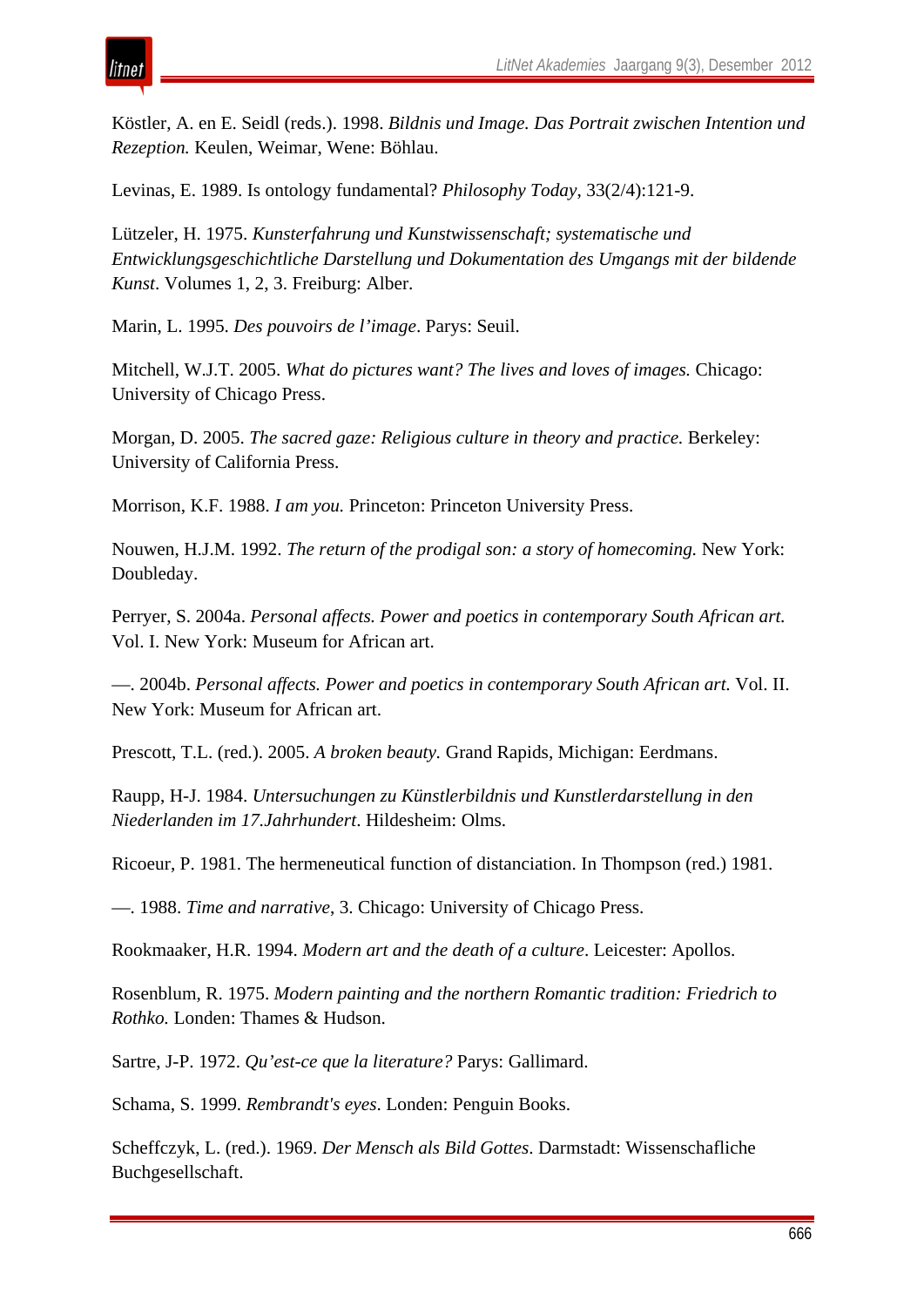Schöne, W., J. Kolwitz en H. von Campenhausen. 1959. *Das Gottesbild im Abendland.* Witten: Eckart.

Schwartz**,** G. 2006. *The Rembrandt book*. New York: Abrams.

itnet

Seerveld, C.G. 1964. A *Christian critique of art and literature*. Ontario: Guardian Press.

—. 1973.Biblical wisdom underneath Vollenhoven's categories for philosophical historiography. In Bril (red.) 1973.

—. 1980a. Towards a cartographic methodology for art historiography. *Journal of Aesthetics and Art Criticism*, 39(2):143−54.

—. 1980b. Relating Christianity to the arts. *Christianity Today*, 24(19):48−9.

—. 1988. *On being human. Imaging God in the modern world*. Ontario: Welch.

—. 1993. Vollenhoven's legacy for art historiography. *Philosophia Reformata*, 58(1):49−79.

—. 2000. Human responses to art: good, bad and indifferent. In Bartholomew (red.) 2000.

—. 2005*. Voicing God's Psalms*. Grand Rapids: Eerdmans.

—. 2010. Quel dommage! – no postage stamps: final lecture at Trinity College 2009:1–8. ebookbrowse.com/ (10 September 2011 geraadpleeg).

Stoichita, V.I. 1992. *The self-aware image. An insight into early modern meta-painting*. Cambridge: Cambridge University Press.

Sutton, P.C. 2005. Rembrandt and the *Portrait Historié.* In Wheelock (red.) 2005.

Taylor, C. 1989. *Sources of the self: the making of the modern identity*. Cambridge: Cambridge University Press.

The Thompson Chain Reference Bible. 1983. Grand Rapids: Zondervan.

Thompson, J.B. (red.). 1981. *Hermeneutics and the human sciences: Essays on language, action and interpretation by Paul Ricoeur*. Cambridge: Cambridge University Press.

Treier, D.J., M. Husbands en R. Lundin (reds.). 2007. *The beauty of God. Theology and the Arts.* Downers Grove Ill.: InterVarsity Press.

Vanbergen, J.F.H.H. 1986. *Voorstelling en betekenis: Theorie van de kunsthistorische interpretatie.* Leuven: Universitaire Pers.

Van den Berg, D.J. 1984. 'n Ondersoek na die estetiese en kunshistoriese probleme verbonde aan die sogenaamde moderne religieuse skilderkuns. Ongepubliseerde doktorale proefskrif, Universiteit van die Vrystaat.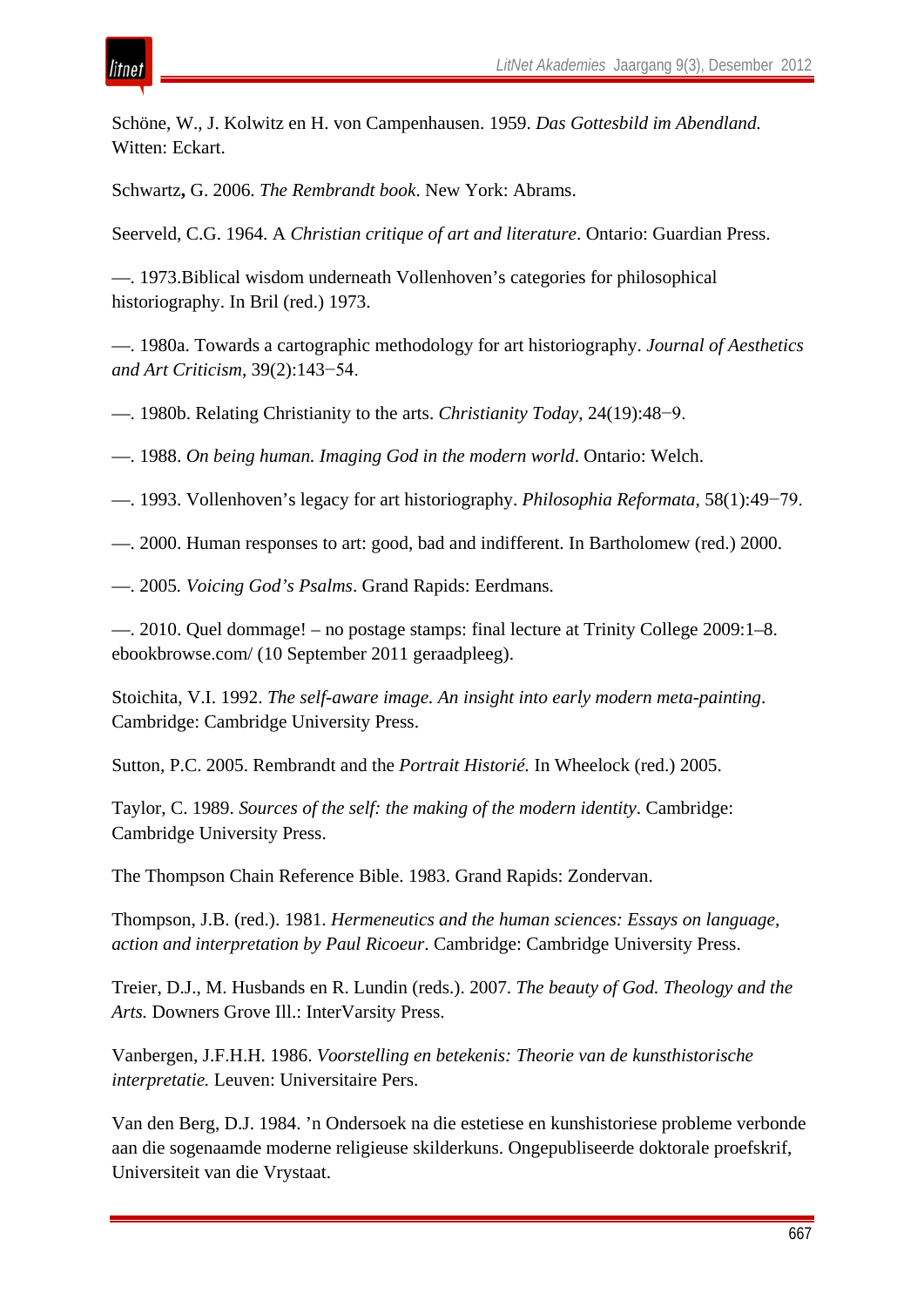—. 1985. Enkele opmerkings oor die kommunikatiewe dimensie van die skulpturele beeldbegrip. *Suid-Afrikaanse Tydskrif vir Kunsgeskiedenis*, 1/2:6−15.

tnei

—. 1989. Coping with art historical diversity in methodological terms. *Acta Academica*, 22(1):35−52.

—. 1990. Skouspele van die oog. Die implisiete oog in die skilderkuns. *Acta Academica*, Supplementum 1.

—. 1993. Rhetorical theory and the abiding actuality of pictorial rhetoric. *Acta Academica*, 25(1):49−82.

—. 1996. A rhetorical typology of traditions of visual power. *Acta Academica*, 23(3):1−28.

—. 2005. Painting history: *Terra incognita* as anti-Leviathan emblem. *Acta Academica*, 37(1):56-98.

—. 2007. Not 1: troubled self-representations. *Acta Academica*, 39(1):48-75.

Van de Vall, R. 2003. Touching the face: the ethics of visuality between Levinas and a Rembrandt self-portrait. In Farago en Zwijnenberg (reds.) 2003.

Van de Wetering, E. 1999. *Les multiples fonctions des autoportraits de Rembrandt*. In White en Buvelot (reds.) 1999.

Van Laarhoven, J. 2003. *De beeldtaal van de christelijke kunst: Geschiedenis van de ikonografie.* Nijmege: Sun.

Walford, E. 2007. The case for a broken Beauty: an art historical viewpoint. Treier, Husbands en Lundin (reds.) 2007.

West, S. 2004. *Portraiture.* Oxford: Oxford University Press.

Westermann, M. 1996. Steen's comic fictions. In Jansen (red.) 1996.

Westermann, M. (red.). 2005. *Anthropologies of art*. New Haven, Londen: Yale University Press.

Wheelock, A.K. 1999. *A moral compass: Seventeenth and eighteenth century painting in the Netherlands.* Grand Rapids: Grand Rapids Art Museum.

—. 2005. *Rembrandt's late religious portraits.* Chicago: University of Chicago Press.

White, C. en Q. Buvelot (reds). 1999. *Rembrandt par lui-même.* Londen: National Gallery Publications.

Wolf, B.J. 2001. Resensie van Berger, H. jr. (2000), Fictions of the pose: Rembrandt against the Italian Renaissance. *Art Bulletin* 83(3):566-9.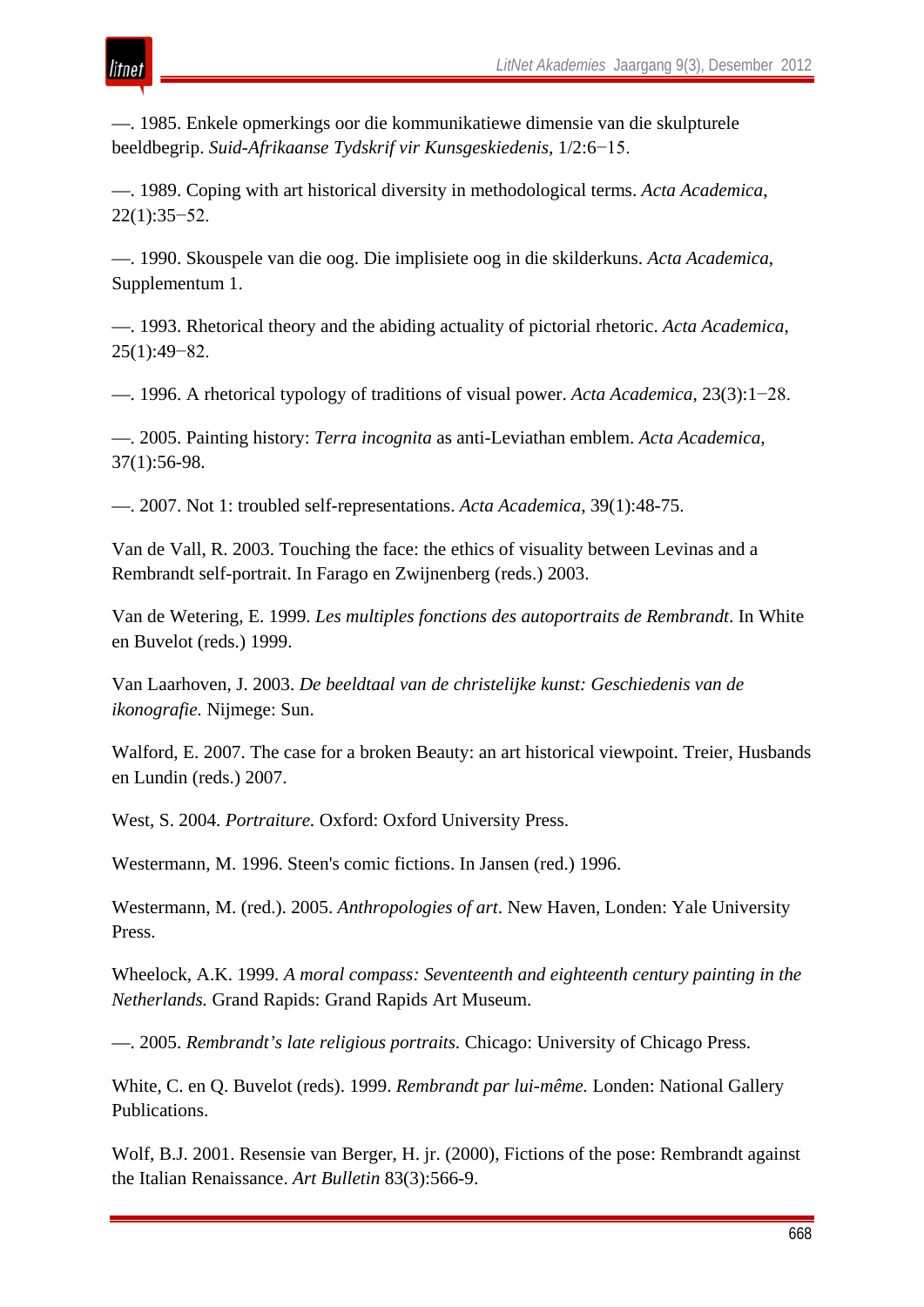

Zimmerman, J. (red.). 2003. *The art historian: National traditions and institutional practices.* New Haven, Londen: Yale University Press.

#### **Eindnotas**

<sup>1</sup> Aan die begin van sy loopbaan onderteken Rembrandt van Rijn sy werk "RHL: Rembrandt Harmenzoon van Leyde". Wanneer hy na Amsterdam verhuis en bekendheid begin verkry, teken hy sy naam soos die groot kunstenaars van die verlede – Leonardo, Michelangelo, Raffael – slegs met sy voornaam, Rembrandt, wat tegelyk die later intieme Romantiese aanspreekvorm soos dié van Vincent (van Gogh) suggereer.

 $2$  As sy selfportret-etse en -tekeninge bygetel word, kan die getal selfs meer as tagtig wees. Moontlike selfportrette word steeds ontdek: X-strale het byvoorbeeld onlangs 'n selfportretskets aangedui onder 'n portret van 'n ou man (BBC-nuus, 2 Desember 2011).

<sup>3</sup> By verskeie skilderye met bybelse temas van Rembrandt van Rijn word moontlikhede van assistentselfportrette onderskei: *Die steniging van Stefanus* (1625, Olie op hout, 89,5 x 123,6 cm. Lyon: Musée des Beaux Arts); *Die storm op die see van Galilea* (1633. Olie op doek, 160 x 123 cm. Boston: Isabella Stewart Gardner Museum – gesteel); *Simson bedreig sy skoonpa* (c. 1635. Olie op doek, 159 x 131 cm. Berlyn: Staatsmuseum); *Simson se oë word uitgesteek* (1636. Olie op doek, 205 x 272 cm. Frankfurt-am-Main: Städelsches Kunstinstitut). Sy dubbelportret *Selfportret saam met Saskia* (1635. Olie op doek, 161 x 131 cm. Dresden: Staatliche Kunstsammlungen, Gemäldegalerie) verwys na die bybelse gelykenis van die verlore seun.

<sup>4</sup> Constantijn Huygens, sekretaris van die stadhouer, die Prins van Oranje, het die opdrag vir Rembrandt van Rijn bemiddel. Die gedeelde ooreenkoms of pakt wat hierdeur geïmpliseer word (De Duve 2001) bly steeds vrywillig (Sartre 1972), maar ook partydig (Kemp 2002). Schwartz (2006:127–331) beskou Rembrandt van Rijn se selfinplasing as persoonlik, maar as "a religiously programmatic, not a psychological personalness".

<sup>5</sup> *Christus aan die Kruis* (1631) (Figuur 2) was 'n moontlike toetsstuk vir die groep van ses skilderye wat Rembrandt van Rijn tussen 1631 en 1639 skilder. Die vyf skilderye wat daarop volg, is, in die volgorde wat hulle aan die Stadhouer gelewer is, *Die Kruisafneming* (c. 1633) (Figuur 3), *Die Kruisoprigting* (c. 1636) (Figuur 4), *Die Hemelvaart* (1636), *Die graflegging* (c. 1639), *Die opstanding* (c. 1639). Elke skildery is amper vyf maal kleiner as Rubens se altaarstukke in Antwerpen, sy *Kruisafneming* en *Kruisoprigting* (Schwartz 2006:153).

<sup>6</sup> Geen van die persone se blikke is op die Christus-figuur gerig nie. In die plek van die eksemplariese heerserspersone as assistentfigure van die Middeleeuse en Renaissancealtaarstukke skilder Cranach homself en Martin Luther as historiese persone, saam met Johannes die Doper as bybelfiguur, in. Die bloedstraal sny deur die beloftes van die Ou Testament (koperslang) en die Nuwe Testament (die aankondiging aan die herders) in die agtergrond en bring dit tot vervulling. Wanneer onthou word dat Cranach gesterf het voordat die altaarstuk voltooi is, kan die bloed as waarborg van sy geloof en sy redding gelees word.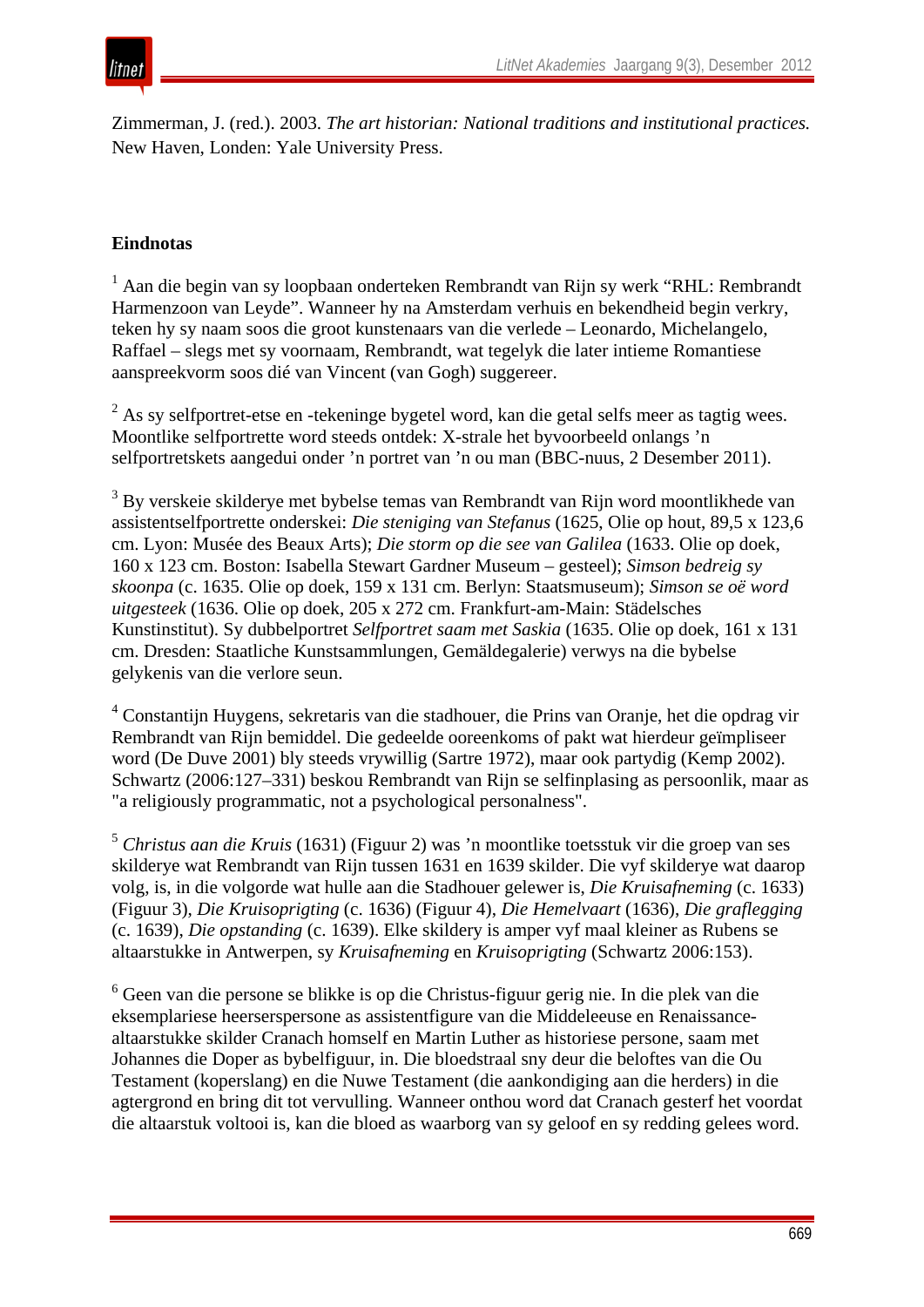$<sup>7</sup>$  Die geloof en belydenis was bepaal deur die heersers van staat en kerk, saamgevat in die</sup> *Concordia* (*Book of Concord*), 1580, die bindende kanon van kollektiewe belydende geskrifte. Dit word terselfdertyd 'n rite van uitsluiting wat Christenskap definieer deur verskille.

<sup>8</sup> Teenoor die oordadige aansprake en interpretasies van kultusbeelde was Merckbilder(hoofsaaklik houtsneë) ná die Hervorming gebruik vir instruksie en lering, duidelik verbind aan skripturele tekste, "a mere sign for the otherwise unimaginable" (Koerner 1993:382). Cranach het 'n middeweg gevind tussen 'n *afgodsbeeld* en 'n *kunswerk* deur die lerende aard daarvan. Die ikonografie en uitbeeldingswyse wat hy skep om aan te pas by die nuwe idees en dogmas van die Hervorming, veral in die teenstelling tussen wet en evangelie (*lex et evangelicum*), word 'n visuele formule, 'n samestelling van tradisionele Christelike motiewe wat op 'n nuwe manier gerangskik is en die beginsels van skrif navolg. Die krisis van die oorspronklike keuse tussen die Ou en Nuwe Testament (wet en evangelie) word egter nou ook 'n keuse tussen die pous (werke, aflaatstelsel, ens.) en die Hervorming (genade alleen), en die beslissing word oorgedra aan die betragter (byvoorbeeld as naakte Mensch in die sentrum van die werk) as gewillige subjek. Die uitslag word egter so direk uitgespel dat daar nie werklik 'n keuse bestaan nie – die interpretasie raak nie net die morele en religieuse keuses nie, maar ook die interpretasie van die werk as kunswerk (Koerner 1993:366).

<sup>9</sup> Differensiëring in die beeldhoukunstige veld tussen byvoorbeeld die voormoderne magiese fetisj, die antieke votiewe *agalma,* die Middeleeuse *Andachtbilder,* die vroegmoderne staatsmonument (Van den Berg 1990:46) en hedendaagse skulpturele installasiesoos dié van Jane Alexander kan dit belig. Terselfdertyd manifesteer ongemaklike verwysings en oorvleuelings.

<sup>10</sup> Harry Berger jr. skep, in sy *Rembrandt against the Italian Renaissance* (2000), 'n ommekeer in die rigting van die diskoers van Kenneth Clark se *Rembrandt and the Italian Renaissance* (1966). Deur vervanging van Clark se *invloed* met *hersienende allusies* fokus dit op die moontlikheid van Rembrandt van Rijn se interpretasie en hersiening van die werk van die Italiaanse kunstenaars, soos dit ook by Rubens toepassing kan vind.

 $11$  Die kaart in Chapple en Garofalo (1978) is 'n interessante visualisering van sulke tydstromings.

 $12$  "Een puur wereldse stemming begint zich baan te breken. De sekularisatie van de kultuur grijpt om zich heen. Godsdienst wordt een pro memorie post, althans in het openbare leven. In de privé-sfeer bloeit het piëtisme" (Klapwijk 1971:12).

<sup>13</sup> *Rembrandt and the face of Jesus*, 'n uitstalling in die Louvre, Parys (in samewerking met die Philadelphia Kunsmuseum en die Detroit Instituut vir kuns), van 21 April tot 18 Julie 2011 verwys daarna as onderbou vir Rembrandt van Rijn se werk.

<sup>14</sup> "The 'meaning' of insignificant things is a central problem in the iconology of Dutch art. The beholder reacts to the representation as to the real thing. [...] While a lucid and understandable interpretation can be given for most pictures, 'typically Dutch' paintings [...] seem to allow for or even demand some measure of freedom for the beholder. The cause of this ambiguity lies in the typically Protestant disregard for works of art and in a concomitant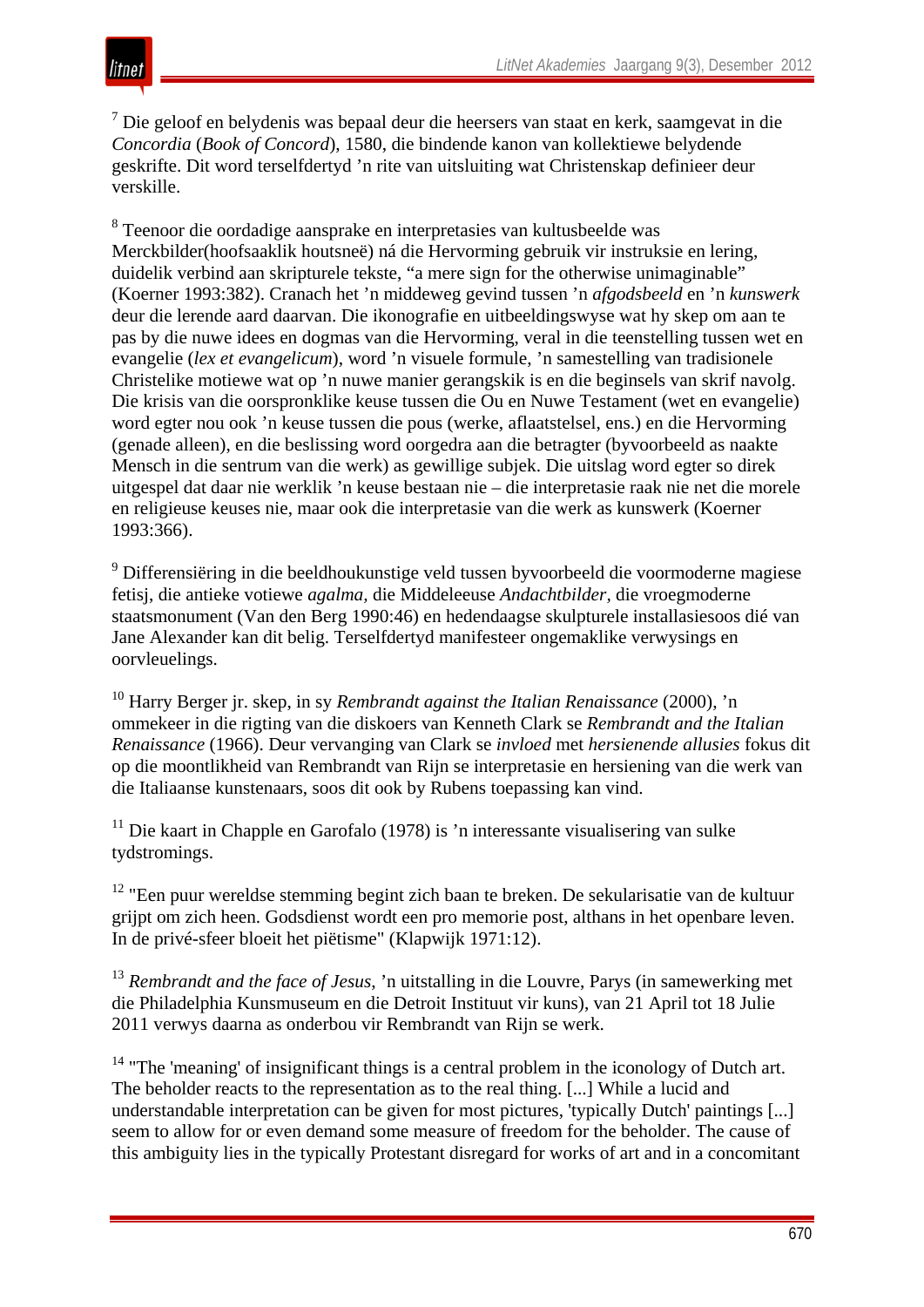

characteristic of these works: they address the viewer in an 'ethical' manner" (Becker 1993:78).

<sup>15</sup> DeBoer (2005) vergelyk Michelangelo se skilderye op die plafon van die Sixtynse kapel (1508–12), waar die klem val op ruimte, komposisie, verhoudings en anatomiese korrektheid, met Jan en Hubert van Eyck se altaarstuk, *Die aanbidding van die Lam van God* (1432, olie op paneel, 350 x 460 cm. Gent: St Bavo-katedraal), wat die mens minder heroïes sien, as 'n klein onderdeel van 'n groter geskape orde, met die vitaliteit, menslikheid, individualiteit, materialiteit daarvan. Die noordelike kunstenaars interpreteer die belang van die mens teen 'n komplekse kosmiese agtergrond, as deel van 'n oneindig groter verhaal, maar ook teen die agtergrond van die ongeïdealiseerde, alledaagse beleefde werklikheid soos by Pieter Bruegel die Ouere se skilderye.

<sup>16</sup> Die etse is gemaak op bestelling van die Amsterdamse entrepeneur Dirck van Cattenburgh. Saam met Constantijn Huygens kon Jeremias de Decker en sy kring digtersvriende, sowel as 'n groep teoloë, betrokke gewees het by die ikonografiese beplanning van die werk (Schwartz 2006:332-3). Dit is beplan as deel van 'n reeks, maar slegs een ander is gedoen: *Christus vertoon aan die mense* (1655, droënaald-ets, 38,3 x 45,4 cm. Amsterdam: Rijksmuseum).

<sup>17</sup> Halewood (1982:130) sien ironie daarin dat die onbetrokke figure almal totaal verdiep is in hulle eie klein wêrelde, terwyl die ewige God sterf en een individu 'n lewensveranderende kontak met die oneindige God ervaar. "The world will go on in its triviality, brutality, foolishness, wickedness and grief, essentially undisturbed by the overwhelming contact of the individual with the infinite."

 $18$  Die installasie bestaan uit 'n lam (met dorings en gesteelde stewels), omring deur klein diertjies: 'n bewaker; 'n vlermuisoor-pop wat ry op 'n vlermuisoor-jakkals wat 'n swart uitgevoerde jakkalsvel dra; 'n gespande (*hobbled*) herkouende dier met 'n ruiter; 'n aankondiger of voorloper (*Harbinger*) as hibriede figuur met horings en stewels; 'n voël tussen pangas en sekels; en 'n jakkals.

<sup>19</sup> Dit was deel van die uitstalling *Personal Affects: Power and Poetics in Contemporary South African Art*, wat gedien het as herdenking van die tiende jaar van demokrasie in Suid-Afrika. Dit is aangebied in twee uitstalruimtes in die katedraal van St John the Divine, New York en die Museum vir Afrikakuns, New York (21 September 2004 tot 3 Januarie 2005). Sewentien Suid-Afrikaanse kunstenaars het hieraan deelgeneem. Hulle het twee jaar gewerk aan die aanbiedings, spesiaal vir die uitstallings. Die aanbieding van die uitstalling in 'n katedraal wat steeds vir godsdiensbeoefening gebruik word, het 'n vormende invloed op die werk van sommige van die kunstenaars gehad (Perryer 2004b:21-23). Ek pas die beskrywings aan by die foto's van die installasie in die New York-katedraal (wat nie noodwendig ooreenstem met die aanbieding in die Suid-Afrikaanse Nasionale Kunsgalery in Kaapstad, waar ek dit later gesien het nie).

<sup>20</sup> Droëpunt-ets en buryn, agt stadiums. 28,8 x 45,2 cm. Londen: Britse Museum (www.britishmuseum.org).

<sup>21</sup> Hier is dit 'n afwyking van Psalm 51:17 se *broken spirit*: "The sacrifices of God are a broken spirit; a broken and contrite heart, O God, you will not despise" (Thompson Chain Reference Bible 1983). Die Afrikaanse vertalings verskil ook – die 1933-vertaling lui: "Die offers van God is 'n gebroke gees; 'n gebroke en verslae hart sal U, o God, nie verag nie",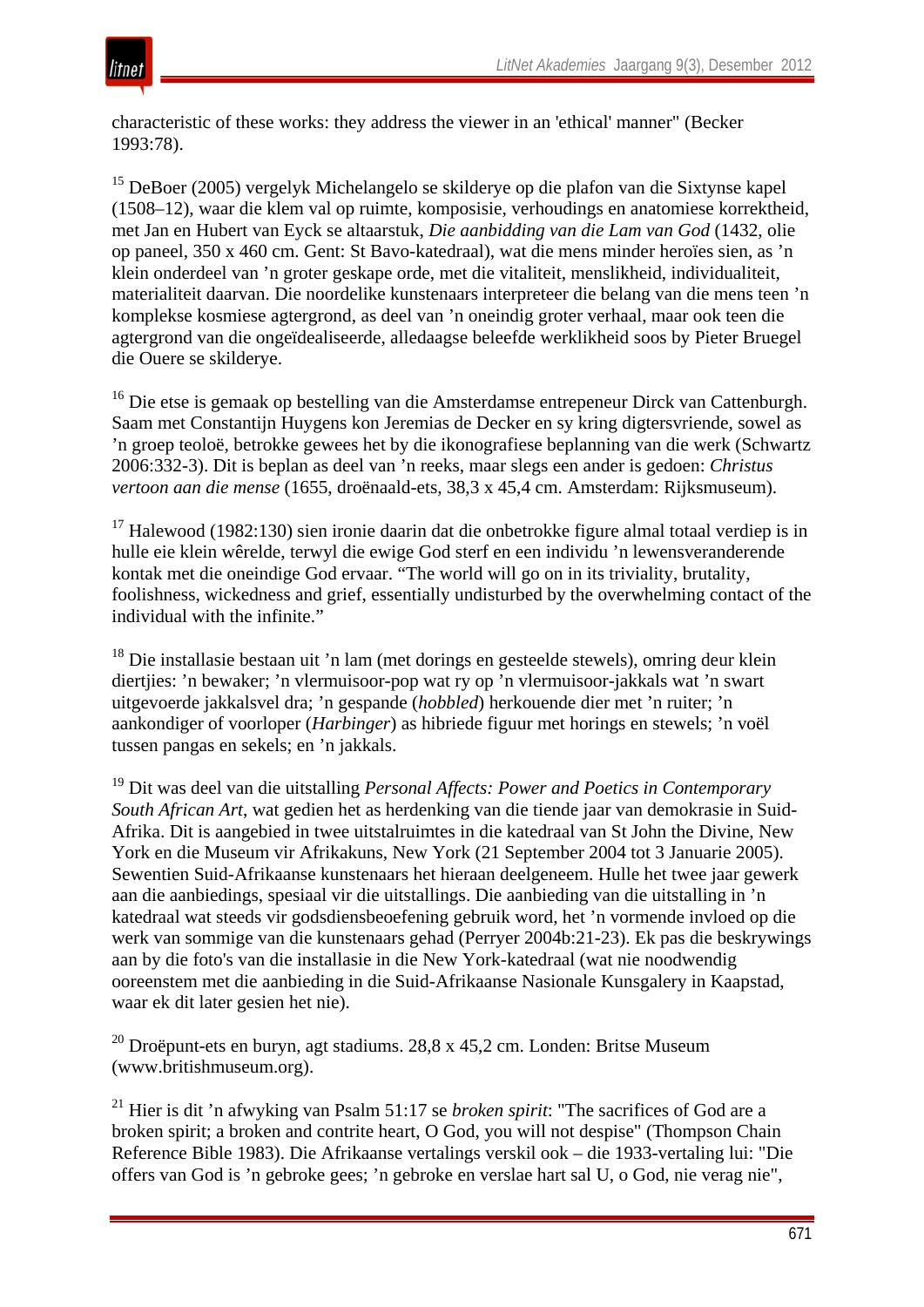# itnet

teenoor die 1983-vertaling: "Die offer wat U wil hê,o God, is verootmoediging: U sal 'n hart vol ootmoed en berou nie gering ag nie, o God." Dit is moeilik om 'n gepaste vertaling van *troubled* in Afrikaans te kry. Ek gebruik hier die Afrikaanse vertaling *gebroke* of *vertroebelde* en omskrywings daarvan.

 $22$  Seerveld (1973, 1993:52) beskryf dit as "the cosmically and humanly connected singularity of what one is investigating". Nie-Christelike antwoorde op die Christelike vraag hoe die goddelike orde openbaar word in ons geskape aarde word enersyds gesoek in monisme, 'n spanningsvolle verhouding van hoër en laer, kontrasterende of koöpterende funksionerings in mense en die heelal; in dualisme, wat die mens in hoër en laer dele verdeel, en die heelal in twee onafhanklik areas – transendente dele bo en 'n gediskwalifiseerde area onder; of in mitologiserende denke, wat 'n kultiese atmosfeer skep, soos by teosofie. Die kosmologiese benadering maak deur strukturalisme die struktuur tot hoofsaak – die orde word primêr gestel; die kosmogoniese benadering plaas genetisisme in die sentrum: ontwikkeling is 'n gegewe, maar word verabsoluteer as 'n progressiewe, rustelose relativerende, deurlopende vloei waarin kosmologie ingesluk word; genese kry ewigdurende, herhalende orde en finaliteit (Seerveld 1973).

<sup>23</sup> Deur die manier waarop Seerveld (1993) uiteensettings van die verskillende tipikoniese tradisies gee, skep sy besondere benadering eerder die indruk dat die geheel uit 'n Christelike perspektief of benadering (wat hy as *troubled cosmic* karakteriseer) beskryf is. As ek Van den Berg se kaart (1996) effens kon wysig, sou ek, in aansluiting hierby, eerder die gebrokekosmos-tradisie wou plaas as 'n meer basiese of onderliggende Christelike grondbenadering waardeur na ander tradisies gekyk en waardeur hulle verryk en uitgebrei kan word.

 $24$  Die aanhaling kom uit 'n brief aan die Stadhouer waarin hy verduidelik waarom dit so lank geneem het (omtrent nege jaar, van 1631 tot 1639) om die opdrag van die Passie-skilderye te voltooi (Schama 1999:443).

<sup>25</sup> Die nievleiende alledaagsheid van geportretteerdes kon opdragte vir Rembrandt in gevaar gestel het, soos die *Portret van Amalia von Solms* (c. 1632, olie op doek, 68,5 x 55,5 cm. Parys: Musée Jacquemart-André). Die portrette van Mauritz Huygens (1632, olie op paneel, 31,2 x 24,9 cm. Hamburg: Kunsthalle) en Jacob de Geyn (1632, olie op paneel, 29,9 x 24,9 cm. Londen: Dulwich Picture Gallery) het onder ernstige kritiek van Constantijn Huygens deurgeloop (Schwartz 2006:148, 158) oor die alledaagsheiddaarvan.

<sup>26</sup> "That is why we pray 'Thy kingdom come'. We ask for God's rule to be acknowledged and extended in this life, in this world, 'on earth as it is in heaven' […] His commandments were not simply religious or ethical, they were basic principles of life, though including of course both worship and ethics" (Rookmaaker 1994:37, 38).

<sup>27</sup> *Enargeia* stem ooreen met die Latynse *evidentia* of pikturale verlewendiging (Van den Berg 1993:58), soos byvoorbeeld ook by die handbewegings in Rembrandt van Rijn se *Die nagwag* (1642) en die ets van *Portret van Johannes Cornelisz. Sylvius* (1646), wat lyk asof dit vanuit die prentvlak na die betragtersvlak uitreik.

 $^{28}$  Dit is veral geleë in "the pregnant allusiveness of the piece. [...] There is a genuinely morethan-visible yet unfinished-off ambiguity that is integral and structurally permanent, I think, to an imaginative reception of art [...] a carefully thought-out response to art assumes a theory of art as well as a theory of knowledge, a philosophy of perception" (Seerveld 2000:318-22).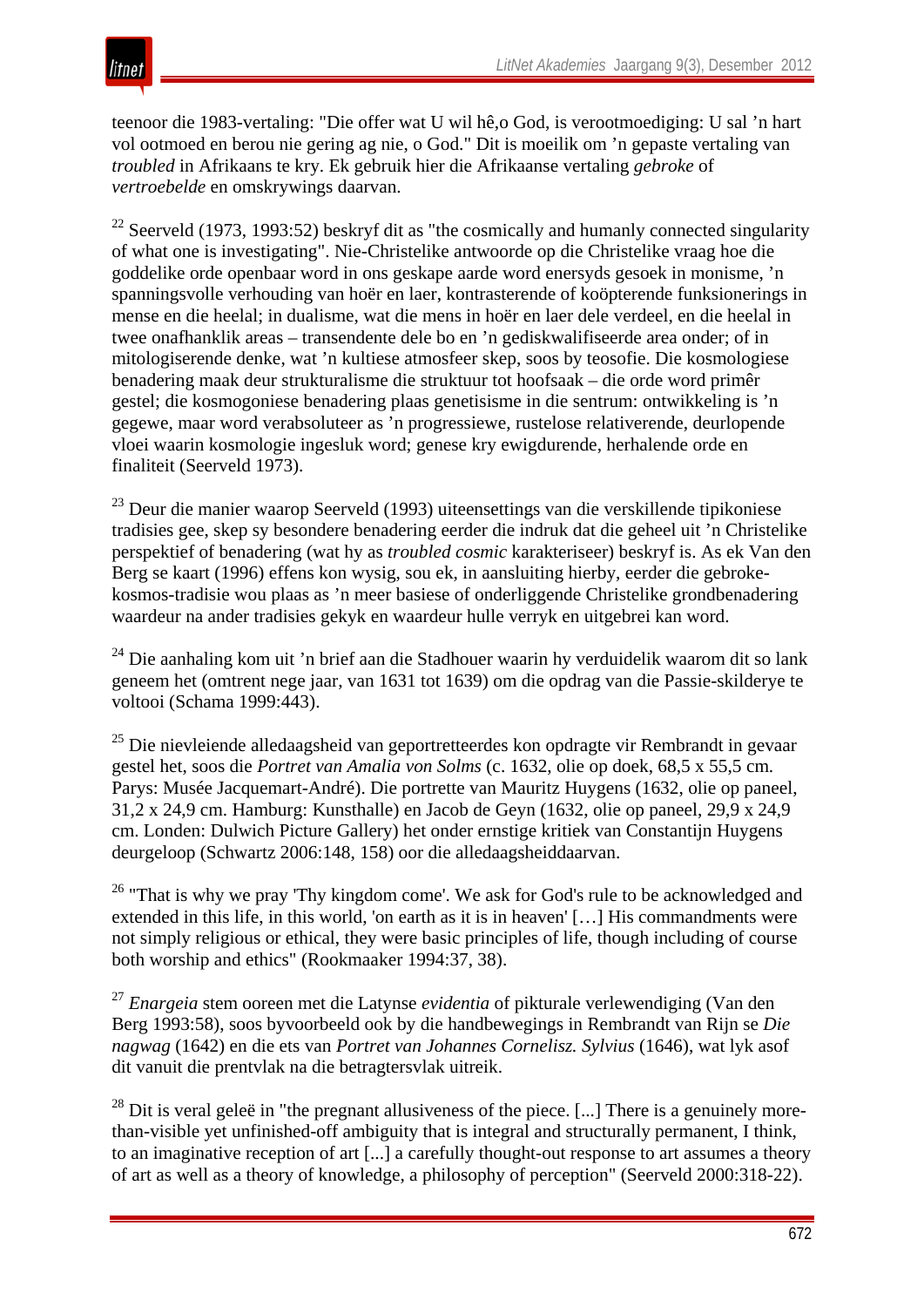<sup>29</sup> Seerveld (2000:319-20) beskryf onvoldoende reaksies as 'n *grunt reaction* of *umpire perception*,en oordadige reaksies as *paraphrastic response* of *scientistic attention*" wat onderlê word deur onderskeidelik gevoel, waarde-oordele, oordadige verbalisering, slegs intellektuele denke.

 $30$  "His self-portraits as well, I would argue, are exercises in empathy with others as much as presentations of the personal individuality of Rembrandt van Rijn" (Schwartz 2006:157).

<sup>31</sup> Bauch (1962:171) argumenteer dat "das Bild des Menschen entwerfen, erdichten, erkneten ist von Anbeginn an die Aufgabe aller Kunst. Alles geht von mindesten aus von diesen Bild". Kunstenaars soos Rembrandt van Rijn, Francisco Goya en Francis Bacon het hulle materiaal gevind in die wêreld om hulle – menslikheid is hulle arena. "They voraciously take in everything that is human" (Hofmann 2003:15), maar hulle fokus op gebrokenheid manifesteer op uiteenlopende maniere.

<sup>32</sup> Hierdie gedig van die Protestantse digter Jacobus Revius uit die *Over-Ysselse sangen en dichten*, 1630 (Van Laarhoven 2003:284, Chapman 1990:165) was heel moontlik aan Huygens en Rembrandt van Rijn bekend. "[H]is disconcerting presence has all the certainties of a Calvinist confessional [...] The poet, like the painter, inserts himself into the sacred event, thereby implicating not only himself but also his audience" (Chapman 1990:109, 113). Ricoeur (1981) se begrippe distansiasie en appropriasie is ook hier van toepassing.

<sup>33</sup> Gedurende die Nuwetyd word die transendente benadering wat vir 'n duisend jaar die tema en organiserende beginsel van die Middeleeue was, opgeneem in die verskillende kunssoorte. Dit reflekteer die verhouding tot die geskiedenis (historieskilderkuns), die natuur (die landskapgenre), objekte (die stillewegenre), die mens (die portret- en selfportretgenres) en die praktiese alledaagse lewe (genre-kuns) (Kemp 2002).

<sup>34</sup> Die letterkundige kunstenaarsfigure wat tot heiliges verhef word, maar ook tot martelaars verdoem word, ontkom nie aan selftwyfel, waansin en selfmoord nie. ETA Hoffmann (1776– 1822) beeld in sy verhale met kunstenaars en skilderye as uitgangspunt die kunstenaar as 'n problematiese figuur van verwarring, sonde en oneer uit. Die spanning tussen die kunstenaar en die bourgeoisie vind ook neerslag in byvoorbeeld Ludwig Tieck se *Franz Sternbalds Wanderungen* (1798).

<sup>35</sup> Barclay (1983) gee 'n uiteensetting van die verskillende temas in die Christelike geloof waaroor Paulus skryf, soos die wêrelde van die Jode en die Grieke: in sy denke oor God het hy veral die goddelike inisiatief en roeping bedink; hy het oor Jesus Christus se menswording, sy roeping en werk, sy dood, sy opstanding, sy wederkoms en die lewe in Christus nagedink; en sy denke oor geloof, die Heilige Gees, sonde, die vlees en die Christelike kerk het ook 'n belangrike plek in sy geskrifte gekry. Genade beklee deurgaans 'n besondere plek: "To Paul the essential idea of all religion is grace, and grace means that no man can ever acquire anything in the sight of God; that all that man can do is wonderingly to accept that which God freely and generously gives. We may see the position that grace held in the mind of Paul, when we see that every single letter that Paul ever wrote begins and ends with grace" (Barclay 1983:156).

<sup>36</sup> Dit kan stam uit Paulus se vergelyking van die woord van God met 'n skerp tweesnydende swaard (Hebreërs 4:12); ook Efesiërs 6:17: "Sit die verlossing as helm op en vat die swaard van die Gees, dit is die woord van God". 1 Timoteus 1:18 en 2 Korintiërs 10:4 stel Paulus as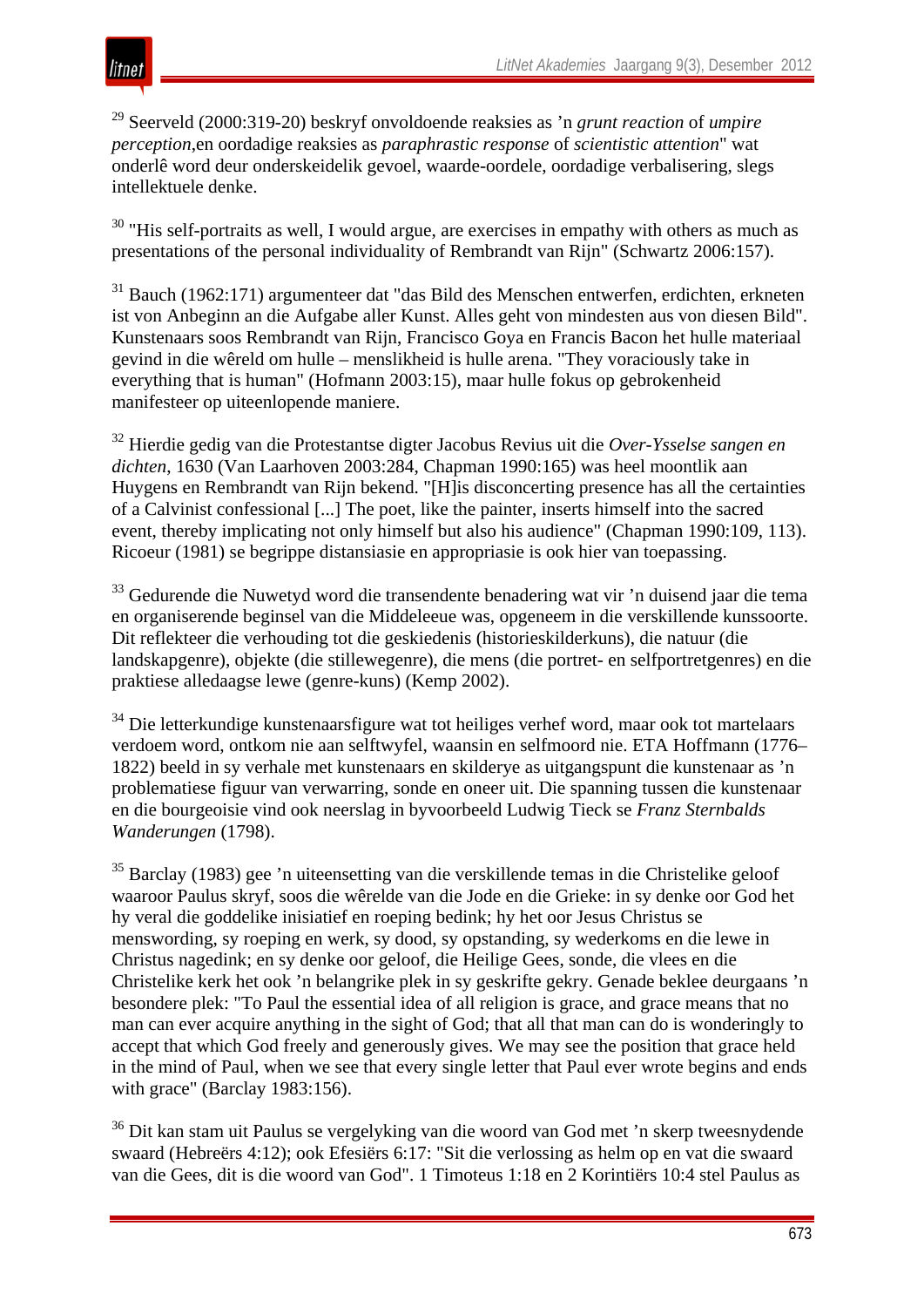die kampvegter vir die geloof. Dit kan ook 'n metafoor wees vir God se mense wat terugveg met die swaard van die Gees teen die magte van aardse gebrokenheid, as die vyande van God wat alleen deur God verslaan kan word, vyandige magte wat die *shalom* van God uit die geskiedenis verdryf. Prototipiese vyande is die dood, droogtes, oorstromings, plae, duiwels en elke sisteem van godlose geweld wat lewe op die aarde verwoes; werkers van die bose wat bedrieg, moor, misbruik, verkrag – maar wat ook nalaat om op te tree; mense wat ander probeer oorreed om staat te maak op eie insig (Seerveld 2005).

<sup>37</sup> Vanbergen (1986:43–4) wys op die dubbelsinnigheid wat ontstaan wanneer Rembrandt van Rijn in *Jakob seën sy kleinkinders* (1656) nie die ikonografiese tradisie volg van die gekruisde hande nie. Daardeur word die werklike betekenis van die skildery ontsluit: die menslike gebeure van 'n grootvader wat afskeid neem van sy kleinkinders word verenig met die bybelgeskiedenis. Ek gebruik Bauch (1967:123–51) se siening van *ikonografischer Stil* as een vertrekpunt vir interpretasie.

<sup>38</sup> Gedurende restourasie aan die skildery (1990-91) is 'n onderskildering van 'n traliewerk wat 'n tronk kan suggereer, ontdek, wat kan verwys na die vier keer wat Paulus in die tronk was, maar ook na sy verwysing na homself as gevangene van Jesus (Efesiërs 3:1 en 4:1).

 $39$  "The inwardness of the artist as a reserve of consciousness that is fundamentally different from the world of appearances is a basic premise of Western art" (Klinger 1991:42).

 $40$  Brilliant (1991:7) argumenteer dat 'n selfportret die produk is van 'n "deliberate allusion [...] intended reference [...] intended relationship" deur die skilder. Baxandall (1985:67) vind dat daar nie net een intensie is nie, maar "a numberless sequence of developing moments of intention", 'n fluktuerende historiese proses van intensies wat op mekaar inwerk. Sien ook in hierdie verband Köstler en Seidl (1998).

<sup>41</sup> Buiten sy religieuse rolle neem Rembrandt van Rijn in sy selfvoorstellings onder meer die rolle op van virtuose kunstenaar, howeling, soldaat, gevestigde en welvarende burger. Vir meer oor rollespel in Rembrandt van Rijn se werk, sien Joubert (1992:75–101).

 $42$  Dit verskil van die probleem van die vermenslikende (antropomorfiserende) verbeelding. "the conflation of the artwork with the maker's intention [...] the unification of the artwork, to resemble a unified human being anxious to hold himself together [...] the disembodiment of art, art making, and art viewing or reading" (Bal 2003:89).

<sup>43</sup> 1666-69. Olie op doek, 262 x 205 cm. St. Pietersburg: Hermitage Museum.

<sup>44</sup> Roland Barthes (1957, 1977) beskryf die onbepaalbaar wye werksaamheidsveld van uitbeeldings (*images*) as die *retoriek van die beeld*,terwyl Burke (2001) dit as *eyewitnessing* omskryf. Hans Belting (1981, 1990, 1994, 2001, 2005) sien die beeldbegrip of beeldmag (*imago*) uitsluitlik as 'n antropologiebegrip, terwyl Freedberg (1985, 1989) fokus op betragtersreaksies op die mag van uitbeeldings (*images*); negatiewe reaksies, soos verskillende soorte ikonoklasme en vandalisme (Freedberg 1985), vestig die aandag op die godsdienstige, teologiese, politieke, feministiese, estetiese grond waaruit sulke gewelddadige reaksies kan ontstaan. Sien ook Marin (1995), Mitchell (2005), Hofmann (1983), Fried (1980) en Van den Berg (1985, 1990, 1996, 2007) as uitbreiding van hierdie veld.